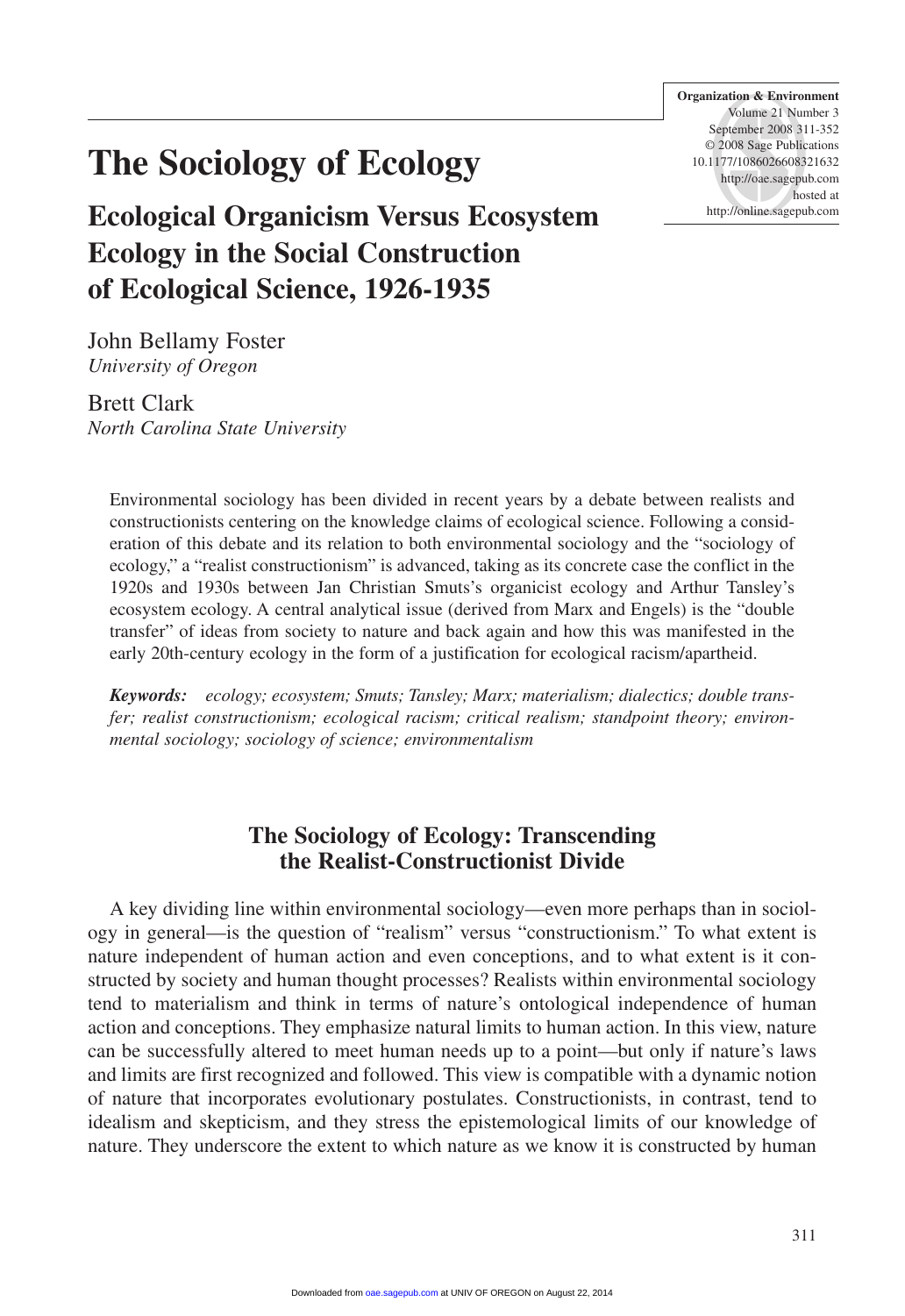actions and cognition, and they are suspicious of what they regard as "essentialist" or "positivistic" postulates about nature. In this view, social development is frequently conceived (if only for methodological purposes) as unconstrained by natural forces, which can therefore be set aside in purely social analysis.

A common complaint of realist environmental sociologists is that sociology in the 20th century has leaned toward a broad, overarching constructionism and human exemptionalism (the notion that human beings are mostly exempt from nature's laws), ignoring or downplaying realist concerns with natural limits, and cordoning social science off from natural science. This has only been heightened by the so-called "cultural turn" in sociology. Constructionist environmental sociologists, for their part, complain of the naïve view of science as a mirror of nature and the technological Prometheanism that they attribute to realism (here reduced to crude positivism).

There are of course sophisticated versions of each of these views. Critical realists recognize the epistemological obstacles to our knowing the Kantian "thing in itself" (or "intransitive objects of scientific knowledge" [Bhaskar, 1979]) and stress the historical basis of human actions and cognition. Cautious constructionists explicitly acknowledge that there are natural limits (the existence of "a reality out there") within which human beings are constrained and that our cognition is a coproduct of nature and society. Some advocates of the "strong programme" in the sociology of science—a view generally seen as adamantly constructionist—argue that a kind of idealism at the level of categories and truth claims "is compatible with an underlying materialism" (Bloor, 1991, p. 175).

Nevertheless, the division between realism and constructionism continues to bedevil environmental sociology in particular (a field that necessarily transgresses the divide between society and nature at every point), creating quite distinct theoretical emphases. Realists within environmental sociology are concerned primarily with the ontology of environmental crisis and see this as a reason to alter existing social relations. Constructionists focus much more on the epistemological aspects and "reflexivity" of our construction of nature and science, seeing environmental crises first and foremost as discursive constructions and therefore open to diverse interpretations.<sup>1</sup>

In what follows, we attempt to throw further light on the realist–constructionist divide and to show how this division can be transcended through a realist–constructionist account rooted in a particular, situated context—the historic formation of ecological science in the early 20th century. We ask questions such as the following: (a) To what extent was the growth of ecology as a science an attempt not simply to construct a new scientific understanding of nature, but a manifestation of developing social relations of production and emerging conflicts within human society that were transferred to the realm of nature/ecology (and then frequently reimported into society as naturalized facts)? (b) How are current conceptions of ecological crisis within ecological science affected by the human–historical conflicts that entered at the outset into the very constitution of ecological science? (c)What form of the sociology of ecological science is the best counterpart to an environmental sociology concerned centrally with ecological crisis?

What we hope to demonstrate is the importance of both ontological realism and historical constructionism, synthesized within a critical–realist perspective. We argue that within both natural science and social science (and especially within ecology, which increasingly embraces both), it is essential to retain a realist/materialist view that also embraces an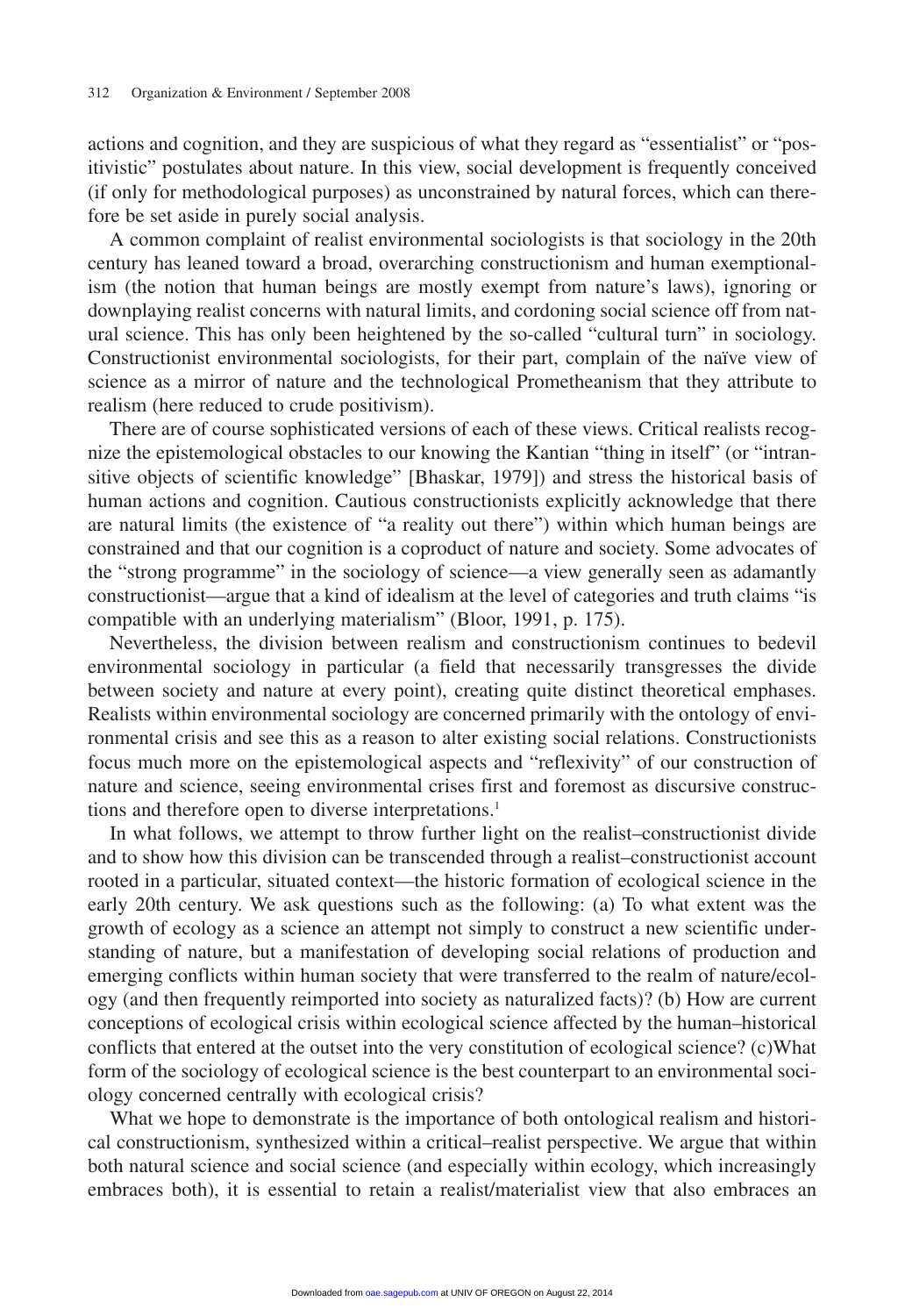understanding of the human–historical construction of the world within limits. Ultimately, there is no contradiction between the Galileo principle ("it still moves") and the Vico principle ("we can understand it because we made it") if each of these is properly understood and delimited. In a slight revision of Marx's principle of historical materialism, we can say human beings make their own history, not under conditions of their choosing but rather on the basis of natural–environmental and social conditions inherited from the past.<sup>2</sup>

For environmental sociologists to raise such matters in the context of the development of ecological science is of course to trespass on the realm of the sociology of science, which specializes in precisely these kinds of difficult inquiries into science—but in ways that are only rarely directly pertinent to environmental sociology and that seldom address the materialist/realist tradition. In the following analysis, we will make use of insights drawn especially from the early "externalist" (or social–institutional) approach to the sociology of science associated with such thinkers as Hessen, Zilsel, and Merton. In addition, we make use of Marxist and feminist "standpoint theory" and draw on Lakatos's (1978) distinction between "progressive" and "degenerative" research programs. Our overall analysis here is influenced by Bhaskar's (1979, 1986) and Sayer's (1992) critical realism.

Following this excursion into the sociology and philosophy of science, we use some of the analytical tools derived there to elucidate the concrete core of our argument, focusing on the struggle over the foundations of ecology as an emerging scientific field of research from 1926 to 1935. This saw the development of two competing ecological holisms. One of these approaches arose out of a tradition of idealism and organicism and is represented most fully by the ecological holism/racism of Jan Christian Smuts and his followers within ecological science in South Africa. The other flowed out of a tradition of materialism and took its most definitive form in the ecosystem ecology of Arthur Tansley in Britain.

Not only did these two traditions openly war with each other, but they also crossed swords in surprising ways that demonstrate that the development of science can never be cordoned off from the larger social struggles or our conceptions of nature from those of society. The importance of realist–constructionist accounts of science (particularly if conceived in historical and materialist ways) is highlighted. For example, only in this way is one able to deal with the issue, raised by Marx and Engels, of the "double transference" of ideas of nature and society and the erroneous naturalization of social relations that has sometimes resulted.

Our argument calls into question the traditional social science/humanities story, as often depicted by environmental historians and environmental sociologists, that—in opposition to the main line of ecological science—sides with Smuts's idealist, organicist "holism" against the materialist ecosystem ecology of Tansley. As David Pepper (1996) says, "the ecocentric interpretation of twentieth-century science tends towards . . . idealism" (p. 242). Indeed, we are frequently led to believe that ecology in following Tansley rather than Smuts simply took the wrong path, choosing reductionism over holism (see Barbour, 1995; Merchant, 1980, p. 252; Merchant, 1992, p. 59; Pepper, 1996, pp. 233-234, 242-245; Worster, 1977, pp. 301- 304, 316-323).

Dissenting from this view, we attempt to illuminate why Tansley's ecosystem ecology reflected a "progressive" research program and Smuts's "holism" a "degenerating" research program (following Lakatos's distinction) in terms of the natural–scientific and also the social–scientific implications of these arguments. The materialist/realist view, we argue, was superior in both its ontological realism and its constructionist tendencies. It was more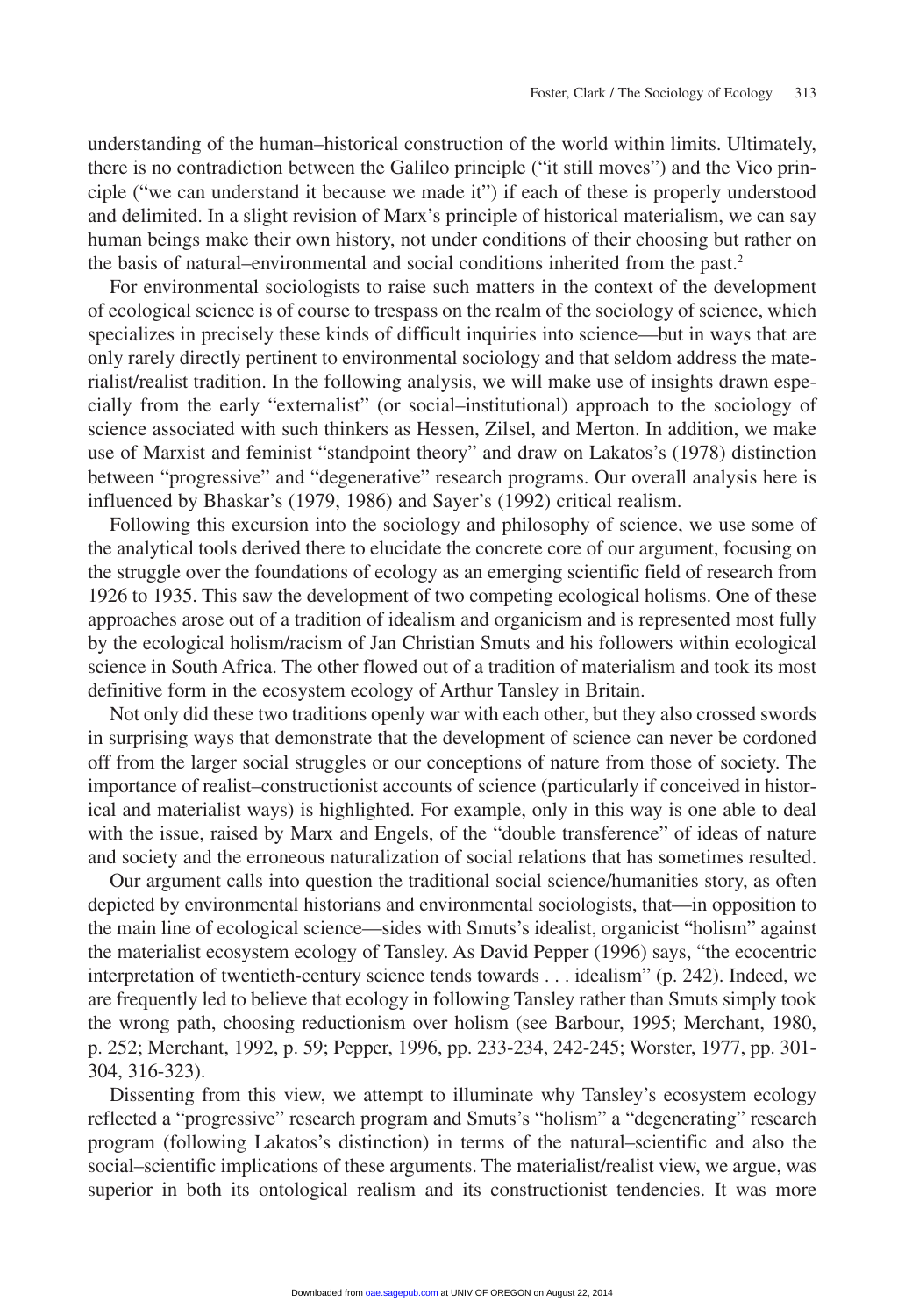attuned to the difficulties of the uncritical transference of social ideas to the natural realm and then their transference back (in objectivist, naturalist clothing) to the social—the problem of the double transference. Moreover, the situated social context in which these theories were developed ultimately, we believe, favored the evolution of ecological materialism. This suggests that not all ontologies and not all constructionisms are created equal. Our examination of the Smuts–Tansley debate, however, is more than an attempt simply to validate one view over another. Rather, it seeks to illustrate, through a situated case, that the real concern of a sociology of modern ecology should *not* be the strict opposition of realism versus constructionism but rather the coevolution of nature and society and its consequences.

#### **Navigating the Great Divide: Realism Versus Constructionism**

From its first appearance in the mid-1970s until the 1990s, environmental sociology was characterized by "an almost universal commitment . . . to a realist epistemology and a materialist ontology" (Buttel, Dickens, Dunlap, & Gijswijt, 2002, p. 22).<sup>3</sup> Nevertheless, the social constructionist perspective, which soon gained prominence within the sociology of science, social problems, and the sociology of gender, began strongly to impress itself on environmental sociology by the 1990s. The result was a debate between realists and constructionists that, while resembling similar controversies in other areas of sociology, took on an extremely virulent form.

From the beginning, environmental sociologists have charged that sociology as a discipline has been far more reluctant than other social science disciplines to incorporate natural–environmental postulates into its analysis—a failing, they claimed, that was less evident in the work of sociology's classical founders (Benton, 1994; Buttel, 1986, 1996; Dunlap & Catton, 1979; Foster, 1999; Goldman & Schurman, 2000; Murphy, 1994, 1997). In their original formulation that helped to launch the field, Catton and Dunlap (1978; Dunlap & Catton, 1994) presented environmental sociology as a subdiscipline, embodying a "new environmental paradigm" that opposed the "human exemptionalist" (from nature) assumptions prevalent in much of social science and sociology in particular.

Environmental sociology arose in conjunction with the environmental movement in the 1970s, spurred on like the latter by the warnings of scientists (e.g., Carson, 1962; Commoner, 1971) with regard to ecological crisis. Environmental sociologists thus saw themselves as addressing this developing ecological crisis from the standpoint of social systems, institutions, processes, and agents. Because of this focus on the reality of ecological crisis that had defined the field from the start, numerous environmental sociologists saw the sudden intrusion of strong social constructionist views into environmental sociology roughly a decade and a half after its inception as a threat to the very constitution of the subdiscipline. Realist environmental sociologists (Benton, 1994, pp. 44-46; Dickens, 1996; Martel, 1994; O'Neill, 1993, pp. 148-155) responded sharply to the antirealism, for example, of Tester (1991), who provocatively declared that

a fish is only a fish if it is socially classified as one, and that classification is only concerned with fish to the extent that scaly things living in the sea help society define itself. . . . Animals are indeed a blank paper which can be inscribed with any message, and symbolic meaning, that the social wishes. (p. 46)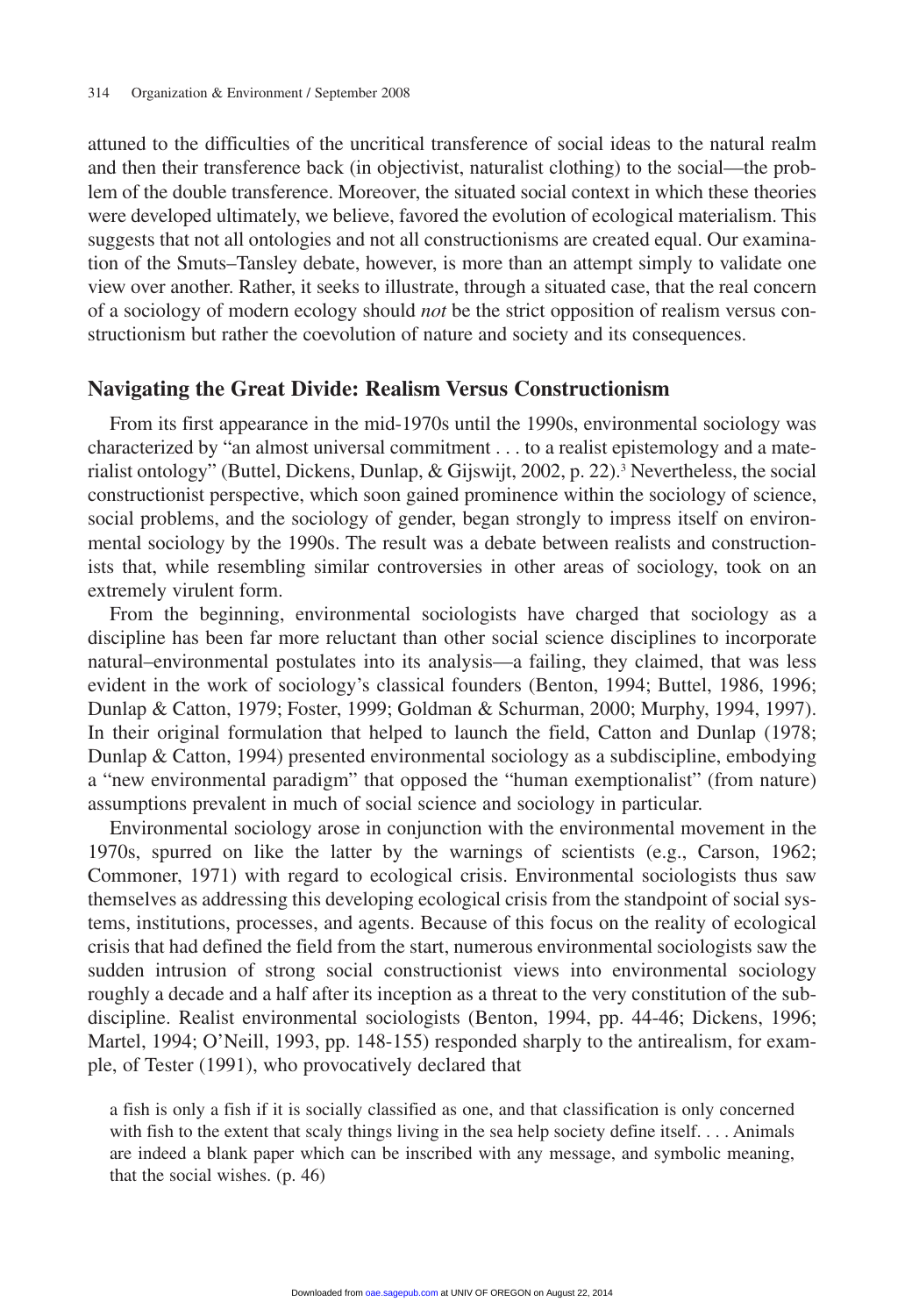For realists within environmental sociology, this kind of strong social–constructionist "antirealism," as it was sometimes called even by those sympathetic to it (see Hacking, 1988), only seemed to reinforce, at an even more extreme level, an anthropocentrism with regard to nature that environmental sociology from the beginning had sought to combat.

Realist environmental sociologists were further alarmed by the persistent questioning of not only science in general but also scientific depictions of ecological crises, as the methods and conclusions of sociologists of science influenced by the Edinburgh "strong programme" and the work of Latour and Woolgar (1979) began to filter into environmental sociology (e.g., Buttel & Taylor, 1992; Demeritt, 1998; Hannigan, 1995; Taylor & Buttel, 1992; Yearly, 1991). Thus, in extending arguments from the sociology of science into the terrain of environmental sociology, Yearly (1991) stressed the "*uncertain* basis" of the global warming hypothesis, which rested on questionable scientific authority and scientific framing, concluding that the fact that "we cannot know such things for certain" was the "Achilles heel" of environmental science, as with science in general (pp. 136-137). Realist environmental sociologists responded by insisting that in the face of the overwhelming scientific evidence and scientific consensus, with respect to global environmental crisis, to support skepticism in this area was to undermine the moral responsibility of society to nature and to future generations (Dunlap & Catton, 1994, pp. 22-23; Redclift & Woodgate, 1997, pp. 59-61).

Strong social constructionism is concerned with challenging the materialist/realist emphasis of science and gives credence in varying degrees to epistemologically based skepticism, nominalism, solipsism, antirealism, subjectivism, cultural relativism, and idealism in accounts of science and nature. In this, the strongest criticisms have been epistemological in character. Like philosophers who have traditionally seen epistemology as "polishing the mirror" of knowledge (Rorty, 1979), social constructionists in the sociology of science frequently see themselves as polishing the mirror of scientific knowledge. Science—contrary to widespread belief, even within science itself—is, we are told, more a mirror of the mind and of culture than of nature or reality. Such strong social constructionists are thus drawn to what Bhaskar (1994, p. 253; also see Sismondo, 1993, p. 535) calls the "epistemic fallacy," reducing all being or existence to human knowledge. This leads to such startling claims as "the natural world has a small or non-existent role in the construction of scientific knowledge" (Collins, 1981, p. 3). Woolgar (1988) explicitly sides with nominalism against essentialism (which he associates with realism), arguing for a "reversal" of the realist arrow from nature to cognition, in favor of the nominalist–constructionist arrow from cognition to nature. "Objects," he says, "are constituted in virtue of representation . . . representation gives rise to the object" (pp. 55-56, 65).

Eder (1996) sees the "cultural sociology of nature . . . as a way to expunge the latent naturalism from social theory" (p. 20). Social constructionists in environmental sociology have aggressively questioned the realist tradition in terms that reduce it to an equally one-sided, straw argument, devoid of any relation to even a mild constructionism. Thus, Macnaghten and Urry (1998) complain that environmental sciences and much of environmental sociology "rest upon what we have termed the doctrine of environmental realism: that the realm of nature is separate and distinct from that of culture" (p. 16). They claim that most surveys of environmental attitudes on issues like global warming and acid rain reflect "tacit assumptions of 'environmental realism': that environmental risks simply exist 'out there' independently of social practices and beliefs and can thus act as the unambiguous object of individual perceptions, attitudes and values" (Macnaghten & Urry, 1998, p. 89).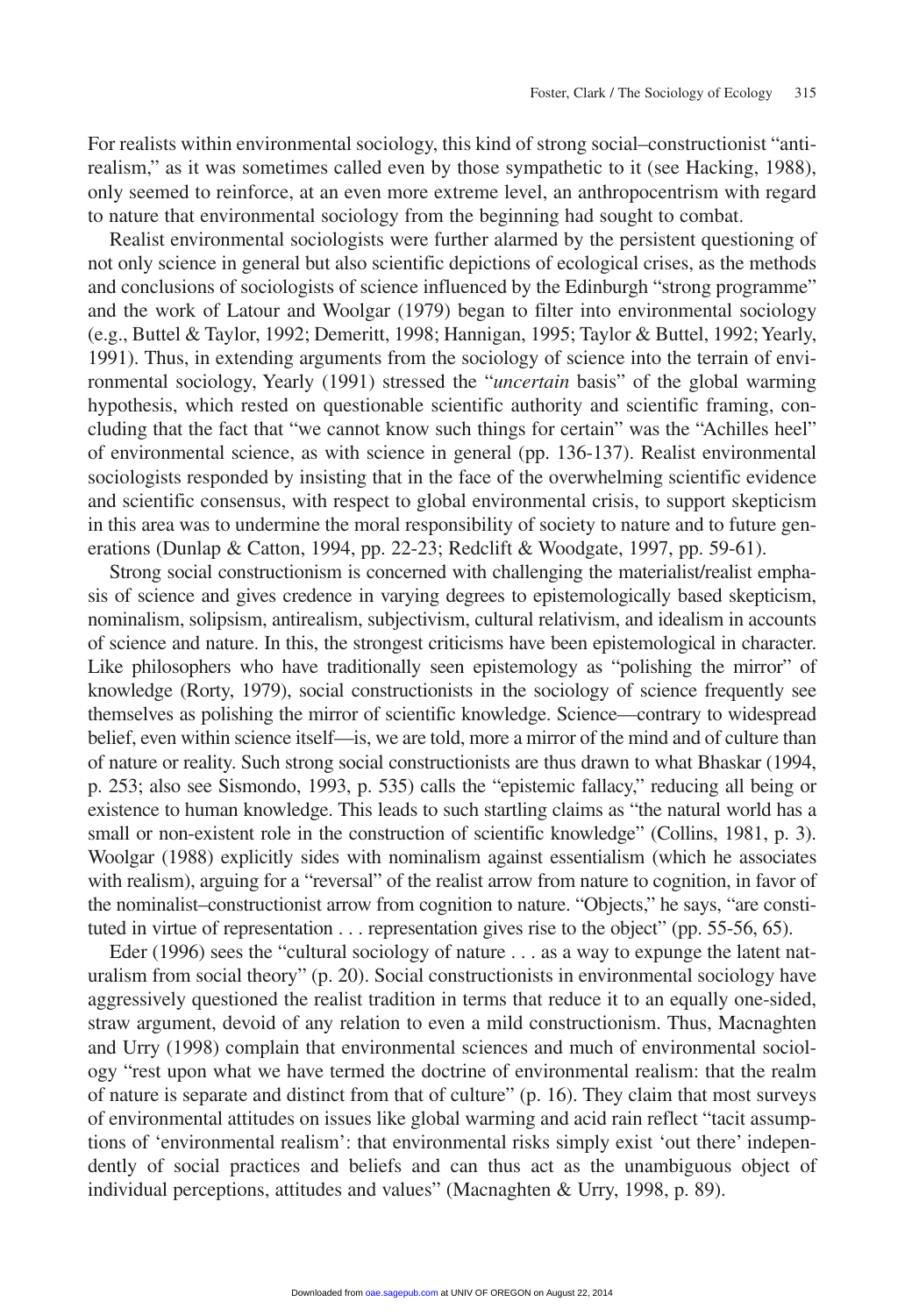In this view, environmental realism and the discourse on sustainable development are characterized as "part of a modernist tradition in which the limits of 'natural' processes can be defined unproblematically by science" (Macnaghten & Urry, 1998, pp. 217-218). Realist environmental sociology is therefore seen as immersed in an ontological fallacy—the contrary of Bhaskar's epistemic fallacy.

Nevertheless, realist conceptions of science and of environmental sociology are at their best far more dialectical than this description would suggest. As Gould (1996) eloquently expressed it, from the standpoint of materialist natural science:

Science, since people must do it, is a socially embedded activity. It progresses by hunch, vision, and intuition. Much of its change through time does not record a closer approach to absolute truth, but the alteration of cultural contexts that influence it so strongly. Facts are not pure and unsullied bits of information; culture also influences what we see and how we see it. Theories, moreover, are not inexorable inductions from facts. The most creative theories are often imaginative visions imposed upon facts; the source of imagination is also strongly cultural.

This argument, although still anathema to many practicing scientists, would, I think, be accepted by nearly every historian of science. In advancing it, however, I do not ally myself with an overextension now popular in some historical circles: the purely relativistic claim that scientific change only reflects the modification of social contexts, that truth is a meaningless notion outside cultural assumptions, and that science can therefore provide no enduring answers. As a practicing scientist, I share the credo of my colleagues: I believe that a factual reality exists and that science, though often in an obtuse and erratic manner, can learn about it. (pp. 53-54)

Gould's (1996) view here, which eludes both the Scylla of the epistemic fallacy and the Charybidis of the ontological fallacy, is perfectly compatible with the sociology of science standpoint associated with Merton (1957, 1970) in particular. In fact, Merton is frequently referred to in Gould's work (e.g., Gould, 1980, pp. 47-48; Gould, 1987, p. 52; Gould, 1995, pp. 78-80). This kind of "social institutional constructivism" emphasizes the social contexts and institutions that condition science, and it has long been the bedrock of the history as well as the sociology of science (Demeritt, 1998, pp. 176-177).

Social–institutionalist, even materialist, understandings, as Bloor (1991) explains from the standpoint of the "strong programme," are logically compatible with and integrated into the more sophisticated constructionisms (pp. 33-37). In addition to "social institutional constructivism," Demeritt, in his useful fourfold typology of social constructionism, points to two other forms of constructionism that are compatible with realism: "social object constructivism," which emphasizes that social constructs such as gender are just as "real" in their causal effects as reality itself (e.g., Berger & Luckman, 1966), and "artefactual constructivism," which promotes the nondualist view that scientific knowledge is the result of a difficult negotiation between diverse human and nonhuman actors (Haraway, 1991; Latour, 1987).

Where social constructionism becomes antirealist or irrealist—the fourth form of social constructionism in Demeritt's typology—is when it claims (though sometimes as a purely methodological principle) that science and its objects are the product of human action and cognition alone. Demeritt (1998) labels this "Neo-Kantian constructivism" (pp. 176, 178-179).

The debate in environmental sociology thus frequently consists of the difficult task of avoiding both overly naturalistic and overly sociological arguments (Benton, 1994).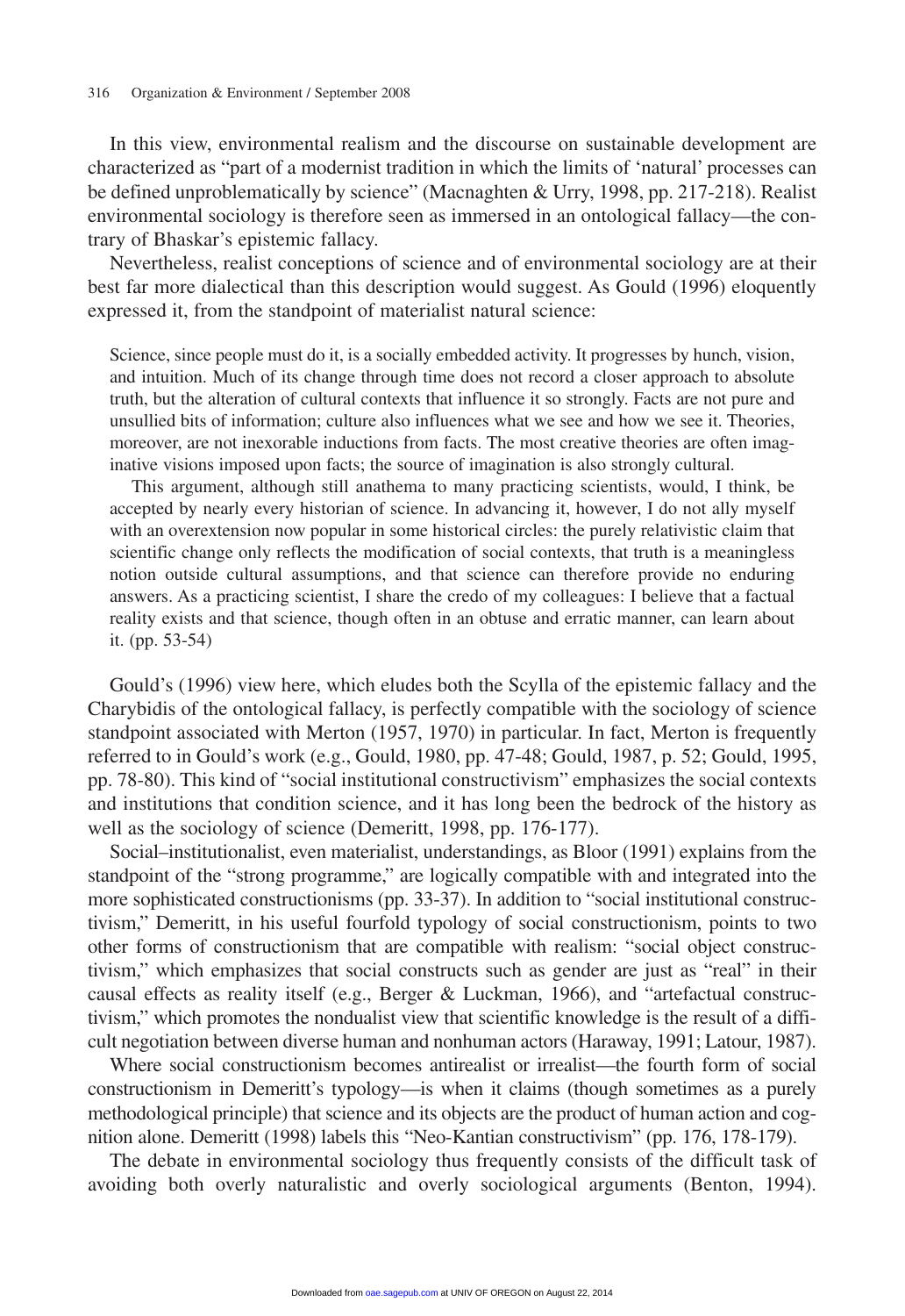Realists (see Norgaard, 1994) in recent years have placed increasing emphasis on the notion of the coevolution of nature and society, while constructionists (see Freudenburg, Frickel, & Gramling, 1995; Irwin, 2001) have been turning to notions of "co-construction."

Environmental feminists, especially those influenced by the historical–materialist tradition, have been fighting wars on two fronts, drawing dialectically on both constructionism and realism, while rejecting one-sided versions of both. These thinkers have insisted on the social construction of gender in the face of biological determinism and essentialism yet have refused nevertheless to give up links to materialism, realism, and science (e.g., Haraway, 1991; Harding, 1991; Merchant, 1992; Soper, 1995). Although insisting that "there is an important sense in which it is correct to speak of 'nature' as itself a cultural product or construction," Soper (1995) observes that "it is not language that has a hole in its ozone layer; and the 'real' thing continues to be polluted and degraded even as we refine our deconstructive insights at the level of the signifier" (pp. 151-152). Furthermore, she insists that a dialectical understanding of the real, material opposition as well as unity of nature and society is necessary to address ecological problems: "I have consistently argued that there can be no ecological prescription that does not presuppose a demarcation between humanity and nature" (Soper, 1995, p. 160).

Recently, Latour, one of the founders of the social constructionist approach to the sociology of science, has also shifted in what some have seen as a more realist direction (Hacking, 2002, p. 17; Sismondo, 1993, p. 537) with his actor network theory, which focuses on the dialectical relation between nature–culture.<sup>4</sup> Indeed, the concepts of "nature" and "culture," he insists, should be replaced by "nature–culture," in which both human actors and nonhuman actors (both now referred to as "actants") are seen as interacting with and mutually constituting one other. This perspective has led Latour at times in a more classically materialist direction. Thus, he argues that "by seeking to reorient man's exploitation of man toward an exploitation of nature by man, capitalism magnified both beyond measure" (Latour, 1993, p. 8). As Latour has moved in this direction, his work has increasingly influenced ecological Marxists (see Braun & Castree, 1998; Castree, 2000; Gareau, 2005).

Marxism in its classical conception was compatible with a sophisticated, critical materialism. Marx was a dialectical thinker, who absorbed much from Hegel and idealist philosophy in general. It is not surprising therefore that his work was highly critical of crude empiricism, mechanism, naturalism, and essentialism (i.e., positivism), while remaining materialist in orientation. Contemporary critical realism has developed on these foundations (Bhaskar, 1975, 1979; Sayer, 1992) and has helped to inspire much of this environmental–sociological analysis (Benton & Craib, 2001; Dickens, 1996; Foster, 2000b; Soper, 1995).

What we are calling here the realist–constructionist approach to the "sociology of ecology" evolves out of this broad critically informed realist tradition and is thus an attempt to understand the social construction of ecological science. Unlike crude naturalism, it takes into account the human construction of knowledge, but unlike the absolutist constructionism of strong idealism, its constructionism always takes account of and is tempered by the "materialist principle," "which derives from the fact that people are themselves material, animal and part of nature such that they are subject to certain of its causal laws and conditions" (Sayer, 1992, p. 34).

This approach can be contrasted to Macnaghten and Urry's (1995; Macnaghten & Urry, 1998, pp. 15-19) conception of the "sociology of nature," which attempts to develop a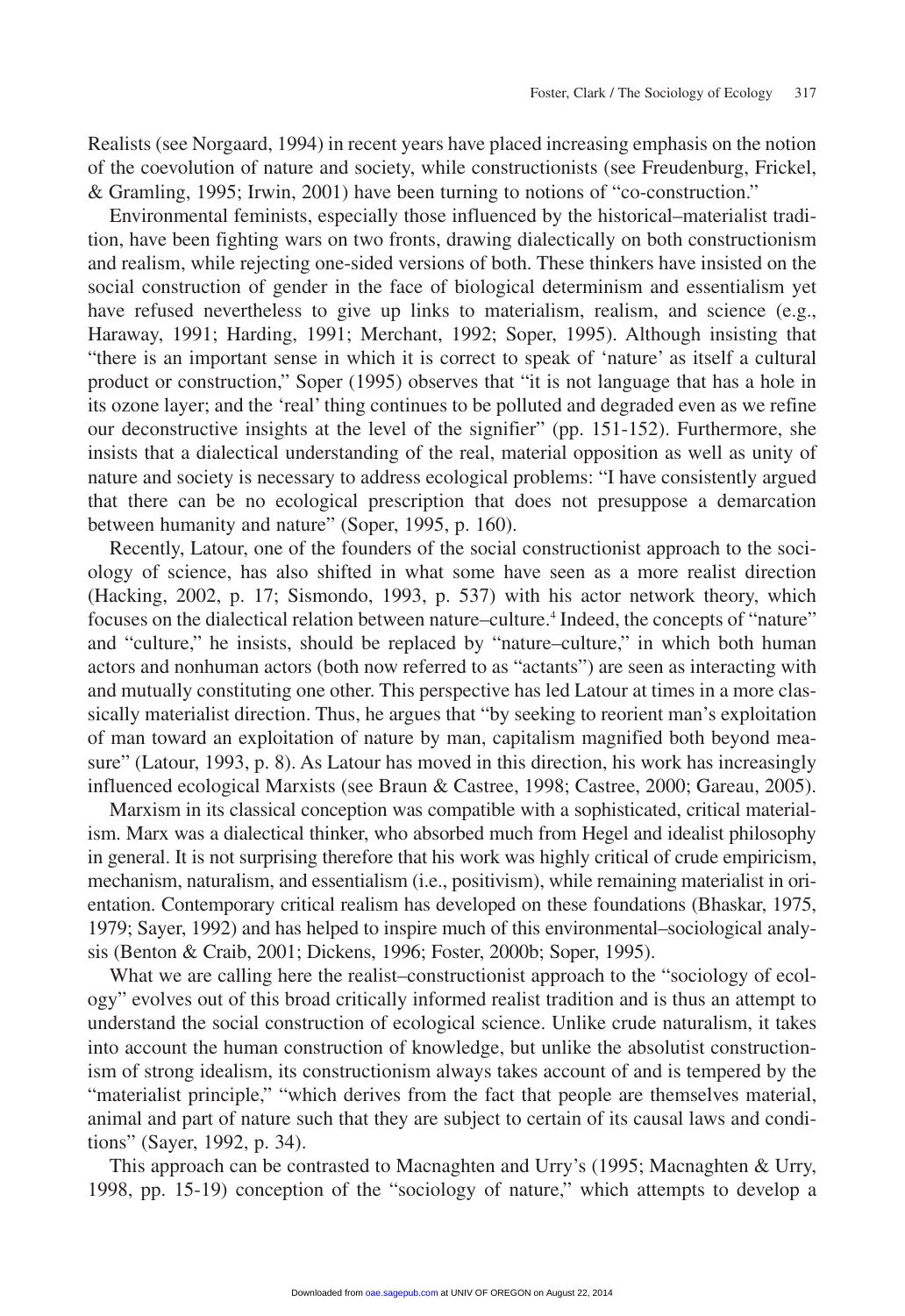"sociology of environmental knowledges" from the opposing idealist–constructionist standpoint. Their work emphasizes how culture influences nature by discursively "reading" (or thinking or speaking) it and that this is not necessarily based in material conditions (Macnaghten & Urry, 1995, p. 210).

In the following argument, as already indicated, we take the Tansley–Smuts debate of the 1930s on ecological holism, which led to the constitution of modern ecosystem science, as our main historical case study. We use a realist–constructionist outlook to explain why a materialist–realist approach to ecology (and environmental sociology) became dominant over its idealist–organicist rival—without in any way denying the historical, contingent nature of this process or that it was inevitably a particular social construction and social struggle. The ecological science that emerged in this period, we suggest, was deeply affected by an "externalist" class–racial conflict and by the competing worldviews of materialism and idealism, as much as it was a direct ("internalist") outcome of the scientific process. The implications of this complex, many-faceted struggle over nature, science, and society remain with us to the present day and have served to shape the contemporary debate on ecology.

#### **From the Sociology of Science to the Sociology of Ecology**

The sociology of science is usually seen as having its most important precursor in the work of Boris Hessen. *The Dictionary of the History of Science* depicts Hessen as the originator of the externalist approach to the sociology of science—the broad approach that defined the early history of the field and in which Merton's foundational work was also to fall (Morrell, 1981, pp. 145-146; Shapin, 1981a, pp. 185-186; Shapin, 1981b, p. 262). As J. G. Crowther (1967), an influential science writer, wrote in his *Social Relations of Science*, Hessen's Marxist sociological analysis suddenly "transformed the history of science from a minor into a major subject" (p. 432; also see Cohen, 1990, p. 55).<sup>5</sup>

Hessen was a high-ranking Soviet physicist (director of the Moscow Institute of Physics) and defender of quantum theory and relativity theory at a time in which the Stalinist assertion over science started to call these scientific discoveries into question. In 1931, a Soviet delegation made a surprise visit to the Second International Congress of the History of Science and Technology led by Nikholai Bukharin, one of the leading figures of the Bolshevik revolution and of Marxist thought in the Soviet Union. Bukharin was accompanied by Hessen and other major representatives of Soviet Science—most notably Nikolai Vavilov, the foremost agricultural researcher in the Soviet Union and the discoverer of the original centers of world agriculture and hence the main areas in which the genetic banks for contemporary agriculture are to be found (now known as the Vavilov Areas).

But it was Hessen's (1971) paper on "The Social and Economic Roots of Newton's 'Principia'" that was to have the greatest impact on the conference participants, representing a formative influence in the history and sociology of science and becoming one of the central texts for an important group of British "Baconian Marxist" scientists, including J. D. Bernal, J. B. S. Haldane, Hyman Levy, Lancelot Hogben, Joseph Needham, and Benjamin Farrington (Graham, 1985; Joravsky, 1961; Wood, 1959, p. 145). Hessen presented a sophisticated look at how the necessities of economic production and military development under merchant capitalism led to the concentration on specific material–technological problems, such as crucial elements of navigation, dominating the thinking and general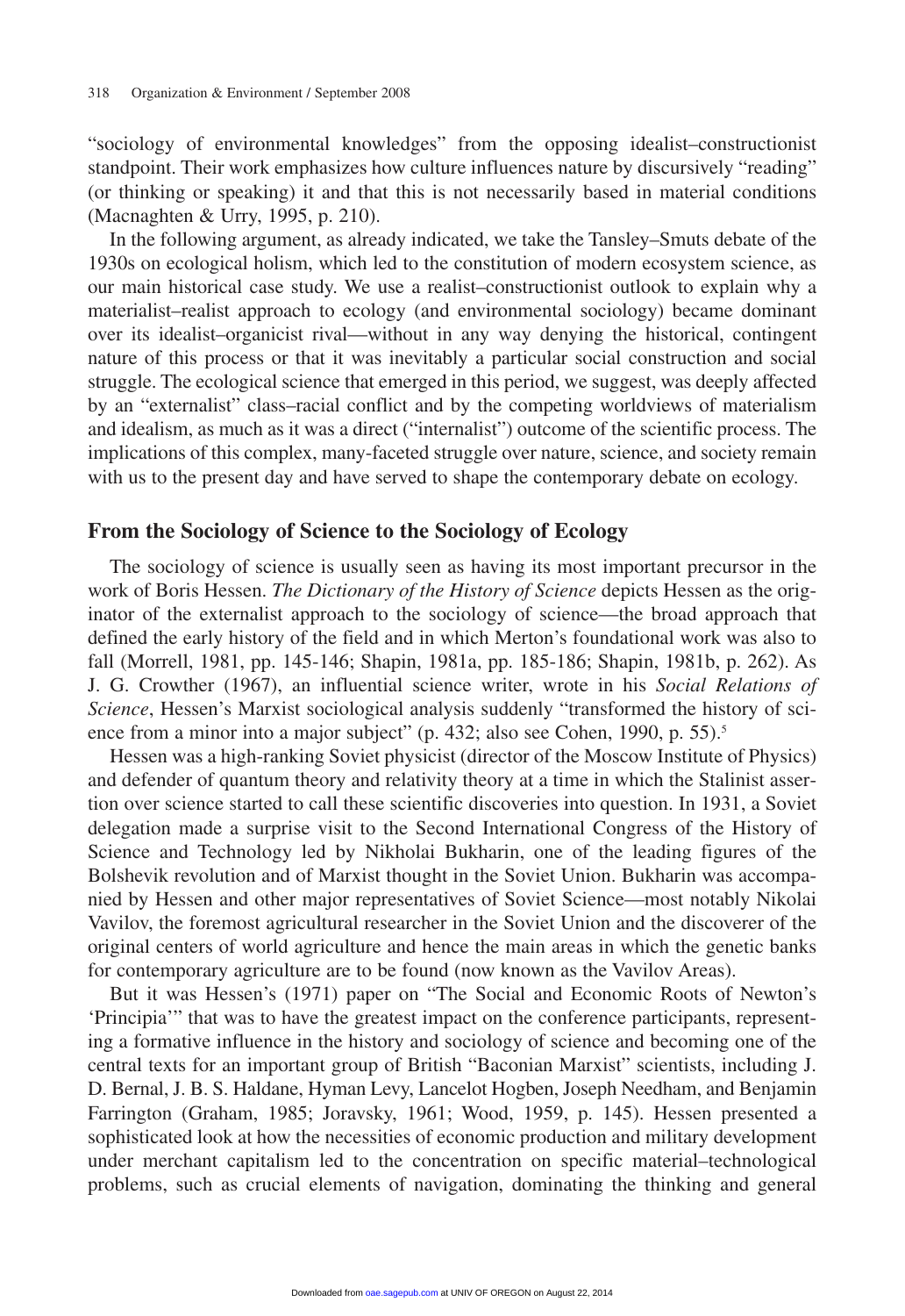ethos of scientists at the time. These materialist concerns, he argued, contributed to the mechanistic outlook that played such a large part in Newton's *Principia* and the 17th-century scientific revolution in general.

Hessen's analysis took as its critical point of departure the idealist conception of science, which in the view of Marx and Engels customarily treated "the history of the sciences as if they had fallen from the skies" (Engels to W. Borgius, January 25, 1894, as cited in Marx & Engels, 1975b, p. 441). For Hessen, a more meaningful understanding of the sources of scientific discovery had to be grounded in an understanding of the material conditions social and economic (and also natural)—in which such ideas evolved. He took as his case Newton's *Principia*—not only the most prestigious work in pre-20th-century physics but the symbol of a pure scientific viewpoint. Demonstrating how practical considerations regarding technology—especially with respect to mining, navigation, and optics—contributed to Newton's mechanistic worldview and how Newton's class perspective affected his thinking, Hessen was able to make a powerful case with regard to external sociological influences on the sciences. Having demonstrated this with respect to Newton, it was easy to establish the same thing with regard to other leading members of the Royal Society, such as Boyle, Hooke, Halley, and Petty, whose practical concerns with technology were much more obvious.

Another important contribution to the sociology of science, emphasizing the social embeddedness of science, was Edgar Zilsel's (1942) classic essay, which emphasized that it was "the rise of the methods of the manual workers to the ranks of academically trained scholars at the end of the sixteenth century [that] is the decisive event in the genesis of science" (p. 558; see also Zilsel, 2000). Just as these mechanical arts, such as metallurgy, could not be discussed without treating their class basis, they could not be dealt with without some recognition that this was where production and nature met. Zilsel's emphasis on the relation between production, class, and the production of science represented one of the most important openings into the sociology and history of science. Zilsel was associated with the social–democratic politics in Vienna prior to the Second World War, emigrating to the United States after Hitler's rise to power. Shapin (1992, p. 339) sees Zilsel's externalist materialist–class account of the origins of science as overlapping with the insights of such historical–materialist thinkers as Hessen (1971), Bernal (1939), Farrington (1949), and Needham (1954). Recently, the "Zilsel thesis" has been revived (see Conner, 2005, pp. 275-282; Smith, 2004, pp. 151, 239).

By far the most important foundational work in the sociology of science originated with Robert Merton (1957, 1970). Merton frequently indicated his intellectual debt to Hessen, although sharply differentiating his own approach to the sociology of science from Hessen's Marxian analysis and adopting a more eclectic approach (Shapin, 1992, p. 342). Beginning with his foundational work, *Science, Technology and Society in Seventeenth Century England* (originally published in 1938 based on his doctoral dissertation and reprinted in 1970), Merton carefully distinguished between the cognitive content of science and its sociological–institutional context (Golinski, 2005, pp. 48-50). His sociology of science deliberately steered away from epistemological questions and from those factors that could be viewed as intrinsic to the scientific method and rational thought generally, which he saw as governed by "universalistic criteria" (in his original formulation, he had said "universalistic facts of nature" [Cole, 1992, p. 4; Merton, 1957, p. 554]). He adhered to the broad conception of the sociology of knowledge that "the social relations in which a man is involved will somehow be reflected in his ideas" and carried this over into the sociology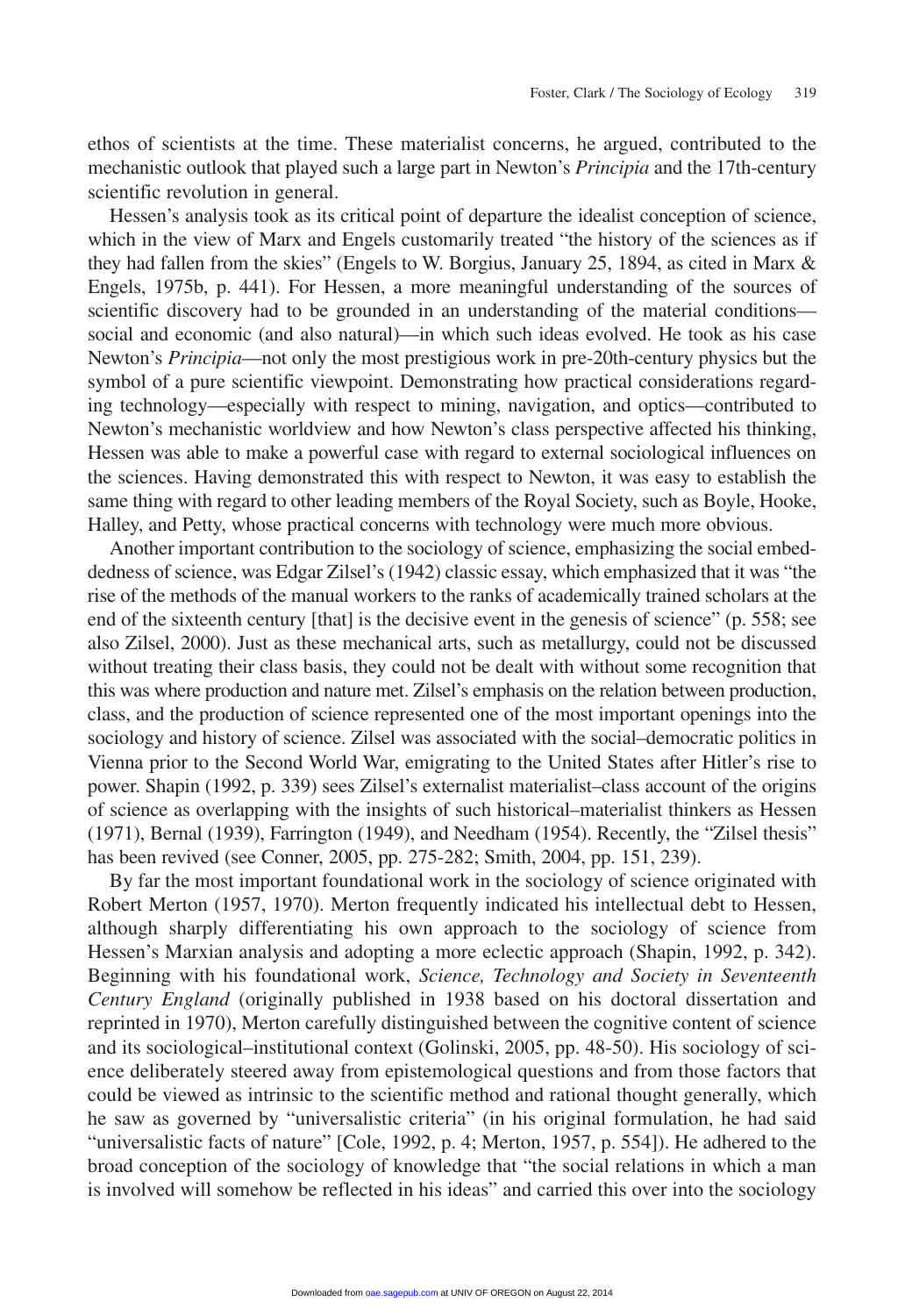of science (Merton, 1985, p. 134). But as distinct from the sociology of knowledge (his original area of interest), which was caught up from the beginning in epistemological concerns, Merton attempted to fashion the sociology of science as a largely empirical field concerned with how scientists were influenced by sociological factors, while leaving the actual content of science to be judged by its own universalistic criteria.

In concentrating in this way mainly on the external social–institutional influences, Merton examined both what has been called the "macro-environments of science" (such as political and economic systems and class) and its "micro-environments" (the intellectual milieu, schools of thought, invisible colleges, universities, and colleges, each with their own traditions) (Sztompka, 1986, p. 35).

Merton (1973) was adamantly opposed to the "ivory tower," or the extreme internalist view of science in which scientists were "autonomous god-like creatures" (p. 217). In emphasizing the importance of external influences in his work, he did not thereby create a rigid demarcation between the internal and external but saw them as mediated in complex ways. He made it clear that external influences on science were important but without contending that these were primary with respect to particular scientific discoveries (see Shapin, 1992, p. 337).

Merton's views overlapped with Hessen in arguing that historical developments in technology and social organization provided broad concepts and a social ethos out of which scientific developments, such as Newtonian mechanics, evolved.<sup>6</sup> Science, he recognized, was often a response to material–technological challenges. But he also emphasized, particularly in his famous treatment of the effects of 17th-century English Protestantism on science, that certain socially embedded values, as in the case of religiously derived views that became embedded in the Royal Society, could affect the progress and direction of science even more directly, creating the institutional basis of a scientific community.

In all of this, Merton defended the cognitive core of science as relatively immune from external influences. These influences were seen as constituting no more than the sociological environment of a science that nonetheless adhered to its own rational, universalistic criteria and hence autonomy. As Shapin (1992) explains, "Merton took care to position his thesis between what he saw as the extremes of pure Weberian idealism and the strong materialism that first surfaced in Anglo-American consciousness with Boris Hessen's 1931 [Marxian] account of Newton's *Principia*" (p. 338).

From the formative work of Hessen, Zilsel, and Merton, certain conceptual frames or tools of analysis can be derived, which are used in the following inquiry into the sociology of ecology in the opening decades of the 20th century. Science is not the product of "autonomous god-like creatures," does not "fall from the sky," and is not simply the product of an ivory tower but takes place in a socially embedded context. It is useful to make a distinction between the cognitive content of science and its social context, recognizing, however, that neither can be separated from each other but are mediated in complex, dialectical ways. The sociology of science has often drawn attention to the external, social–institutional context of science at both the macro-environmental (state, economy, ideology, and religion) and micro-environmental (the "invisible college") levels. For materialist–realist sociologists of science, it is reasonable to assume that science attempts to address "universalistic facts of nature." But our understanding of such "universalistic facts of nature" is nonetheless filtered in all sorts of problematic ways through human cognition and praxis. As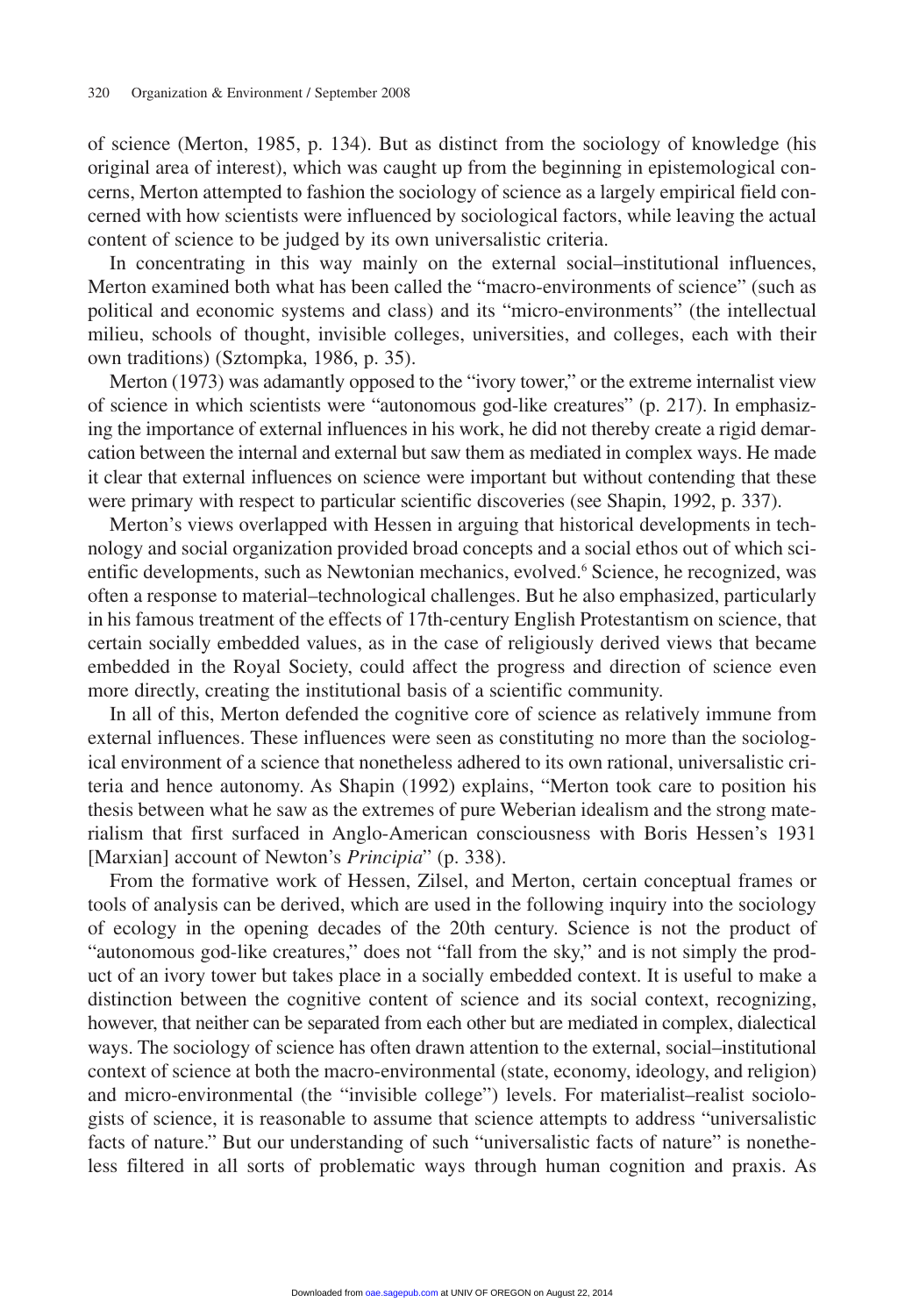Sztompka (1986) points out in his exposition of Merton's views, the objectivity of science is not easily gotten at but is best understood in terms of a "dialectical notion of objectivity" the product of conflict and passion (pp. 78-79).

Such a "dialectical notion of objectivity" is perhaps best exemplified today by feminist standpoint theory, growing out of the work of such thinkers as Hartsock (1983), Smith (1987), Harding (1991, 1998), Haraway (1991), and Soper (1995). As expounded by Harding (1991), the particular "justificatory approach" identified with feminist standpoint theory

originates in Hegel's insights into the relationship between the master and the slave and the development of Hegel's perceptions into the "proletarian standpoint" by Marx, Engels, and Georg Lukács. The assertion is that human activity, or "material life," not only structures but sets limits on human understanding: what we do shapes and constrains what we know. (p. 120)

In the Marxian view, knowledge (including scientific knowledge) is conditioned by material–historical development and class position. For feminist standpoint theorists, who, according to Frederick Jameson (1988, p. 64), represent today's "most authentic" heirs to Lukács's (1971) insight, this relates to differing material, lived conditions, and hence knowledge claims of women (as an oppressed–exploited group under patriarchy–capitalism) vis-à-vis those of dominant men. Similar claims can be made with respect to those oppressed in racial terms (Gould, 1996).

According to standpoint theory, knowledge is "socially situated" (Harding, 1991, p. 119). Such knowledge, as Marxist theory taught, is dependent on the development of social relations and social conflict. "Standpoint epistemologies," according to Harding (1991), were evident in the materialist approaches to the social construction of science, between Hessen in 1931 and Zilsel in 1942 (pp. 134-135). Such standpoint theory requires what Harding calls "strong objectivity" combined with a recognition of the historical character of knowledge. Harding describes "weak objectivity" as that form of objectivity that attempts to separate the positive from the normative, science from values. Yet because science is a socially embedded and often an elitist activity, such exclusion of values is impossible. "Strong objectivity," in contrast, attends to the social environment and construction of knowledge and science and hence incorporates a knowledge of the historical background condition into scientific assessments. Its greater reflexivity gives it a stronger objectivity. This is especially true when the understanding of socially embedded conditions that affect dominant knowledge claims arises from the bottom of society, which has *less* interest in supporting prevailing ideologies, reifications.

As Harding (1991) writes:

The history of science shows that research directed by maximally liberatory social interests and values tends to be better equipped to identify partial claims and distorting assumptions, even though the credibility of the scientists who do it may not be enhanced during the short run. After all, antiliberatory interests and values are invested in the natural inferiority of just the groups of humans who, if given real equal access (not just the formally equal access that is liberalism's goal) to public voice, would most strongly contest claims about their purported natural inferiority. (pp. 148-149)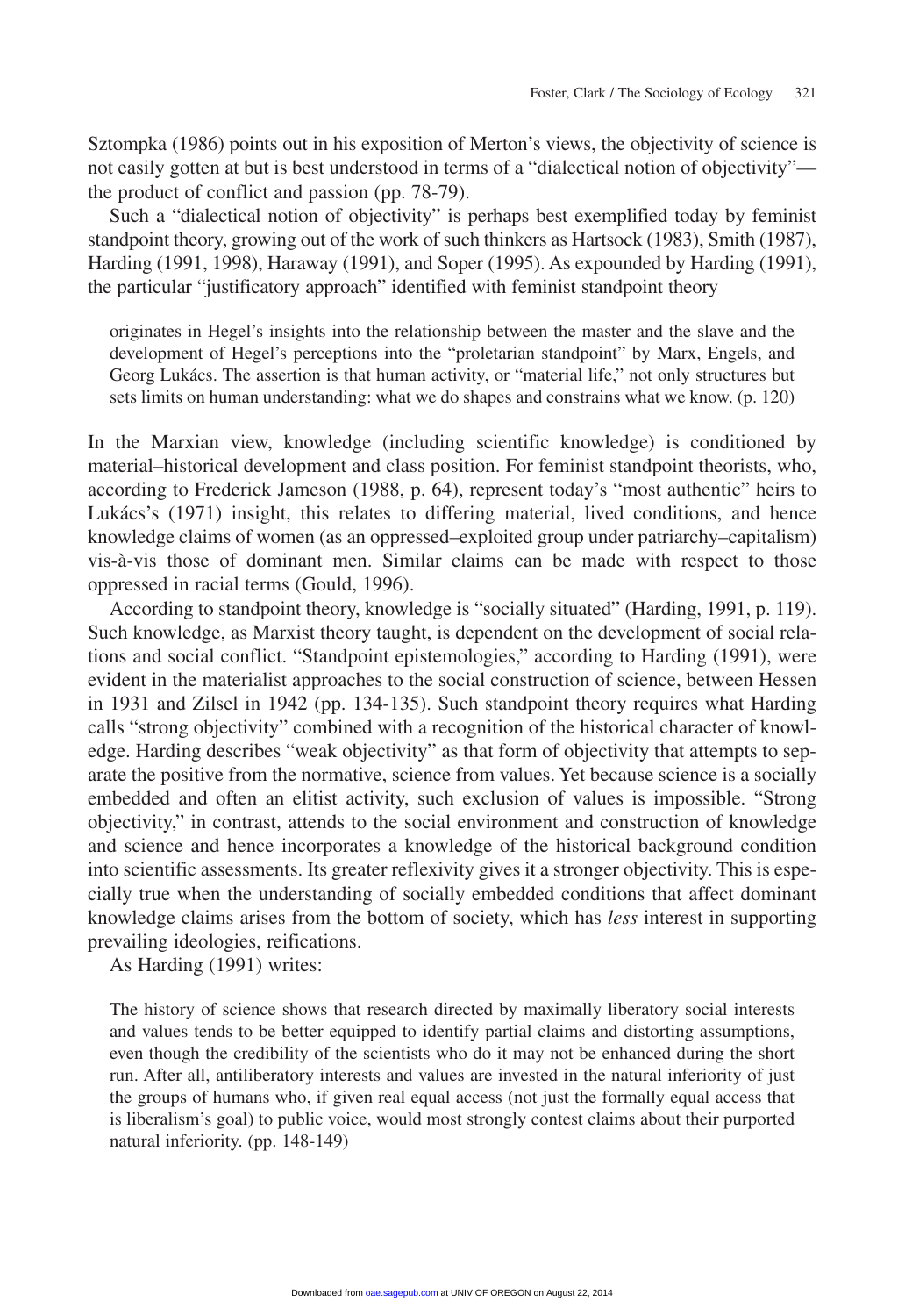Strong objectivity for Harding is related to the development of a theoretical perspective that embodies "strong reflexivity," recognizing that what we regard as "nature" is often an embodiment of social relations. Strong reflexivity

requires the development of oppositional theory from the perspective of the lives of those Others ("nature" as already socially constructed, as well as other peoples), since intuitive experience . . . is frequently not a reliable guide to the regularities of nature and social life and their underlying causal tendencies. (Harding, 1991, p. 163)

In this view, our ontological concepts of nature are often bound to systems of oppression. Thus, Harding (1991), building on the insights of Leiss (1974; also Merchant, 1980), argues that

science's claim to seek to dominate nature in order to control "man's fate" has actually hidden its real function, and, often, intention: now and in the past, whether scientists intended it or not, science has provided resources for some people's domination of others. (p. 36)

The control of nature (and indeed our very concepts of nature) are therefore open to question, as they are connected to the control of society and its Others.

Feminist standpoint theory is to be contrasted to current trends in the sociology of science, Harding insists, partly because of its emphasis on "powerful background beliefs" that are not so much concerned with the "microprocesses in the laboratory" as the "macrotendencies in the social order" as attendance to the latter is more crucial in the creation of a strong, oppositional reflexivity (Harding, 1991, p. 149).

To address science as a contested realm, as required by notions of strong, dialectical objectivism, requires a view of the development of truth in science (and the demarcation of "good" and "bad" science) that sees this in terms of a dialectical struggle. The sociology of science has generally adhered to a methodological agnosticism with respect to the truth claims of science (though in recent years this has increasingly mutated into an epistemological skepticism and extreme relativism that seemingly undermines scientific knowledge claims). This has served to separate it off from the philosophy of science, which has been concerned in various ways with what distinguishes valid science.

A fully developed critical–historical perspective, however, requires attendance to both sociological background conditions and the truth claims of science. In the following analysis, we rely for heuristic purposes on certain aspects of the philosophy of science view offered by Lakatos in his "methodology of scientific research programmes" and to a lesser extent on the view of scientific revolutions provided by Kuhn (Kuhn, 1962, 2000; Lakatos, 1978). For Lakatos (1978), the "demarcation problem" raised by Karl Popper with respect to the separation of science from pseudoscience cannot be addressed by falsification, as all scientific theories exist within an "ocean of anomalies" (p. 134; Larvor, 1998, p. 50). Nor is it sufficient to take the more relativistic view of Kuhn. Rather, the answer, he contends, lies in the examination of "problemshifts" in the methodology of whole scientific research programs that allow one to determine whether a program is progressive or degenerative.7

"A research programme," according to Lakatos (1978),

is said to be *progressing* as long as its theoretical growth anticipates its empirical growth, that is, as long as it keeps predicting novel facts with some success ("*progressive problemshift*");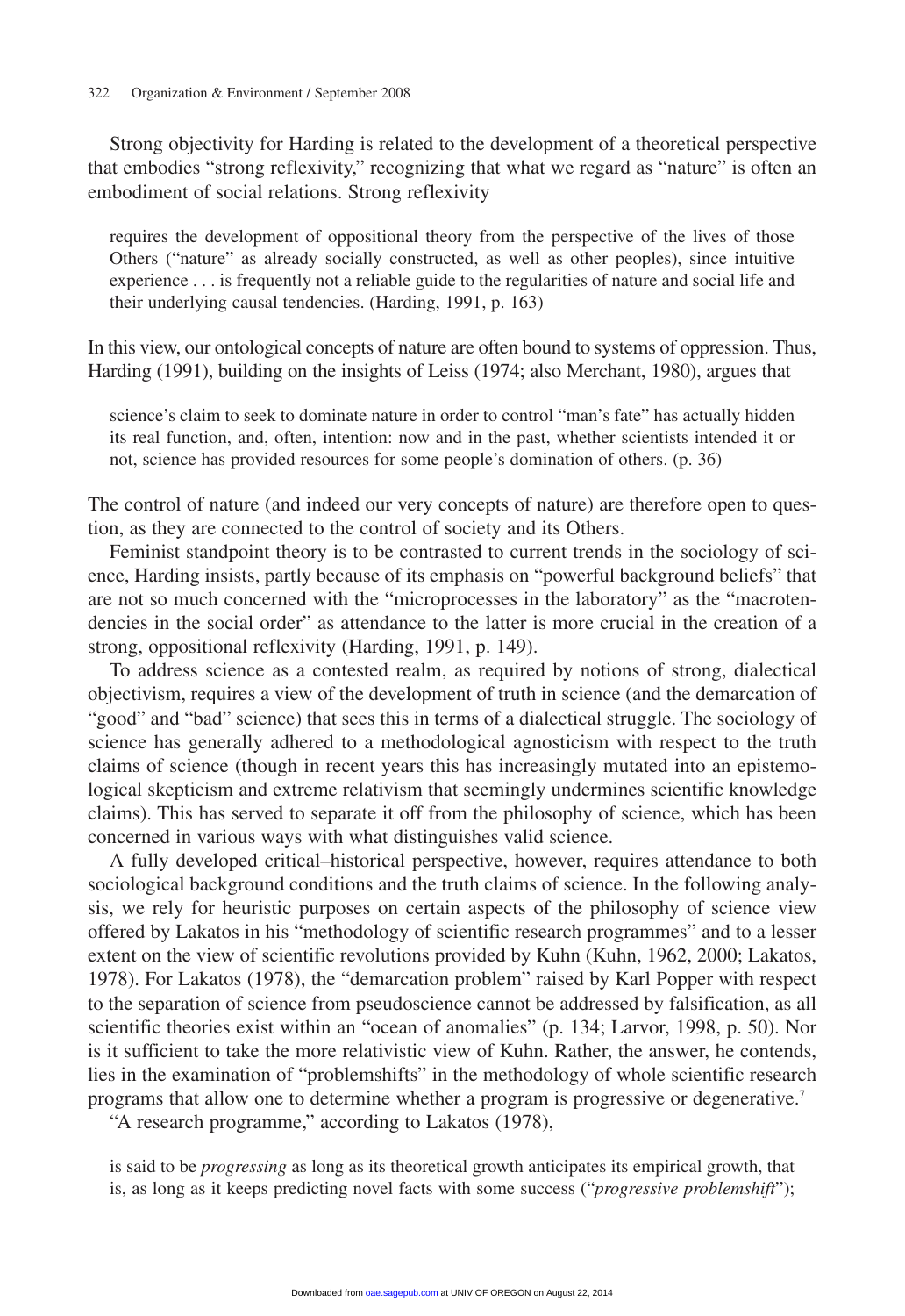it is *stagnating* if its theoretical growth lags behind its empirical growth, that is, as long as it gives only *post hoc* explanations either of chance discoveries or of facts anticipated by, and discovered in, a rival programme ("*degenerating problemshift*"). If a research programme progressively explains more than a rival, it "supersedes" it, and the rival can be eliminated (or, if you wish, "shelved"). (p. 112)

Of course, the rivalry between research programs can be a very "protracted process," and it is even rational, according to Lakatos, to adhere to a degenerative scientific research program, if it seems possible to turn again into a progressive one. Moreover, the actual fate of scientific research programs cannot be explained simply in terms of their internal logic and development; thus, considerations of "scientific rationality must be supplemented by empirical-external history" (Lakatos, 1978, p. 114).

Lakatos's approach to science overlaps to some extent with that of Kuhn but is clearer in its demarcation of what constitutes progressive science. Lakatos, as Burawoy (1990) pointed out, attempted to supply a theory of the "dynamics of paradigms" that was lacking in Kuhn (p. 777). Although Kuhn (1962) characterizes as "normal science" a situation in which a single paradigm has a kind of monopoly and in which a crisis can develop as anomalies accumulate, resulting in the growth of a rival paradigm and a full-fledged scientific revolution, Lakatos sees "normal science" in this sense as quite rare. Thus, he writes:

The history of science has been and should be a history of competing research programmes (or, if you wish, "paradigms"), but it has not been and must not become a succession of periods of normal science: the sooner competition begins, the better for progress. "Theoretical pluralism" is better than "theoretical monism." (Lakatos, 1978, p. 69)

Nevertheless, Kuhn (2000) himself insisted that one of the areas in which he agreed with Lakatos was in "our common use of explanatory principles that are ultimately sociological or ideological in structure"  $(p, 131)$ .<sup>8</sup> In the following analysis, we will try to understand how principles that were "ultimately sociological or ideological in structure" affected, without actually determining, the social construction of ecological science.

## **The Sociology of Ecology and the Construction of Ecosystem Science**

#### **The Double Transference**

For environmental sociologists who do not err either on the side of the overnaturalizing of society or the oversocializing (overanthropomorphizing) of nature, the relation between nature and society is dialectical and complex. As Raymond Williams (1980) famously observed, "the idea of nature contains, though often unnoticed, an extraordinary amount of human history" (p. 67). Conversely, the idea of society is often erected on conceptions of nature.

In any attempt to explore this complex nature–society dialectic and its relation to the rise of ecological science in the 1920s and 1930s, it is useful to draw on Marx and Engels's concept of the "double transference" of ideas of nature and society, most evident in their day in social Darwinist thinking. Marx and Engels were strong defenders of Darwin's evolutionary theory, which they viewed as the "death of teleology" in the natural sciences. Yet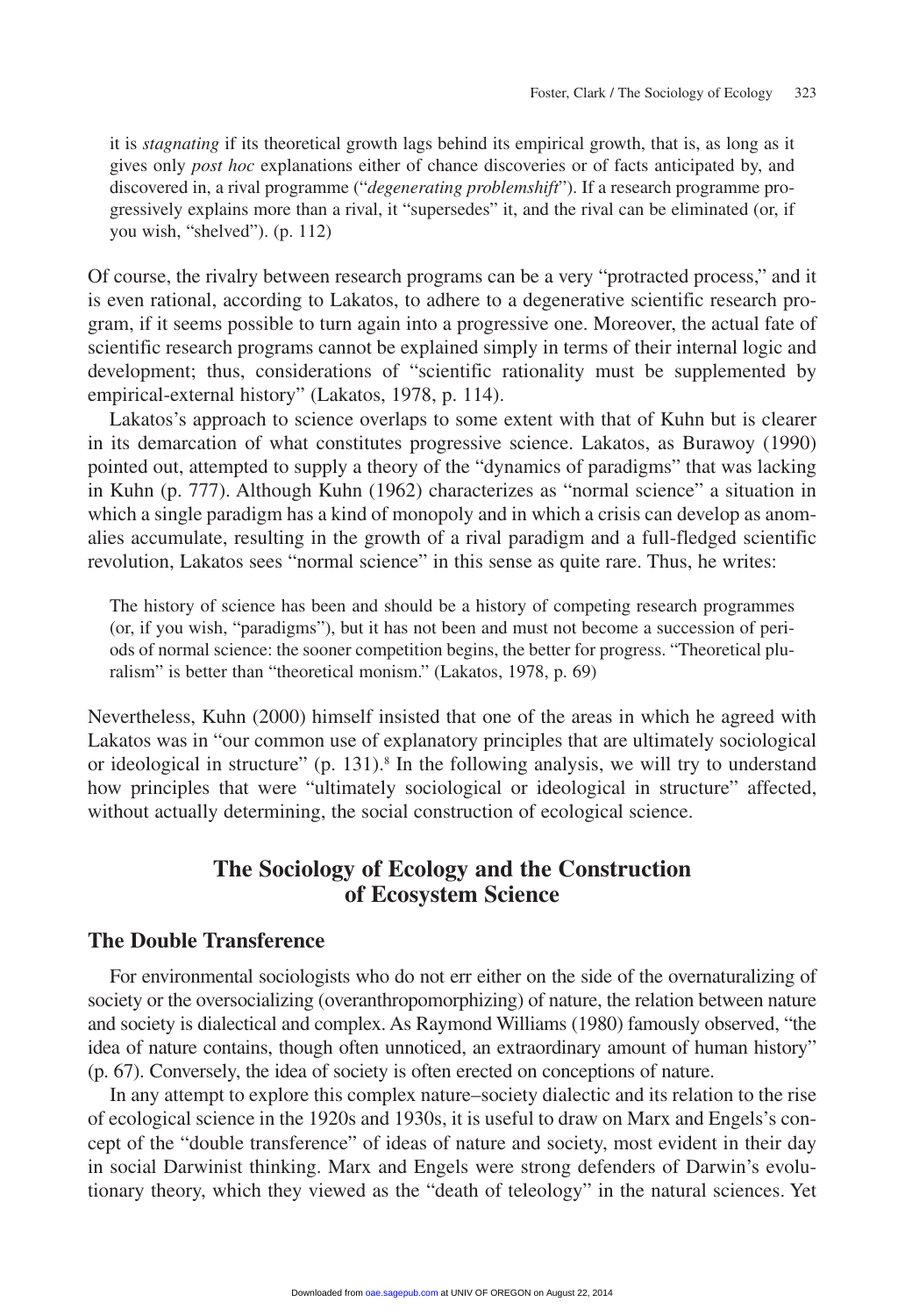they were acutely aware of the fact that Darwin, as he readily admitted, had drawn some of his inspiration from the bourgeois political economy of Smith and Malthus, which they saw as reflecting an alienated society. As Marx wrote to Engels in 1862, "it is remarkable how Darwin recognises among beasts and plants his English society with its division of labour, competition, opening up of new markets, 'inventions,' and the Malthusian 'struggle for existence.' It is Hobbes' *bellum omnium contra omnes*" (Marx & Engels, 1975a, Vol. 45, pp. 106-108).

Neither Marx nor Engels objected strongly in principle to the notion of the "struggle for existence" in nature—though Engels at one time stressed its one-sided character, which excluded cooperation (Marx & Engels, 1975a, Vol. 45, pp. 106-108). Still, there were some problems, as they indicated (Marx & Engels, 1975b, p. 120), associated with the reading of the conditions of bourgeois society into nature—thereby producing one-sided conceptions drawn from alienated society and anthropomorphizing nature in terms of these. Much more serious, however, from their standpoint was the re-extrapolation of these ideas—originally derived from bourgeois society and then imputed to nature—back again to society in naturalized, objectified form, and as eternal natural laws, in a kind of double transference. As Engels was to write in 1875:

The whole Darwinian theory of the struggle for existence is simply the transference from society to organic nature of Hobbes' theory of *bellum omnium contra omnes* and of the economic theory of competition, as well as the Malthusian theory of population. When once this feat has been accomplished (the unconditional justification for which, especially as regards the Malthusian theory, is still very questionable), it is very easy to transfer these theories back again from natural history to the history of society, and altogether too naïve to maintain that thereby these assertions have been proved as eternal natural laws of society. (Marx & Engels, 1975a, Vol. 25, p. 584; Marx & Engels, 1975b, p. 284; see also Bell, 2004, p. 184)

Engels was not criticizing Darwin's entire evolutionary theory, much less Darwin himself, who never carried out such a double transfer. Rather, he was questioning what was subsequently to be labeled *social Darwinism*, putatively based on Darwin's work and rooted in such naturalistic notions as the "survival of the fittest" (a phrase adopted by Darwin in later editions of the *Origin of Species* from Herbert Spencer).

Engels stressed that the main problem of the social application of arguments derived from Darwin's theory of natural selection was due to the fact that much of Darwin's own theory had originally grown out of attempts to extrapolate social concepts to nature—itself a reasonable enterprise if carried out carefully (for example, Darwin's famous use of the concept of "artificial selection" in introducing "natural selection"). The re-importation of the social concepts of an alienated society, now dressed up in naturalized form, only confounded the problem of social analysis. Indeed, the phenomenon of double transference generated distorted, even sometimes deranged, social interpretations. Thus, social Darwinists such as Herbert Spencer and William Graham Sumner sought to reduce society to eternal biological laws, sometimes of a racist character (Hofstadter, 1955).

Another instance of such a double transfer, Engels was to point out, was to be found in the development of social energetics. The concept of work had been usefully exported to thermodynamics as exemplified in Carnot's analysis of the steam engine. Yet attempts "to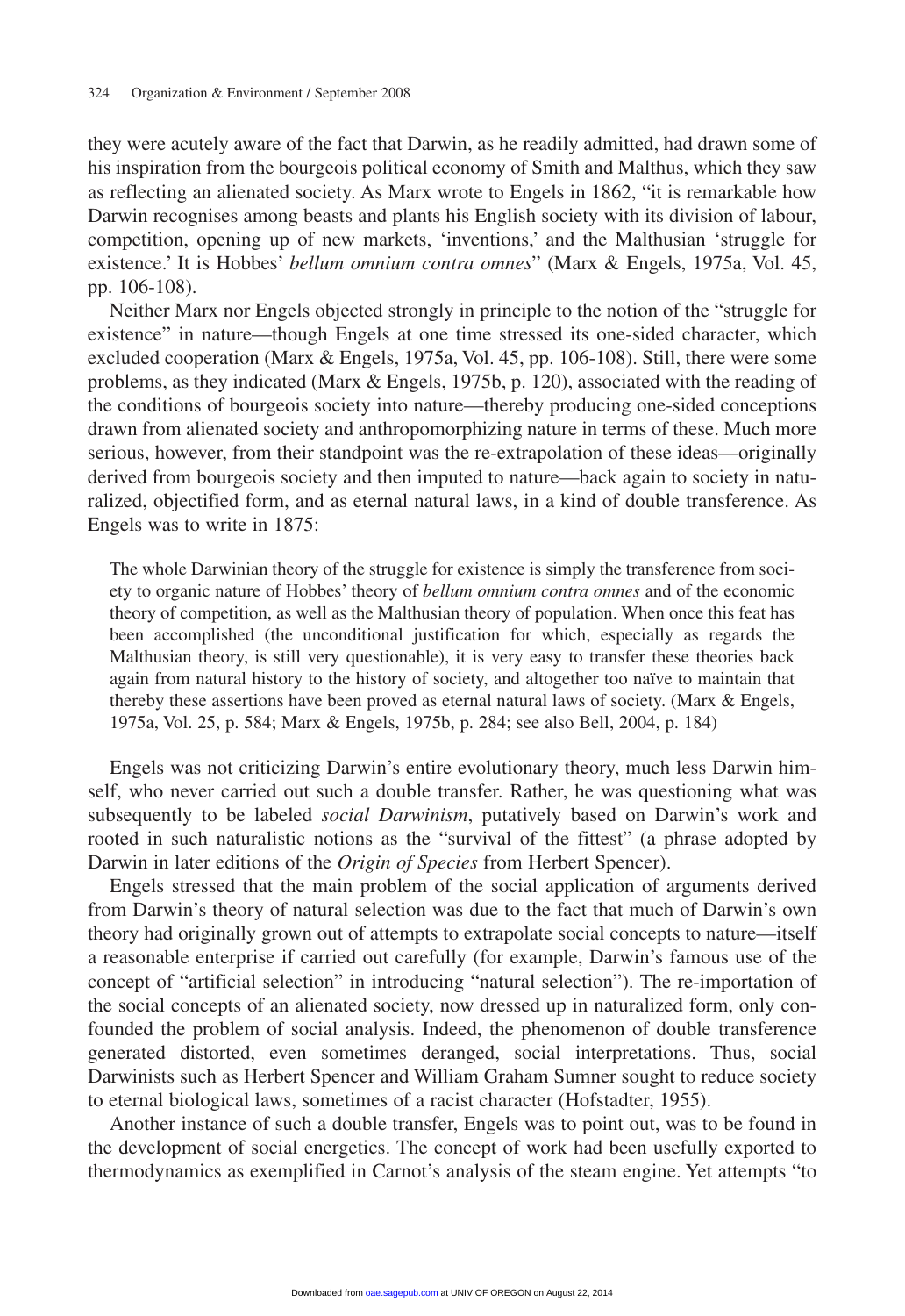re-import the thermodynamic concept of work back into political economy" were fraught with problems, as were the attempts already being made at this time "to convert SKILLED LABOUR into kilogram metres and then to determine wages on this basis." These efforts failed to recognize that economic–social conditions were dominant in the organization of human labor and could not be reduced to mere energetics (Marx & Engels, 1975a, Vol. 25, pp. 586-587; capitalization in the original; Burkett & Foster, 2008, pp. 133-134).

In the present day, similar double transferences have been introduced as a result of certain reductionist trends in biology, say in the notion of "the selfish gene"—taking ideas from society to explain nature and then re-extrapolating these concepts back again from nature to society in naturalized garb (Dawkins, 1976).

As Bell (2004) has noted:

metaphors and general patterns of understanding easily flit back and forth between our theories of the realms we label "society" and "nature". . . . Nevertheless, the flitting back and forth of concepts between science and social life deserves special scrutiny because of the way it sometimes allows science to be used as a source of political legitimization. (p. 184)

If the transference of social concepts from the realm of society to that of nature always posed questions (for example, ecologists in the 19th century using the notion of "community" to describe the plant world), such a direct transfer of concepts, it is worth repeating, was certainly not to be excluded outright. Less acceptable, in the view of Marx and Engels, however, was the phenomenon of double transference, which often had the character of a sleight of hand.

It is clear that the issue of a double transference is a major critical issue both for environmental sociologists and sociologists in general. Such transference, especially if metaphorical in nature, can be a source of intellectual inspiration, but it can also if misused lead to the much more questionable anthropomorphization of nature and the naturalization of society. Anthropomorphism is relatively easy to detect, as it usually involves only a single transference rather than going full circle. Here, nature is often seen in terms of the attributes of human beings or human communities—or in a religious context in terms of an anthropomorphic God. In contrast, extreme naturalization is often more difficult to detect, as it frequently involves a double transference and thus has come back full circle. Here, human society comes to be seen as rigidly determined by irrevocable natural laws, which were in fact conceptually modeled after human society.

Marx and Engels's dialectical critique of double transference in the realm of biology, it should be noted, did not extend simply to those who transferred bourgeois competition (i.e., the struggle for existence), to nature, and then in the form of eternal natural law back to human society. They also criticized those such as the Russian social theorist Pyotr Lavrov (a precursor to Kropotkin), who saw nature as one-sidedly cooperative—extrapolating concepts of cooperative human community to nature and then re-extrapolating these to society (Marx & Engels, 1975a, Vol. 45, pp. 106-108). Likewise, they objected to the early 19thcentury "true socialist" Rudolph Matthäi's anthropomorphic claim that plants "demand soil, warmth and sun, air and rain for its growth" as a naturalistic model from which to argue for a rational human society. The notion of "demand" here was clearly taken from economics. "The plant," Marx and Engels (1975a) wrote, "does not 'demand' of nature all the conditions of existence enumerated above; unless it finds them already present it never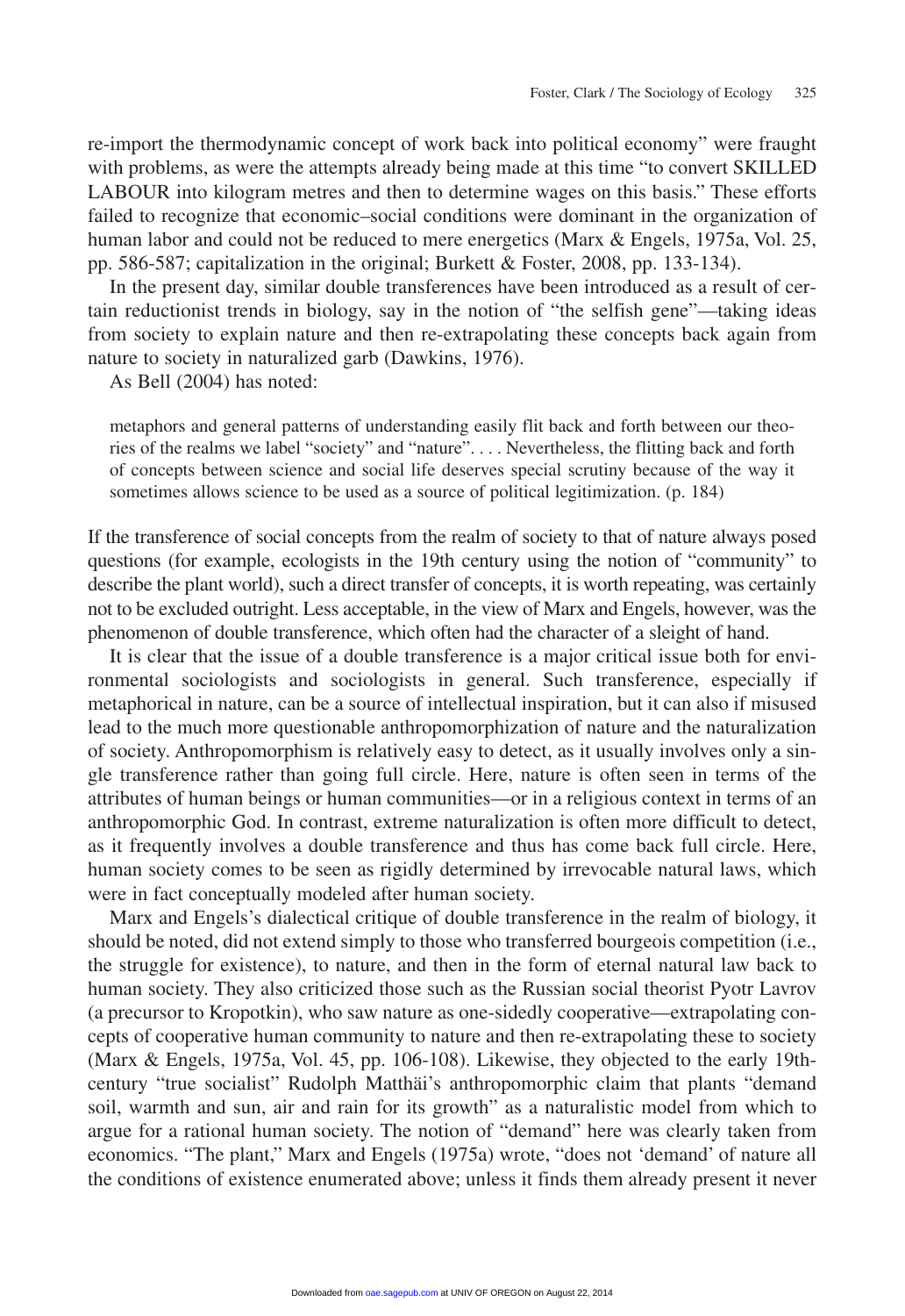becomes a plant at all" (Vol. 5, pp. 475-476, 479-481). The methodological objection that Marx and Engels raised here was that of the extrapolation of the economic concept of "demand" to nature and then its re-extrapolation back to society—to create a naturalistic argument in this case in the service of a rational "true socialism." Such re-extrapolations were questionable on both dialectical and materialist grounds—regardless of whether the object was to promote bourgeois society or socialism.

Idealism, especially in its absolutist form, Marx believed, was especially prone to such double transferences in its attempts to incorporate science into its ontology of thought, discovering *Geist* in nature and then re-extrapolating this to society. In Hegel's *Philosophy of Nature*, Marx (1974) observed that nature/matter "is shorn of its reality in favor of human will" or spirit (p. 174). Or as Hegel (1970) himself put it, "the purpose of nature is to extinguish itself, and to break through its rind of immediate and sensuous being, to consume itself like a Phoenix in order to emerge from this externality rejuvenated as spirit" (p. 212). Viewed in these terms, however, nature simply becomes the means to reveal the mind, spirit, human personality, and state: It has no independent existence apart from this anthropocentric, teleological goal. This is, in fact, a double transference: the point at which the Hegelian dialectic was at its weakest. As Auguste Cornu (1957) stated, the problem that Hegel encountered was that "the assimilation of the real to the rational can be carried out by extremely arbitrary procedures" (pp. 437-440). As we shall see, the same problem has bedeviled idealist ecological holism, which is forced into arbitrary constructions in its attempt to assimilate ecology to the mind.

#### **Holism as Superorganism**

The notion of the sociology of ecology as we are treating it here is the study of the social construction of ecological science—a polymorphic science that aims uniquely at the dialectical unification of the natural and the social. Our concern, moreover, is to understand the origins of ecological science in ways that directly inform environmental sociology (i.e., the subdiscipline in sociology), which, viewed in realist–constructionist terms, is concerned primarily with the coevolutionary and often crisis-laden relations between nature and society.

Germany's most prominent Darwinian scientist, Ernst Haeckel, coined the word *ecology* in 1866. However, there was hardly any mention of the new term for a couple of decades. Not until 1885 did a book appear with it in its title (Keller & Golley, 2000, pp. 7-9; McIntosh, 1985, pp. 22, 29). Hence, ecology as an organized discipline cannot be said to have existed prior to the early 20th century. In its earliest years, ecological science was dominated by a single scientific research program or paradigm, that of Frederic Clements in the United States. He was a professor of botany and wrote the classic textbook *Research Methods in Ecology* in 1905. Clements provided an idealist, teleological ontology of vegetation that viewed a "biotic community" as a "complex organism" that developed through a process called "succession" to a "climax formation." He therefore presented it as an organism or "superorganism" with its own life history, which followed predetermined, teleological paths aimed at the overall harmony and stability of the superorganism (Clements  $\&$ Chaney, 1937, p. 51). As he put it in his *Plant Succession*, the "climax formation is an organic entity"—the teleological reality of the superorganism (Clements, 2000, p. 36; Keller & Golley, 2000; Levins & Lewontin, 1985; Worster, 1977). Indeed, "the ecological ideal,"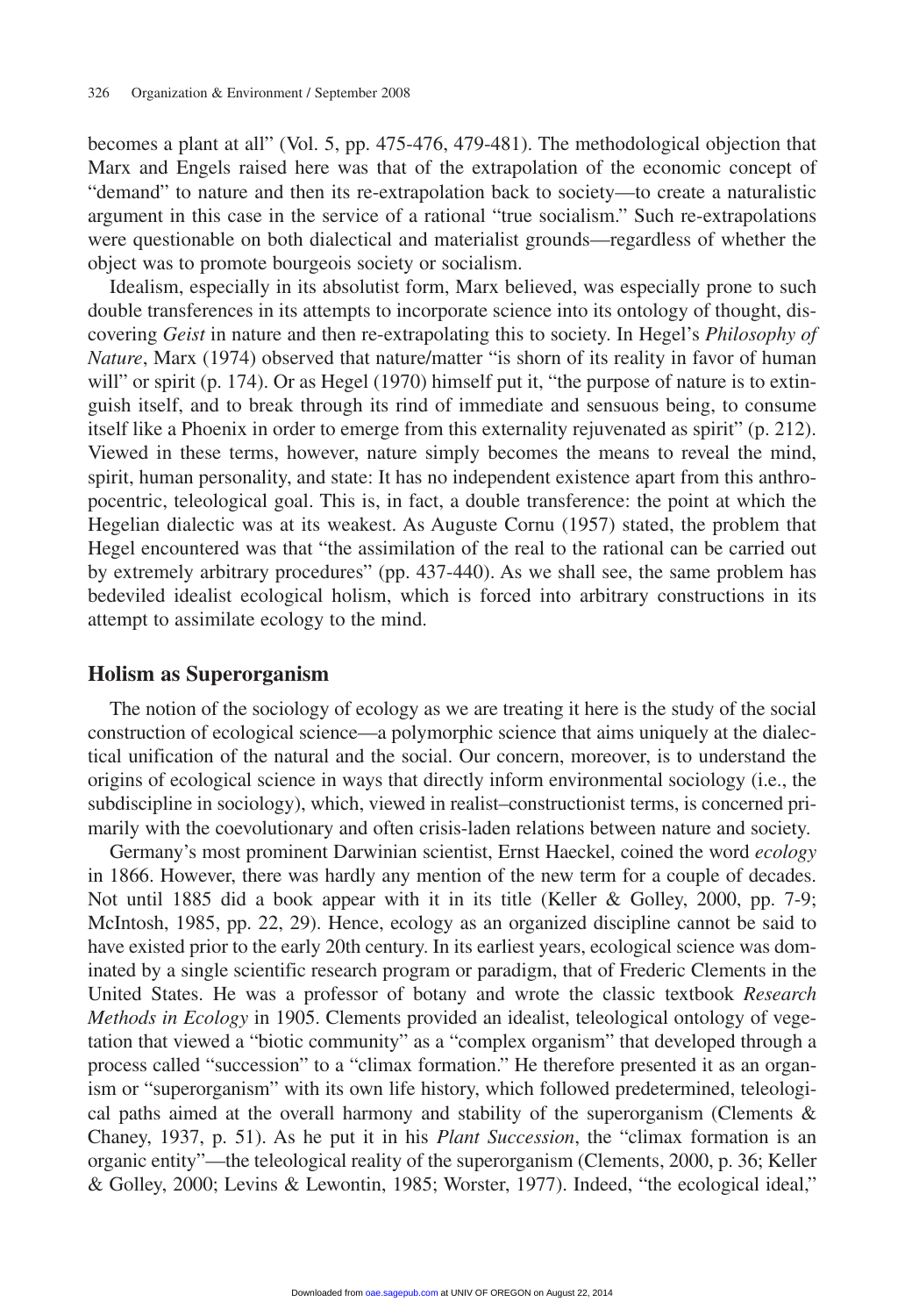Clements later stated reflecting Jan Christian Smuts's influence, "is one of wholeness, of organs working in unison within a great organism" (Clements & Chaney, 1937, pp. 47-51).

The strong teleological character of Clements's analysis gave it necessarily a neo-Lamarckian character. As Ronald Tobey (1981) explains, Clements

believed that plants and animals could acquire a wide variety and range of characteristics in their struggles to survive, and that these features were heritable. In the 1920s, he thus engaged in Lamarckian experimentalism, which ended in failure by the 1930s. (p. 182)

Altogether characteristic of Clements and his followers was the use of the notions of ecological "community" in ways that sometimes seemed to anthropomorphize nature and to impute a teleology to such "communities"—attributing to them "mysterious organizing properties" (Levins & Lewontin, 1985, p. 135).

Although Clements's organicist perspective dominated plant ecology for half a century, in the 1920s and 1930s rival paradigms arose—those of individualistic, probabilistic, population theory (represented by Henry Gleason) and ecosystem ecology (represented by Arthur Tansley)—that were largely to supersede it. Each of these approaches represented stark alternatives since rooted in fundamentally different ecological ontologies. Clements's teleological model saw the natural environment as a superorganism. Gleason's more reductionist approach based on individuals focused on random processes and probabilistic events in the environment. Tansley's conception of ecosystem projected a materialist holism of a kind radically opposed to the teleological holism of thinkers such as Clements.

The transformation of Clementsian teleological holism in ecology from a progressive to a degenerative research program (in Lakatos's terms) was evident when it encountered a huge anomaly in the great Dustbowl drought of the 1930s, which resulted in a crisis in the theory and a sharp contraction of its empirical content (Tobey, 1981, pp. 213-221). At the same time, it began to merge with a more hierarchical model aimed at human society as well—in the work of Jan Christian Smuts, John Phillips, and John William Bews in South Africa, with whom Clements came to be aligned. A crucial factor in this shift, as in the work of Smuts and Phillips, was the attempt to construct an ecological view that combined teleological holism with ecological racism, in terms that seemed ultimately aimed at justifying the latter in a kind of double transference—what might be termed *social Clementsianism*. This led to an intellectual war between idealist and materialist approaches to ecology, and their respective versions of holism, that has persisted in various fashions in ecological science and ecological thought ever since.

When the smoke cleared in the 1930s and 1940s, it was ecosystem ecology that had come to represent the new progressive scientific research program. Idealist, teleological approaches persisted as degenerative programs, marginalized within science, though always threatening to stage a comeback. In what follows, we explore the sociological construction of the understanding of nature in a historical materialist–ecological context and how issues of ecological racism, materialism versus idealism, and the question of double transference came to play a central role in this understanding. The importance of both realism and constructionism—indeed the significance of a realist–constructionist approach will be highlighted.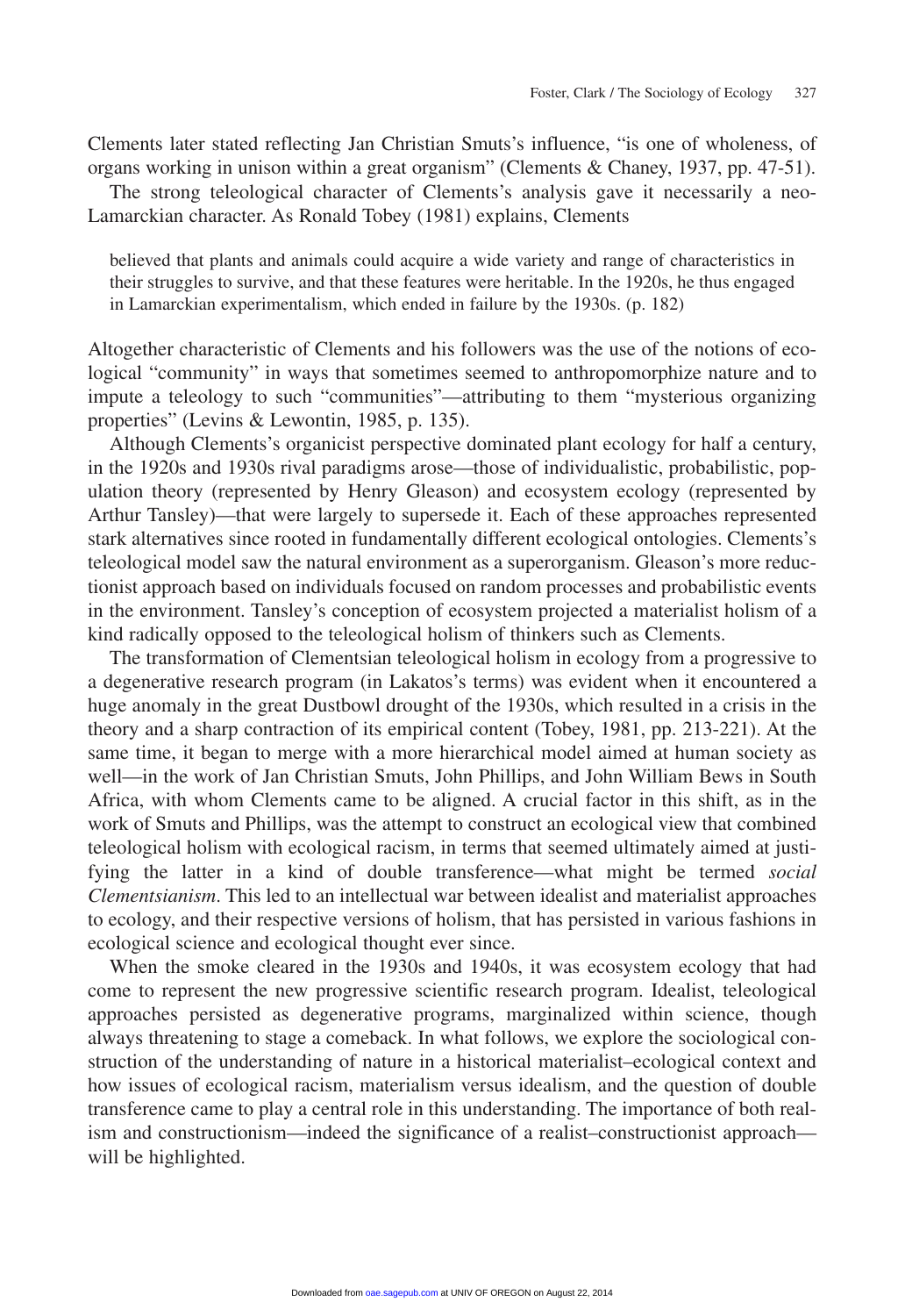#### **Ecological Holism and Racial Hierarchy: Jan Christian Smuts**

Inspired by Clements's ecology and by Whitman, Spinoza, and Darwin, Jan Christian Smuts coined the term *holism* as a means of describing nature–ecology (Ansbacher, 1994, p. 486). Smuts shared his vision of nature with South African botanists/ecologists John William Bews and John Phillips and the Clementsian tradition in ecology. Building on Smuts's holism and the notion of succession in grassland evolution, Bews (1925) wrote *Plant Forms and Their Evolution in South Africa*, thanking Smuts for guidance and inspiration. Eager to establish his "holism" concept in the scientific world, Smuts (1926) himself then wrote *Holism and Evolution*, a book that was to lead to modern conceptions of deep ecology.

The ecological holism proposed by Smuts emerged out of his position in South African politics. Referred to as General Smuts because of his military role in the Boer War (he fought on the side of the Afrikaners), he was one of the principal figures in establishing the preconditions for the apartheid system. Smuts himself coined the word *apartheid* (meaning literally apartness) in 1917—almost a decade before he coined the word *holism*. Ironically, although Smuts has often been viewed as a "moderate" in the context of White South African racial politics, he has also been referred to as the "architect" of apartheid (Harvey, 2001, pp. 36-38). He was a strong advocate of the territorial segregation of the races and what he called "a grand [white] racial aristocracy" (Smuts, 1940, pp. 2-3). He indicated at one time that he had a simple message: to "defy negrophilists." He is perhaps best remembered worldwide as the South African general who arrested Gandhi. Smuts tried to impede the flow of immigrants from India, imposed martial law against labor strikers, and deported labor leaders from the country (Anker, 2001, pp. 45-47; Davenport & Saunders, 2000, pp. 244-245; Hancock, 1962, pp. 325-347).9

Smuts was the South African minister of defense from 1910 to 1919, and prime minister and minister of native affairs from 1919 to 1924 and 1939 to 1948. He was sometimes seen as a figure soaked in blood. When the Native Labour Union demanded political power and freedom of speech, Smuts crushed it with violence, killing 68 people in Port Elisabeth alone. When Black Jews in Bull Hoek near Queenstown refused to work on Passover, Smuts sent in the police and close to 200 people were killed on his orders. In 1922, when Black tribal populations in Bondelswart refused to pay their dog tax and complained about White penetration of their lands, Smuts sent in planes and bombed them into submission (Anker, 2001, pp. 46-51; Davenport & Saunders, 2000, pp. 292-293; Lindqvist, 2000, Section 107). Horrified by these actions, the South African poet Roy Campbell (1930) was propelled to write the poem "HOLISM," which included the following lines:

The love of Nature burning in his heart, Our new Saint Francis offers us his book— The saint who fed the birds at Bondelswart And fattened up the vultures at Bull Hoek. (p. 103)

The "new Saint Francis" was Smuts; "his book" was *Holism and Evolution*. Although Smuts (1926) asserted that "we do not want to recreate Nature in our own image," his concept of holism was grounded in the social–political climate of South Africa, and it represented a transfer of social relations to nature and back again to society (p. 21). It embodied issues of domination and control. He argued that life is a process of change and evolution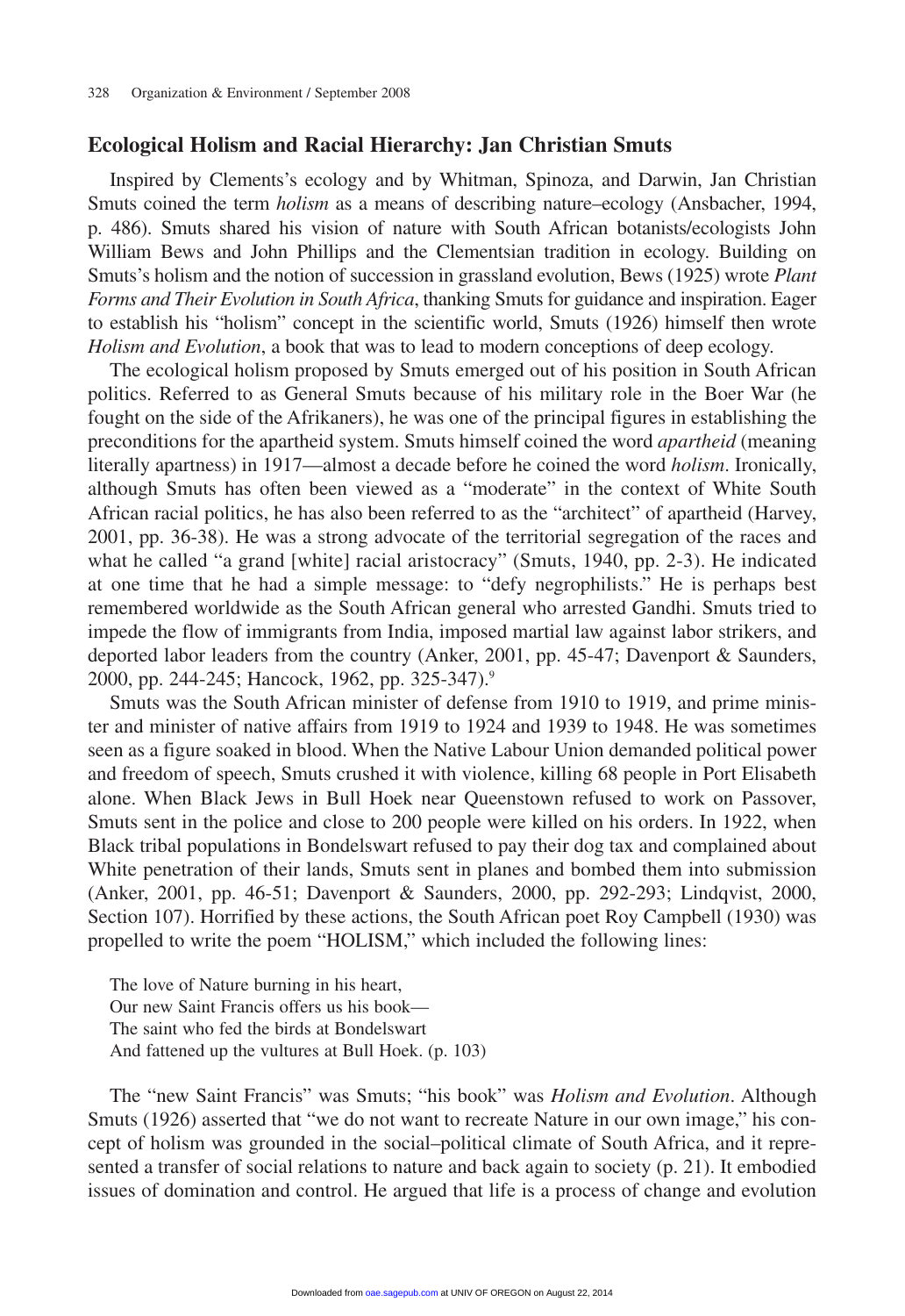is a creative process. Rejecting the perceived rigidity of mechanism (or mechanistic materialism), Smuts sought a universal principle to explain the organization of both nature and society. He argued that "all organisms feel the force and moulding effect of their environment as a whole" (Smuts, 1926, p. 340). At the same time, the whole is self-active and operates under its own inherent activities. For him, the world comprised an ongoing, evolving series of wholes, which are constantly interacting. For each whole, the parts are in constant interaction, sustaining a dynamic equilibrium. The parts act to fix and repair any damage to the whole, because they are subordinate to the whole (Smuts, 1926, pp. 80-82).

*Holism and Evolution* starts with three premises. First, life evolved from matter. Thus, matter as life (reflecting its emergent evolution) is no longer bound by mechanistic principles of motion and energy. Instead, matter has become a realm of life and the entire world is alive through progressive developments. Second, the natural world is essentially beneficent and moves toward constant improvement, which involves cooperation, service, and order. Third, the universe is concerned and guided by the principle of holism. The production and advancement of wholes is part of the essence of life. For instance, "the creation of wholes, and ever more highly organised wholes, and of wholeness generally as characteristic of existence, is an inherent character of the universe" (Smuts, 1926, p. 99).

In arguing that evolution was a process of creating ever more complex and important wholes and establishing that there was a hierarchy, Smuts was able to order and divide the world into a hierarchy of wholes, from low to high species. He assumed that evolution was a series of ordered advances toward greater perfection. The organism was the center of control, given that this was the site of the development of personality. As opposed to Darwinian natural selection, Smuts (1926) contended that the higher, teleological process of

Holistic Selection is much more subtle in its operation, and *is much more* social and friendly in its activity. . . . Its favours go to those variations which are along the road of its own development, efficiency, and perfection. (p. 213)

Nature's hierarchy was then seen as directly "social and friendly"—or cooperative.

Within the hierarchy of wholes, there was a hierarchy of personalities (another level of wholes). This was Smuts's famous concept of "personalogy," which he related to his ecology. The notion of superior personalities, such as Geothe and Whitman (themselves proponents of the organicist vision that appealed to Smuts), as the highest form of life was a view that seemed to present an almost religious striving (Anker, 2001, pp. 72, 191-192). Smuts (1932b) declared "man is in very truth an offspring of the stars"—a quasireligious view that was meant to stand in opposition to materialism (pp. 17-18). This outlook was influential with Alfred Adler, Freud's great opponent within psychology. Adler argued that "a body shows a struggle for complete wholeness" and saw this as connected to Smuts's emphasis on personality and holism (Adler, 1964, p. 68; see also Ansbacher, 1994, p. 491).

The most advanced, complex wholes (personalities), in this view, had greater independence (freedom) from the immediate environment. The less advanced did not have the same degree of freedom and control over their environment, which they could not socially construct to meet their needs and ends. Such people remained at the mercy of nature—they were seen as "children of nature." The hierarchy in the natural and social world was the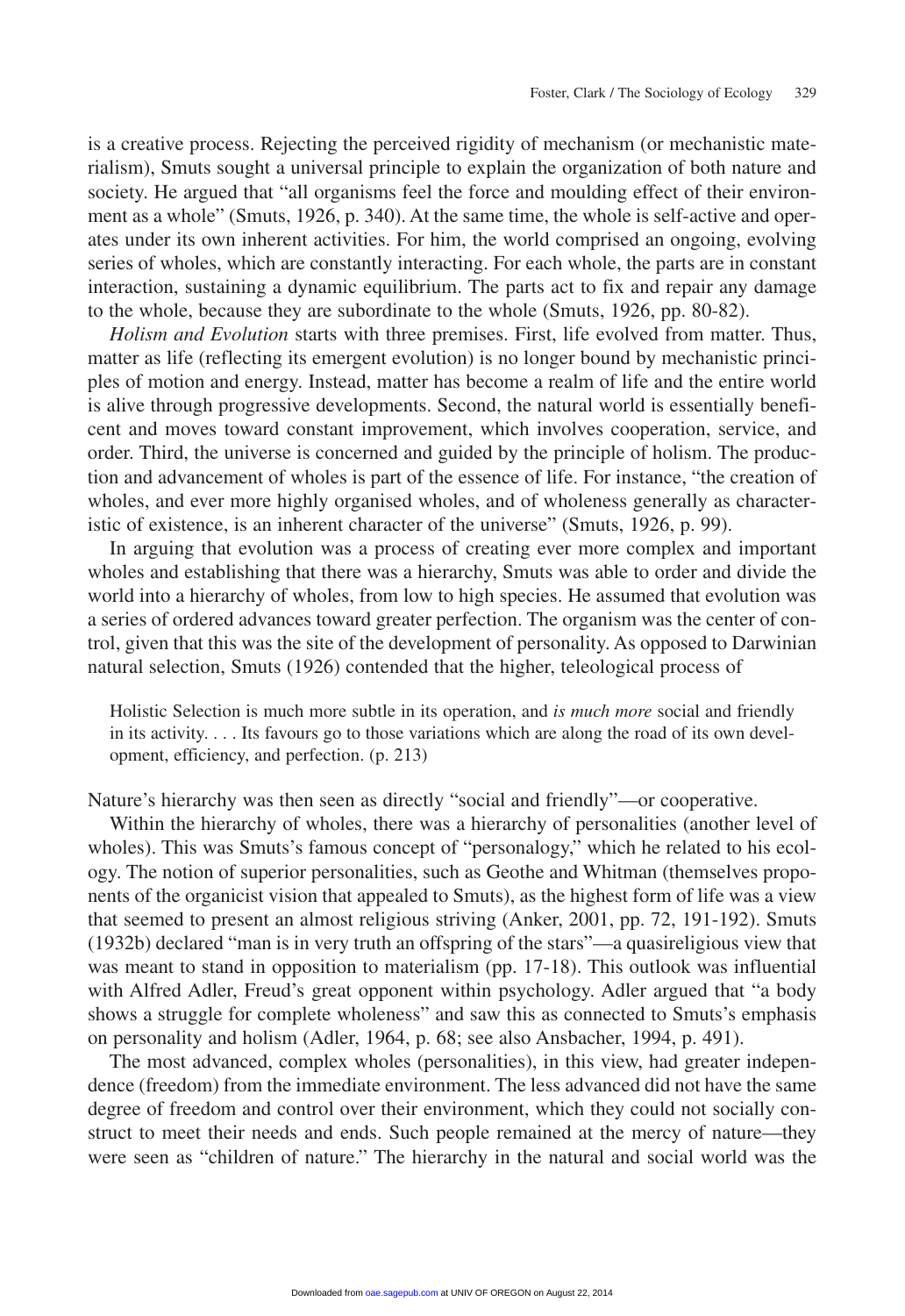result of natural development. Inequalities between races were the result of natural inequalities rather than social structures and social history. Life tended toward ever-greater perfection and goodness (Smuts, 1926, pp. 297-313).

Although *Holism and Evolution* was primarily abstract in its discussion, the lectures that Smuts presented at Oxford in 1929 on Africa were much more explicit with respect to his position on natural and racial relationships, and they help us to understand the connections between his hierarchical, teleological ecology, in which nature itself is turned into a hierarchy of wholes—in which a human stratification (based on the notion of personalogy) is erected and his role in laying the foundations for apartheid in South Africa. There is no doubt that the naturalized hierarchy that constituted Smuts's theory of ecological holism gave seeming philosophical–scientific support to his racial views. Indeed, as one critic of Smuts, the South African ecologist Edward Roux, indicated, in Smuts's holism, which followed on his concept of apartheid, "segregation was raised to a philosophy" (as quoted in Anker, 2001, p. 191). Smuts prepared his Oxford lectures to counter those who questioned the presence of Europeans in Africa and their right to influence African development. As a politician centrally involved in the organization of the League of Nations, he framed White European interest in Africa in naturalized, "humanitarian" terms, even when advocating outright racism. W.E.B. Du Bois (1947), many years later, when Smuts pleaded for an article on "human rights" to be adopted by the United Nations, did not miss the "twisted contradiction of thought" being revealed, given that Smuts had "once declared that every white man in South Africa believes in the suppression of the Negro except those who are 'mad, quite mad'" (p. 43).

Smuts presented the colonial explorations of Livingstone and Stanley as early Europeans seeking to bring civilization to the people of Africa. He asserted that their historic mission must be continued to save Africa from barbarism (Smuts, 1930, p. 43). In fact, Smuts (1930) argued that Great Britain must take a humanitarian and commercial interest in Africa and that this would further civilize this land (p. 32). Labor would be recruited from various African nations. But this development would also raise new questions regarding what happens "wherever a superior culture came in contact with a lower, more primitive. We cannot mix the two races, for that means debasement of the higher race and culture" (Smuts, 1930, p. 30).

Smuts argued that Blacks naturally lacked an internal impetus for creating the world. In his ecological theory, they were seen as lacking the evolutionary development of a complex (climax) personality—a notion that represented a complex, double transfer from society to nature (via Smuts's holism) and then back again. Thus, it was the duty and right of Europeans to organize the social and natural structure of Africa. In an account that drew on the concept of "recapitulation" (ontogeny follows phylogeny) as employed within 19thcentury biological racism, Smuts (1930) wrote:

It is even possible, so some anthropologists hold, that this was the original mother-type of the human race and that Africa holds the cradle of mankind. But whether this is so or not, at any rate here we have the vast result of time, which we should conserve and develop with the same high respect which we feel towards all great natural facts. This type has some wonderful characteristics. It has largely remained a child type, with a child psychology and outlook. . . . There is no inward incentive to improvement, there is no persistent effort in construction, and there is complete absorption in the present, its joys and sorrows. Wine, women, and song in their African forms remain the great consolations of life. No indigenous religion has been evolved,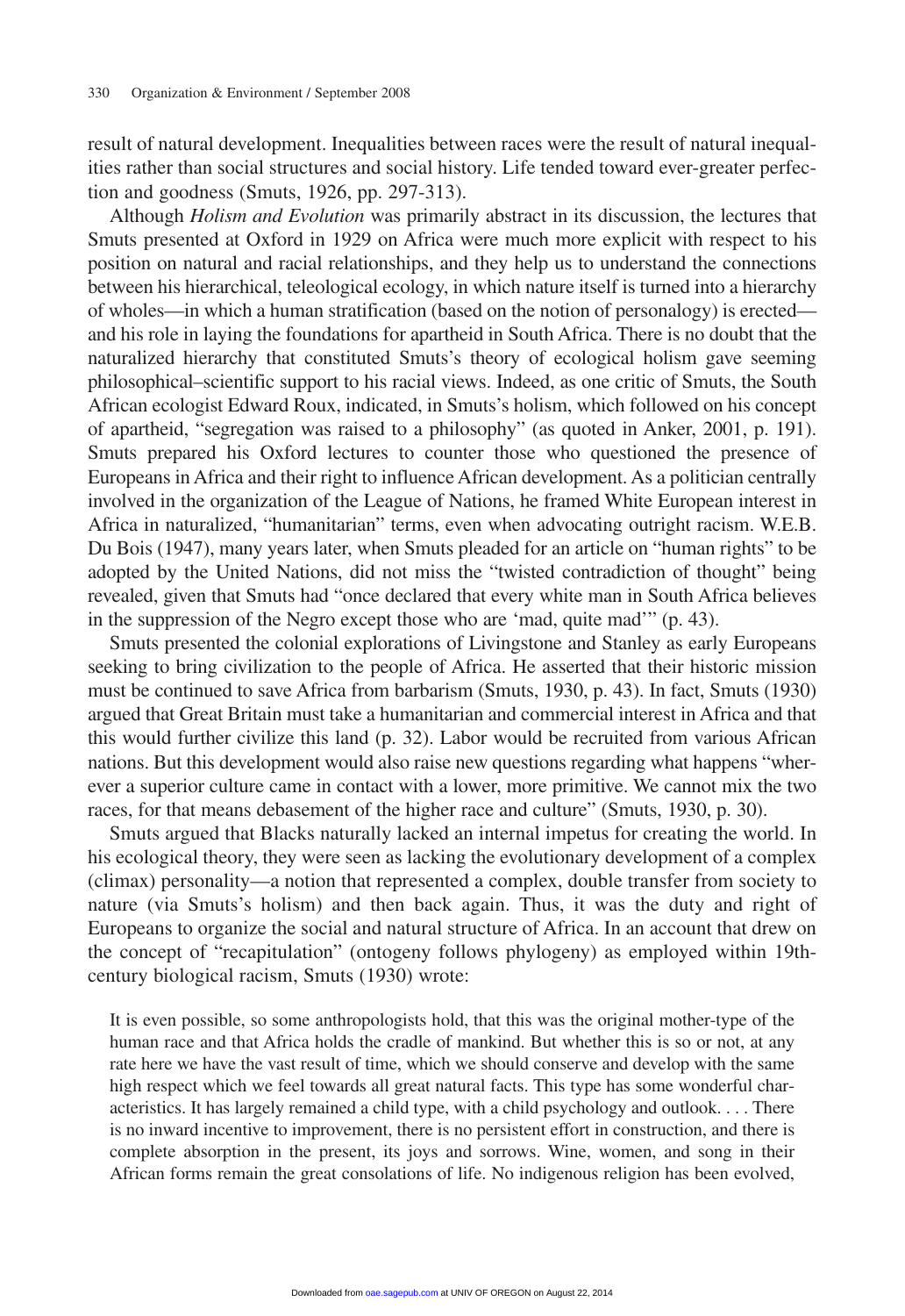no literature, no art since the magnificent promise of the cave-men and the South African petroglyphist, no architecture since Zimbabwe (if that is African). Enough for the Africans the simple joys of village life, the dance, the tom-tom, the continual excitement of forms of fighting which cause little bloodshed. They can stand any amount of physical hardship and suffering, but when deprived of these simple enjoyments, they droop, sicken, and die. . . . These children of nature have not the inner toughness and persistence of the European, nor those social and moral incentives to progress which have built up European civilization in a comparatively short period. . . . It is clear that a race so unique, and so different in its mentality and its cultures from those of Europe, requires a policy very unlike that which suit Europeans. (pp. 75-76)

Smuts's reference to adult Africans as "children" drew on the recapitulation theory in biology, which had been widely adopted in the late 19th century but was already falling out of favor at the time Smuts was writing and has long since been rejected by modern biologists.10 Recapitulation was the notion that each individual of a species in its development passes through (recapitulates) in telescoped fashion the main stages that the entire species over historical time had previously passed through. The recapitulation theory was often used, as in Smuts's case, to propound theories of biological racism. As Stephen Jay Gould has described the frequent racist use of the concept:

For anyone who wishes to affirm the innate inequality of races, few biological arguments can have more appeal than recapitulation, with its insistence that children of higher races (invariably one's own) are passing through and beyond the permanent conditions of adults in lower races. If adults of lower races are like white children, then they may be treated as such—subdued, disciplined, and managed (or, in the paternalistic tradition, educated but equally subdued). The "primitive-as-child" argument stood second to none in the arsenal of racist arguments supplied by science to justify slavery and imperialism. (Gould, 1977, p. 126; see also Gould, 1996, pp. 142-151)

Building on recapitulation theory and his own racist–ecological–holism, Smuts proposed that separate and parallel institutions and segregation were required to save and retain African wholeness. He argued that this policy would help preserve racial purity, by preventing miscegenation, and would maintain a healthy, good society. Any unnatural mixing of the people, contravening the natural, hierarchical principles would lead to the moral deterioration of the species. He argued:

The old practice mixed up black with white in the same institutions; and nothing else was possible, after the native institutions and traditions had been carelessly or deliberately destroyed. But in the new plan there will be what is called in South Africa "segregation"—separate institutions for the two elements of the population, living in their own separate areas. Separate institutions involve territorial segregation of the white and black. If they live mixed up together it is not practicable to sort them out under separate institutions of their own. Institutional segregation carries with it territorial segregation. The new policy therefore gives the native his own traditional institutions on land which is set aside for his exclusive occupation. . . . For urbanized natives, on the other hand, who live, not under tribal conditions but as domestic servants or industrial workers in white areas, there are set aside native villages or locations, adjoining to the European towns. . . . This separation is imperative, not only in the interests of a native culture, and to prevent native traditions and institutions from being swamped by the more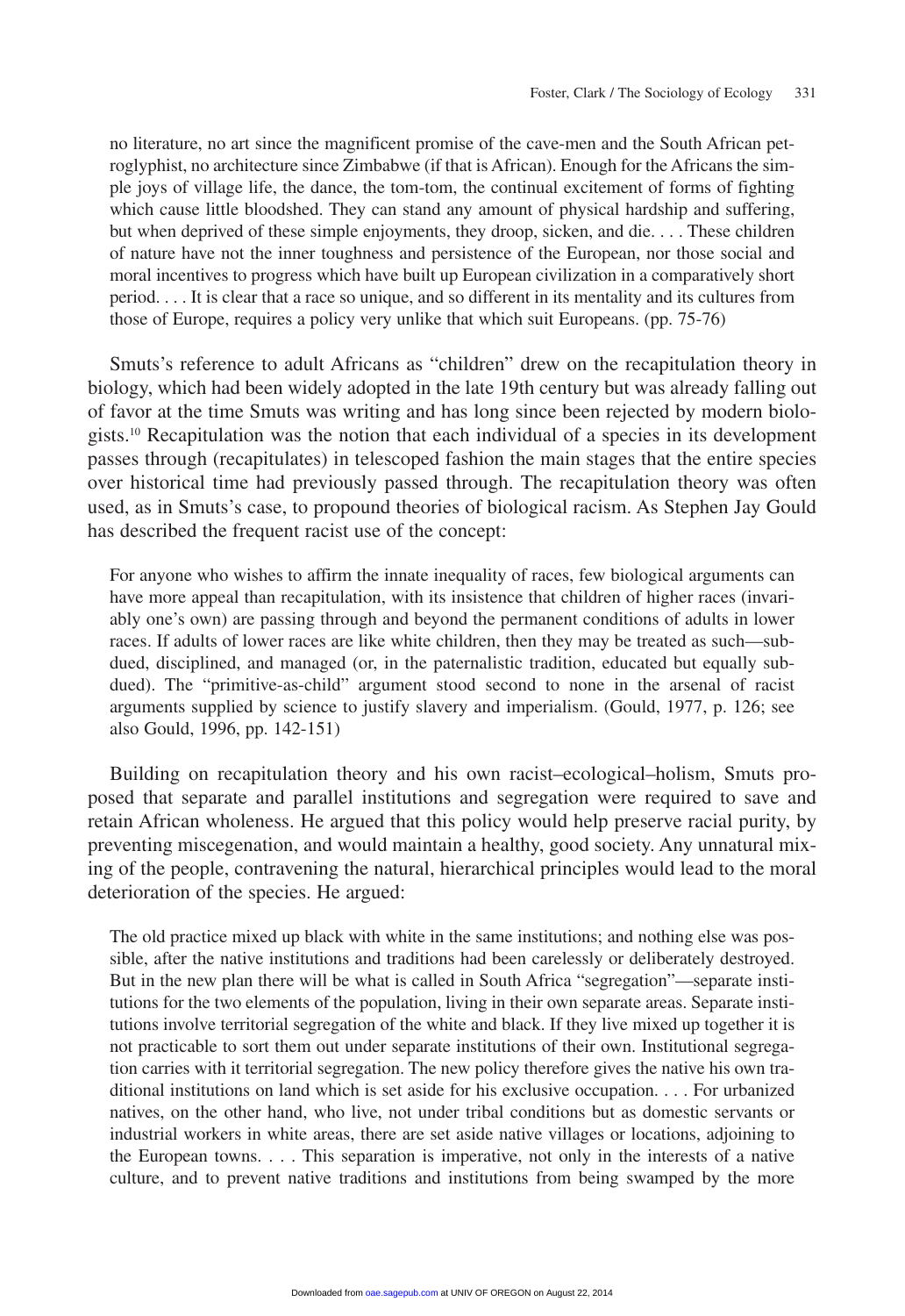powerful organization of the whites, but also for other important purposes, such as public health, racial purity, and public good order. The mixing up of two such alien elements as white and black leads to unhappy social results—racial miscegenation, moral deterioration of both, racial antipathy and clashes, and to many other forms of social evil. (Smuts, 1930, pp. 92-93)

In Smuts's intellectual system of apartheid–holism–apartheid, we therefore find signs of a double transfer. Natural hierarchy (modeled on social hierarchy) is used to justify social hierarchy and social hierarchy is used to give meaning to natural hierarchy in a neverending whole. His ecology gives rise to a complex or climax personality that was a manifestation of notions of racial hierarchy—and meant to further justify racial hierarchy. Smuts (1930, p. 76; see also Smuts, 1932a, pp. 127-130) contended that Africans, in contrast to Europeans, were "children of nature," lacking the drive for social "progress." Thus, Europeans must enact special policies to "conserve what is precious" about Africa and Africans (Smuts, 1930, pp. 33, 75-78). The racial differences of society were attributed to nature and then re-extrapolated back to society to justify extreme segregation (apartheid). The whole conception is mirrored after a view of dominant personalities as the model for natural–social domination, within a teleological perspective. For Smuts, ecology was the science and justification for this new holism that naturalized social control.

Smuts saw his work as countering materialist approaches to science. The reception of *Holism* within British science was so strong as to catapult him to president of the British Association for the Advancement of Science (BAAS). In his 1931 presidential address to the BAAS, he attacked the physicist John Tyndall's famous 1874 presidential address to the Association (which was much admired by Marx and Engels [1975a, Vol. 45, p. 50]) as an "unrestrained expression" to the "materialistic creed" (Smuts, 1932b, p. 10; Tyndall, 2000). For Smuts nature in any truly meaningful sense (beyond mere "brute fact") was to be seen as a construction of the mind:

Great as is the physical universe which confronts us as a given fact, *no less great is our reading and evaluation of it in the world of values. . . . Without this revelation of inner meaning and significance the external physical universe would be but an immense empty shell or crumpled surface*. The brute fact here receives its meaning, and a new world arises which gives to nature whatever significance it has. As against the physical configurations of nature we see here *the ideal patterns or wholes freely created by the human spirit* as a home and *an environment for itself*. (Smuts, 1932b, pp. 12-13, emphasis added)

These views put Smuts in an idealist camp that saw the physical universe as "an immense empty shell" apart from mind and the "pattern of wholes created by the human spirit" as its own environment. He was thus seen as one of the great British Empire idealists, along with such figures as Whitehead, Bradley, Collingwood, John Alexander Smith, Lloyd Morgan, and John Scott Haldane (Anker, 2001, pp. 137-143; Tobey, 1981).<sup>11</sup> Karl Popper (1962) viewed Smuts as a Hegelian evolutionary idealist (pp. 29, 304-305).

Smuts's ecological holism was enormously influential. In particular, John Phillips, a South African grasslands ecologist, incorporated Smuts's as well as Clements's holism into his own ecological studies (Phillips, 1954). In Phillips's (1932) construction of the natural world, humans were part of a biotic community that was filled with cooperation and harmony. At the same time, human beings were naturally organized in a racial hierarchy.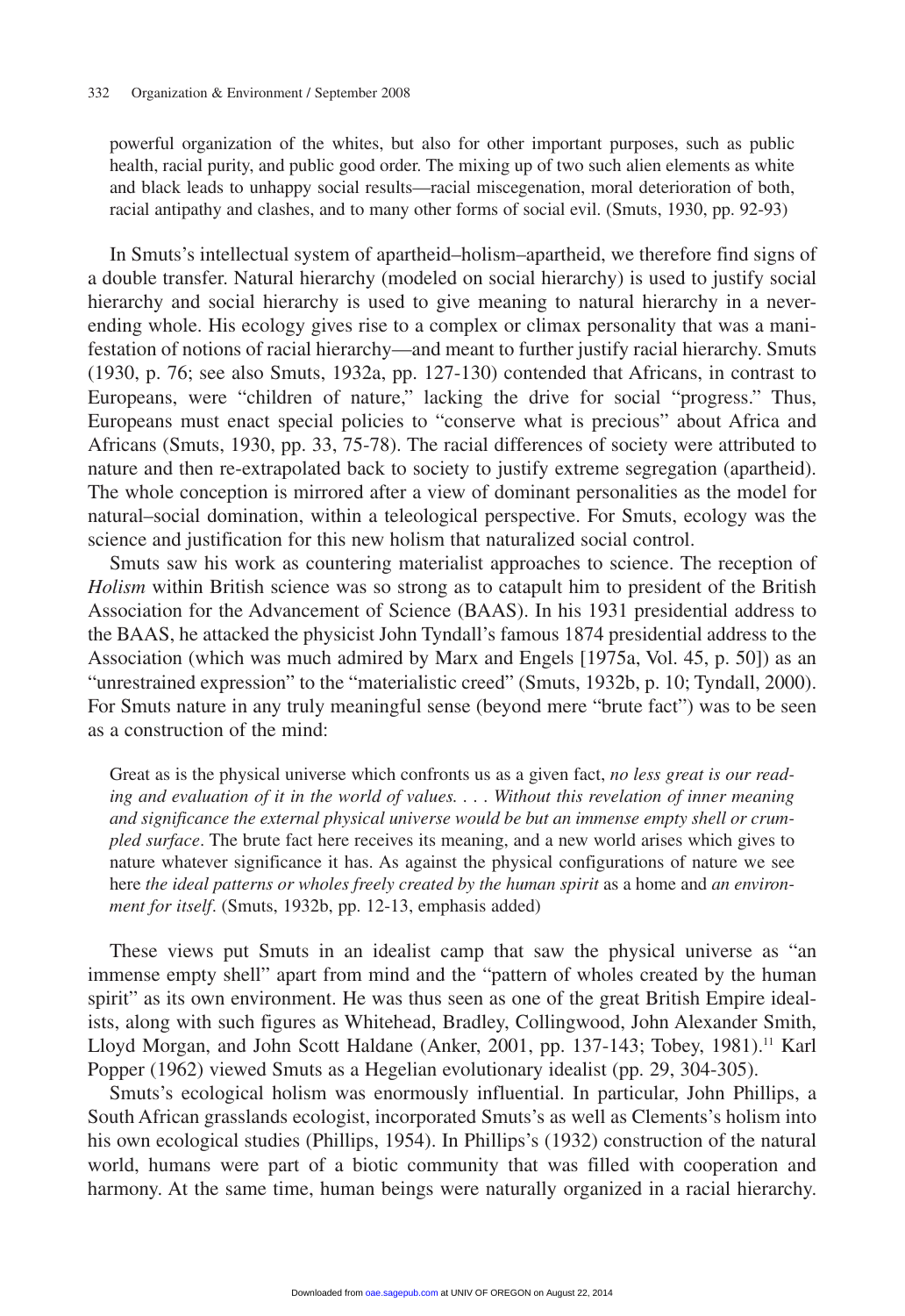The fact that these two ideas coexisted within a single construction is no accident, since as Anker (2001) notes, "Phillips coined the term 'biotic community' to designate this ecocentric ethics and environmental social policy of segregated ecological homelands" (p. 192). Phillips argued in his scientific writings on ecology that natives should not be granted any autonomy or freedom because it would violate the relations of races within the community. The "ruling races" were to regulate the stock of natives to prevent excess grazing and degradation of the environment. In Phillips's racist biocentrism, miscegenation between the lower European stock and the natives was to be avoided to prevent the degeneration of biological diversity. Women's desire for freedom should be constrained and large families among Whites should be encouraged (Anker, 2001, p. 148; Phillips, 1932, pp. 51-72).

In his *Human Ecology*, John Williams Bews (1935), another South African ecologist and follower of Smuts, contended that some humans were determined by the conditions of their environment, whereas other humans were more independent of their environment. This argument developed out of Smuts's theory regarding certain organisms and personalities being more independent and strong, versus those that were affected by the environment. Bews spoke of "the ecological division of mankind" as necessitating "the segregation of the races." In his 1931 article on the "Ecological Viewpoint," he transferred the concept of natural hierarchy modeled on human society back to human society, speaking of a "climax type of men" exemplified by "the small white population in South Africa" (Anker, 2001, p. 167; Bews, 1931, p. 4; Bews, 1935, pp. 18-20, 54, 155, 256). Those primitive peoples who were still tied to the "Earth-mother," he argued, should be left as much as possible in their own proper biotic communities. Bews also insisted that marriage was the only natural relation between men and women and that homosexuality was ecologically and morally wrong. Smuts's holism thus reinforced naturalized ecological–racist views. At the same time, Clements, and other ecologists in the United States, became strong defenders of Smuts's and Phillips's ecological holism (Anker, 2001, pp. 171-175).

#### **Materialist Ecosystem Analysis: Arthur Tansley**

General Smuts's teleological, holistic philosophy together with its racial implications engendered the ire of both socialists and consistent materialists–realists. Smuts's legendary opponent in the great "Nature of Life" debate that took place at the BAAS meetings in South Africa in 1929 was the British Marxist biologist Lancelot Hogben. Hogben then occupied a position at the University of Cape Town. Not only did he debate Smuts—opposing his own materialism to Smuts's holism and attacking Smuts for his racial eugenics—but Hogben also hid Black rebels fleeing the racist state (in which Smuts was such a dominant figure) in a secret compartment in his basement (Anker, 2001, p. 122). Hogben viewed Smuts's holism as a more sophisticated version (incorporating notions of emergence) of the vitalism ("creative evolution") of Henri Bergson and others. In opposition to this, he presented a mechanistic materialism and agnosticism on the nature of life and the world in general. Although there were deep issues of materialism and science involved, Hogben made it clear that his opposition stemmed in large part from a perception of the dialectical perversion associated with Smuts's ecologically racist holism. As he observed in his book *The Nature of Living Matter*, organized around his 1929 debate with Smuts and his followers,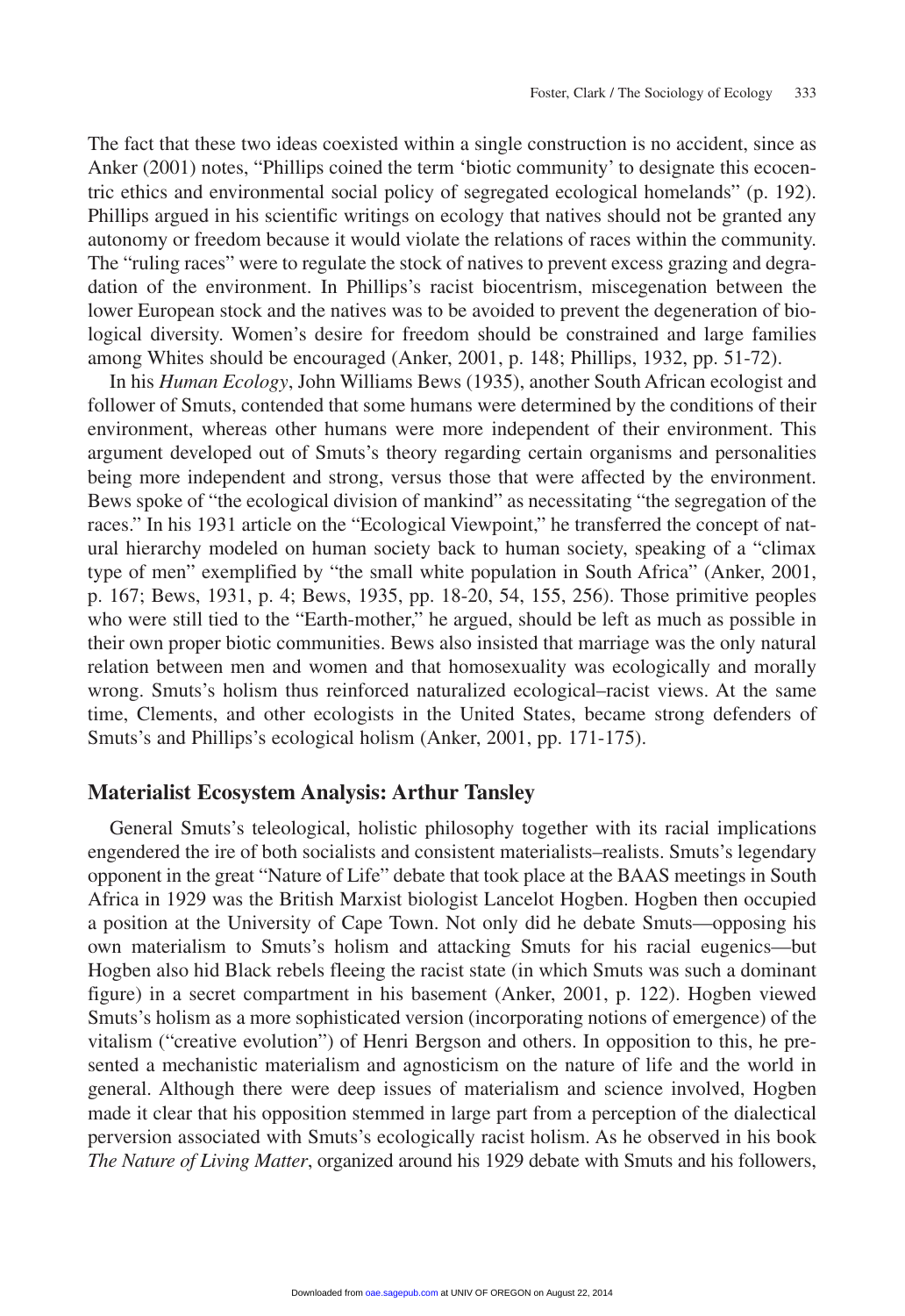the benign and tolerant humanism which [the ancient materialist] Epicurus grafted on the soil prepared by the atomists was ill suited to flourish in the stern climate of the [Hellenistic] military state. Like [Smuts's] holism, Aristotle's [Hellenistic] system was a shrewd blending of science and statesmanship. It enabled its author to combine a personal predilection for natural history with a political partiality for slavery. (Hogben, 1931, p. 224)

Another major opponent of Smuts, and one who was directly to influence Tansley, was the British Marxist mathematician Hyman Levy, who, in *The Universe of Science*, developed a critique of Smuts's holism along similar lines to those of Hogben, elucidating a materialist systems theory in response (Levy, 1933). Levy's (1938) own ecological interests were evident in *A Philosophy for a Modern Man*.

However, the central figure in opposing the ideas of Clements, Smuts, Phillips, and Bews in ecology was Arthur Tansley, a moderate or Fabian-style socialist, the first president of the British Ecological Society and the originator of the ecosystem concept.12 Tansley, significantly, had been a student of biologist Ray Lankester at University College, London.

Lankester was Thomas Huxley's protégé and was considered the greatest Darwinian scientist of his generation. He was also the most adamantly materialist biologist of his day in Britain. When he was a boy, Darwin had carried him on his shoulders. As a young professor, Lankester was a close friend of Karl Marx and an admirer of Marx's *Capital*. He was the only English mourner among the few attendants at Marx's funeral. Lankester considered himself a socialist, though of the more Fabian variety (Gould, 2003, pp. 113-129; Lester, 1995). He was also to become one of the most ecologically concerned thinkers of his time and wrote some of the most perceptive and eloquent essays that have ever been written on species extinction because of human causes, discussing the pollution of London and other ecological issues with an urgency that was not found again until the late 20th century (Foster, 2000a; Lankester, 1913, pp. 365-372). Lankester was an adamant opponent of vitalism, authoring a preface to a book criticizing Bergson's *élan vital* (Lankester, 1912).

The young Tansley was deeply influenced by Lankester, along with the botanist Francis Wall Oliver, in his years at University College, London. Like Lankester, Tansley was an adamant materialist. And like Lankester, Tansley was to challenge directly attempts to conceive evolutionary ecology in antimaterialist, teleological terms.

The fact that the natural environment that ecologists like Tansley encountered in Britain was overwhelmingly "second nature," in the sense that all of it had been transformed by human beings, may have brought to mind evolutionary materialist issues of ecological crisis and sustainability—in ways that a more untouched, "pristine nature" as encountered in the colonies (or former colonies) did not. For Clements, Smuts, and Phillips, who drew from their contemplation of the relatively "untouched" grasslands of the United States and South Africa, a teleological conception of nature (the historic role of indigenous peoples in the management of these environments was still not understood—or better denied, especially in Smuts's hierarchy where indigenous peoples remained at the mercy of nature), this all seemed perfectly "natural." But for Tansley, the leading ecologist in the British Isles, the environment with which he had to deal was only "seminatural" at best, affected at every point by human intrusions and transformations (Tansley, 1926, pp. 21-25).

Although a professional botanist and plant ecologist, Tansley was far from being a narrow specialist and was engaged as well with psychology and philosophy. In 1920, he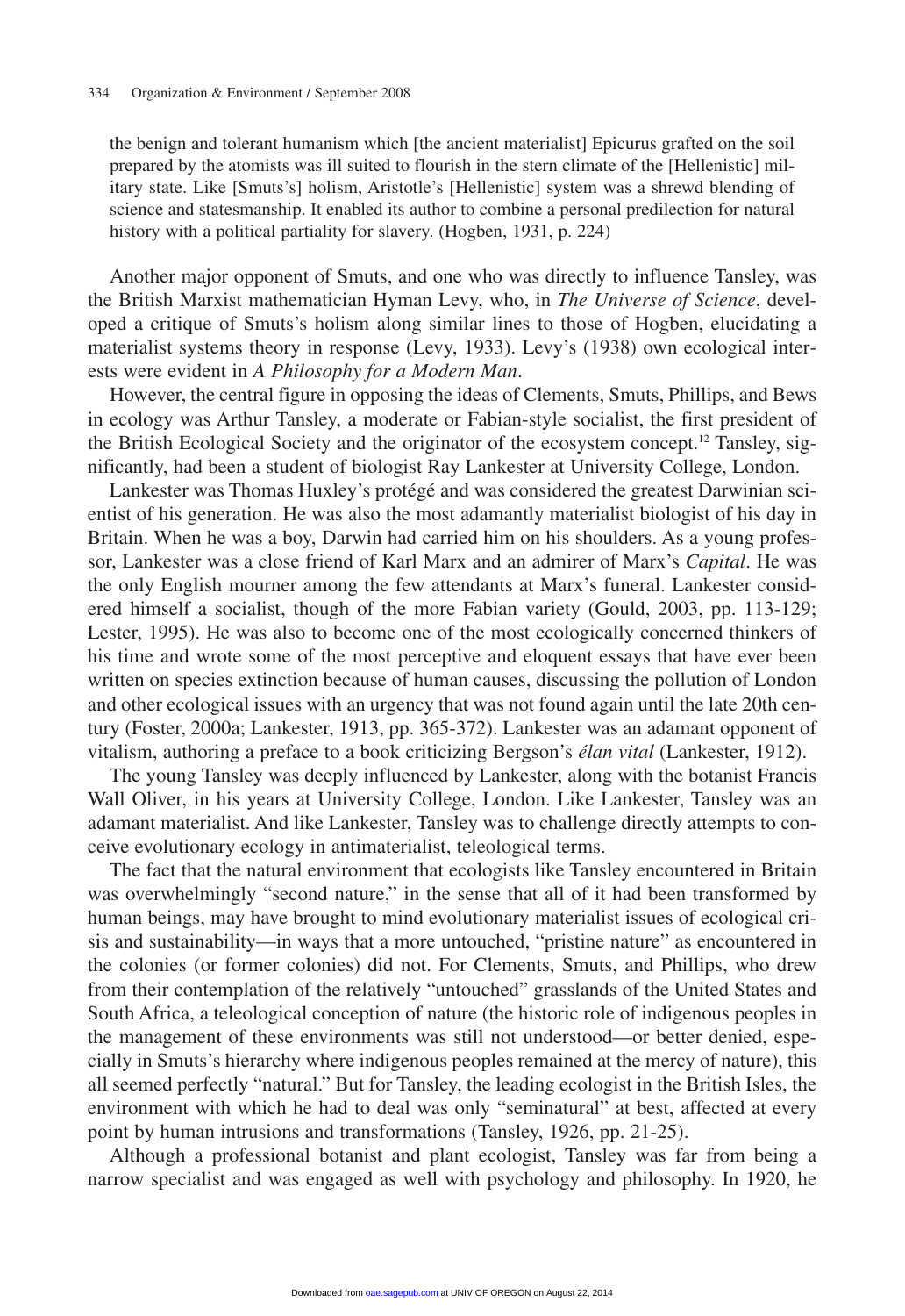published his book *The New Psychology* on Freud's psychoanalysis and how the human mind was affected by the laws of biology, which became a bestseller and went through 11 editions (Tansley, 1920). In 1922, with the help of Ernst Jones, Tansley went to Vienna to study with Freud and to undergo psychoanalysis by Freud himself. Freud referred two clinical patients to Tansley whom he treated for years. For many years, Tansley was considered one of the leading British experts on Freud's psychoanalysis. His work on ecology frequently drew analogies from psychology. As late as 1952, in his *Mind and Life*, Tansley continued to attempt to synthesize the basic elements of existence within a framework that encompassed both psychology and ecology (Tansley, 1952).

Tansley considered himself a scientific realist but also one who recognized that our understandings of nature were constructed (what would today be called a "mitigated scientific realism" or "critical realism") (Keller & Golley, 2000, p. 12). Adhering strongly to the materialist principle but recognizing social constructionism, he argued, to a largely idealist audience at the Magdalen Club at Oxford, that even if one were to suppose "that a large part of the Universe *is* arranged [presumably by God] to fit the scientist's ambition," it was nonetheless true that such natural systems could be considered "real phenomena—that they are *there* and are not mere figments of our fantasy" (as quoted in Anker, 2001, pp. 141-142).

In 1935, Tansley found himself increasingly at odds with antimaterialist constructions of ecology that were then gaining influence, and he entered the fray against ecological idealism. It was at this time that he wrote his historic article for the journal *Ecology* titled "The Use and Abuse of Vegetational Concepts and Terms," which declared war on Clements, Smuts, and Phillips and introduced the new concept of "ecosystem" (Tansley, 1935). The term *abuse* in the title was meant to convey Tansley's objection to the direction ecological "holism" was taking. The immediate target of Tansley's critique was a series of three essays (and particularly the third of these on "The Complex Organism") by Phillips, in which the latter had attempted to advance the case of Clements and Smuts against materialists like Hogben (Phillips, 1935).

Phillips's organicist constructions raised the ire of Tansley, and in one fell swoop in his *Ecology* article, he attacked a whole set of teleological notions propagated by Clements, Smuts, and Phillips: (a) that ecological succession was inherently progressive and developmental, leading to a climax; (b) that vegetation could be seen as constituting a superorganism; (c) that there was such a thing as a "biotic community" (with members), encompassing both plants and animals; (d) that "organismic philosophy," which saw the whole universe as an organism, was a useful way to understand ecological relations; and (e) that holism could be seen as both cause and effect of everything in nature—and extended to society.

Smuts's holistic teleological view, Tansley pointedly asserted, was "at least partly motived by an imagined future 'whole' to be realised in an ideal human society whose reflected glamour falls on less exalted wholes, illuminating with a false light the image of the 'complex organism'" (Tansley, 1935, p. 299). This was a polite way of referring to the system of racial stratification, which was built into Smutsian holistic ecology. For Tansley, Clements, Smuts, and Phillips had to differing degrees carried out a questionable extrapolation of anthropomorphic social concepts (in the case of "plant communities" and climax personalities) to nature and then had re-extrapolated these concepts to society. In Tansley's case, the principal objection was how this promoted racist notions. Indeed, as historian Anker (2001) contends, Tansley, in the passage quoted above, was "referring to Phillips's racist biocentrism and the politics of holism . . . with its treatment of 'less exalted wholes'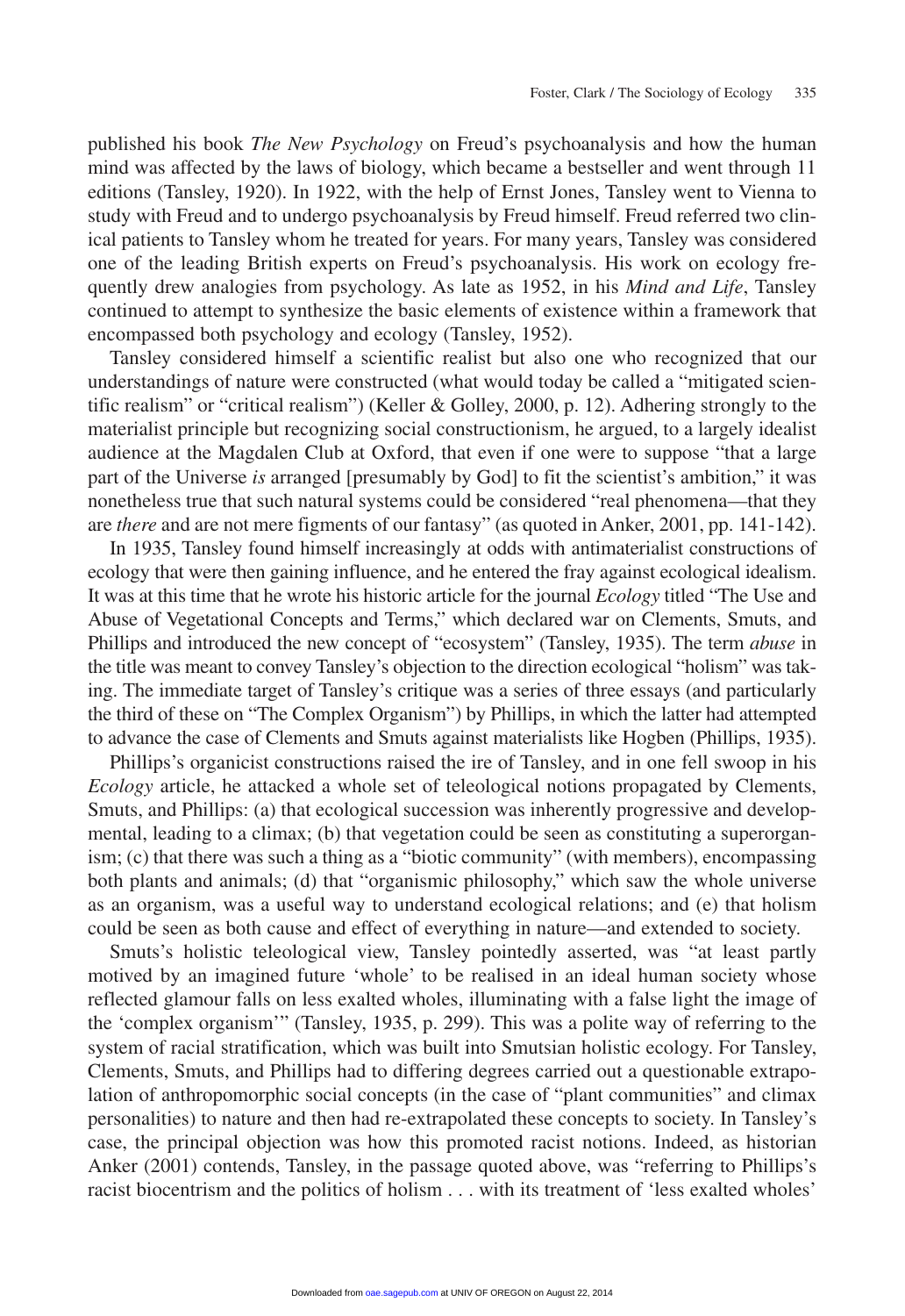at, for example, Rand, Bondlewaart, and Bull Hoek" (the sites of three massacres of native Africans ordered by Smuts) (p. 153).

In combating this type of idealist holism and superorganicism and introducing the concept of ecosystem in response, Tansley (1935, p. 300) turned to the dialectical systems theory used in Levy's *The Universe in Science*, tied to new developments in physics, and at the same time referred to materialist conceptions of dynamic equilibrium in natural systems going back to Lucretius (Epicurus's Roman follower and author of the great philosophical poem *The Nature of Things*). "The more fundamental conception," represented by his new "ecosystem" concept, Tansley (1935) argued, was that of

. . . the whole *system* (in the sense of physics), including not only the organism-complex, but also the whole complex of physical factors forming what we call the environment of the biome—the habitat factors in the widest sense. Though the organisms may claim our primary interest, when we are trying to think fundamentally we cannot separate them from their special environment, with which they form one physical system. . . . These *ecosystems*, as we may call them, are of the most various kinds and sizes. They form one category of the multitudinous physical systems of the universe, which range from the universe as a whole down to the atom. (p. 299)

Following Levy, Tansley emphasized a dialectical conception of abstraction:

The systems we isolate mentally are not only included as parts of larger ones, but they also overlap, interlock and interact with one another. The isolation is partly artificial, but is the only possible way in which we can proceed.13

Moreover, Tansley (1935) argued that it was somewhat "arbitrary and misleading" to remove climatic factors from any consideration of the ecosystem and that the relation between organisms and the environment was "reciprocal" (p. 300). Nature, in Levy's and Tansley's conception, was not to be viewed as seamless but, on the contrary, had certain natural seams in its fabric, delineating interactive subsystems of the whole (isolates) that were open to analysis (Tobey, 1981, pp. 177-178). Tansley (1935) thus wrote that "whole webs of life adjusted to particular complexes of environmental factors, are real 'wholes,' often highly integrated wholes, which are the living nuclei of *systems* in the sense of the physicist" (p. 297).

Rather than seeing such ecological "wholes" in terms of a natural, teleological order, he emphasized contingency and constant disruptions to any kind of natural stasis, referring to "the destructive human activities of the modern world" and presenting human beings especially as an "exceptionally powerful biotic factor which increasingly upsets the equilibrium of preexisting ecosystems and eventually destroys them, at the same time forming new ones of very different nature" (Tansley, 1935, p. 303). Thus, human beings were capable of "catastrophic destruction" in relation to the environment (p. 289).

Tansley's view of ecosystem disruption by human beings thus introduced a notion of widespread crisis of ecosystems emanating from anthropogenic causes. "Ecology," he argued, "must be applied to conditions brought about by human activity," and for this purpose, the ecosystem concept, which situated life within its larger material environment, and penetrated "beneath the forms of the 'natural' entities," was the most practical form for analysis (Tansley, 1935, p. 304). In his comprehensive study, *The British Islands and their*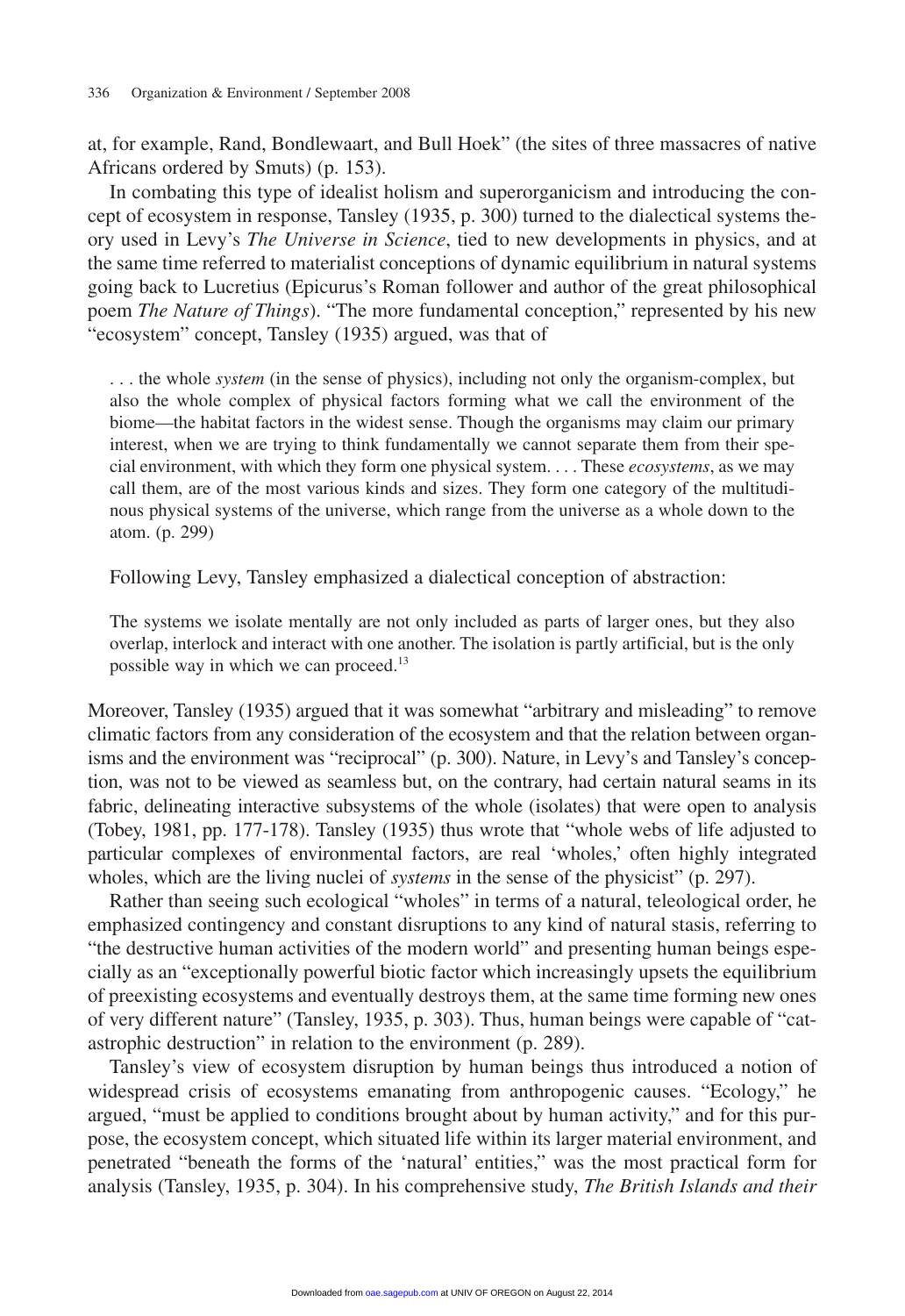*Vegetation*, Tansley put forward a dynamic point of view, in contrast to Clements's model of succession and climax. He explained:

the position of relative equilibrium, corresponding with what I have called the mature "ecosystem," is the fundamental ecological concept. . . . "[P]ositions of equilibrium" are seldom if ever really "stable." On the contrary, they contain many elements of instability and are very vulnerable to apparently small changes in the factor-complex. Recognition of "positions of stability" is a necessary first step in the understanding of vegetation. The more important sequel is study of the factors which maintain or disturb and often upset them. (Tansley, 1939, p. vi)

Tansley's ecosystem concept was, arguably, more genuinely holistic and more dialectical than the relatively rigid superorganicism and "holism" that preceded it because it brought both the organic and inorganic world within a more complex materialist, Darwinian-style synthesis.

Tansley recognized that the conditions of nature were a product of both natural and human history (Tansley, 1939, pp. 194-195). Through analyzing pollen deposits in layers of peat, he studied how the advance and retreat of glaciers influenced the distribution of plants in a given geographic area (pp. 149-164). Disturbance was recognized as an important factor in plant composition—as were historical changes in climate, soil conditions, and animal populations. Tansley highlighted how all of these relationships interacted and influenced the historical succession (or regeneration) of plants in a particular environment. Thus, nature, itself, through systematic study, influenced Tansley's conception of ecosystems.

Natural processes and cycles operate, influencing the growth of plants within a particular historical context, while at the same time human encroachment increasingly transformed nature. Tansley (1939) explained:

With his increasing control over "nature" the human animal became a unique agent of destruction of the original ecosystems, as he cleared and burned natural vegetation and replaced it with his pastures, crops and buildings. Limited at first to the regions where civilization originally developed, this destructive activity has spread during recent centuries, and at an increasing rate, all over the face of the globe except where human life has not yet succeeded in supporting itself. It seems likely that in less than another century none but the most inhospitable regions—some of the extreme deserts, the high mountains and the artic tundra—will have escaped. Even these may eventually come, partially if not completely, under the human yoke. (p. 128)

Draining the fens and deforestation—to create pastures—radically modified the natural conditions, such as soil fertility, and changed the distribution of plants. Tansley (1939) indicated that such alterations led to the "establishment of a new ecosystem, [which was] the result of the original factors of climate and soil together with the modifying factors which [humans] introduced" (p. 128). Through studying the disturbance, transformation, regeneration, and destruction of nature, Tansley developed a dynamic conception of ecosystems.

Tansley's dialectical rejection of a system of natural–holistic harmony, however, was rooted, as it had been for other thinkers before him, such as Darwin and Marx, in his materialism. "The Use and Abuse of Vegetational Concepts and Terms" referred to Lucetius (Epicurus) citing Lucretius's *On the Nature of the Universe*. Tansley, like many other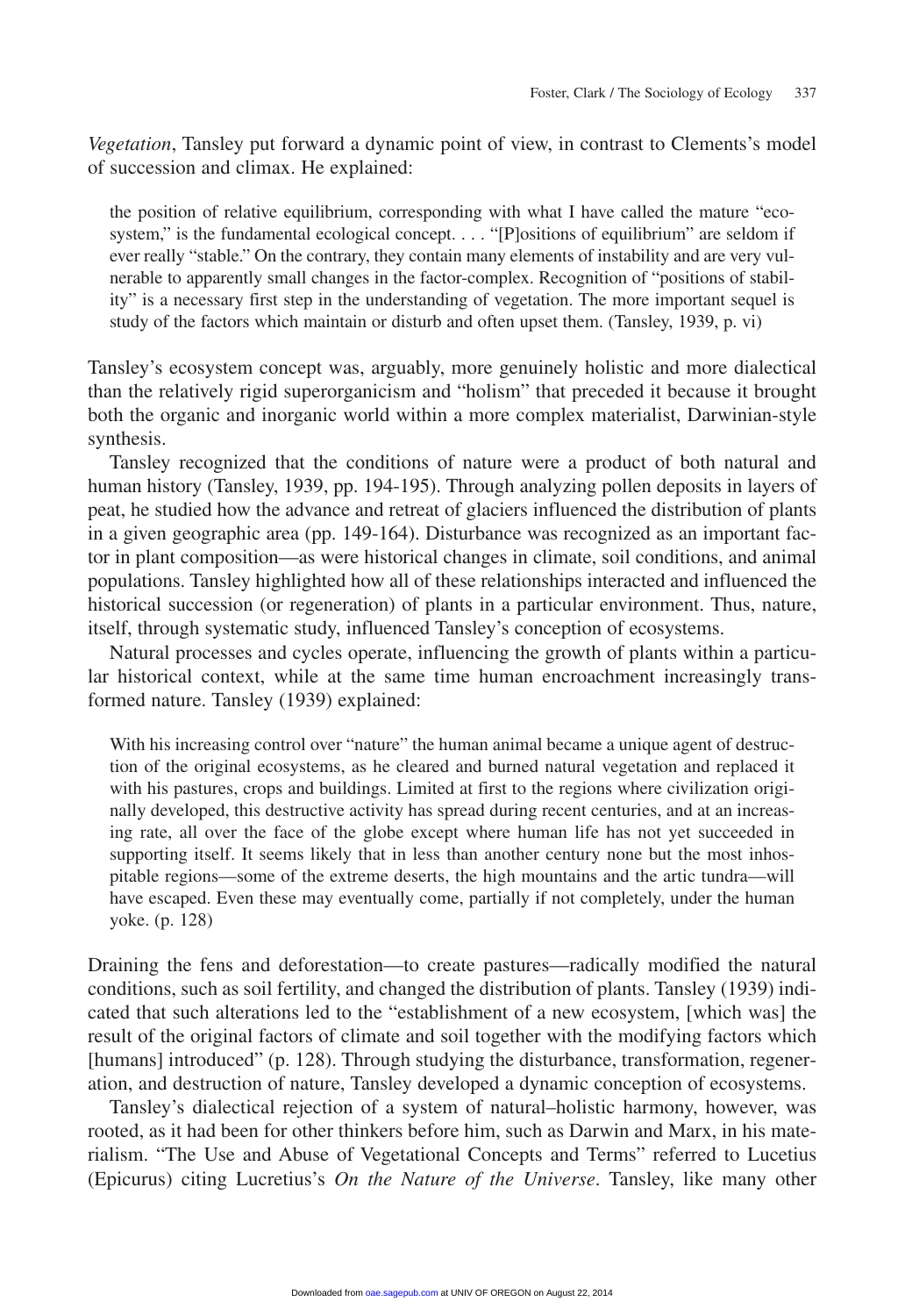thinkers in the materialist and scientific traditions, was inspired by the ancient Epicurean materialist critique of teleology and religion and transformed this into a critique of Smuts's holism (Anker, 2001, p. 299).

For Tansley (1935), Phillips's articles, which sought to develop the teleological ecology of Clements and Smuts, "remind one irresistibly of the exposition of a creed—of a closed system of religious or philosophical dogma. Clements appears as the major prophet and Phillips as the chief apostle, with the true apostolic fervour in abundant measure" (p. 285). Phillips, according to Tansley (1935), had "recourse to scientific *arguments*" only "here and there," relying for the most part on "the pure milk of the Clementsian word" (p. 285).

Nowhere was the existence of a closed, idealist–teleological model of nature more evident than the insistence on the inherently progressive nature of succession, always pointing toward the climax state. In contrast, Tansley argued, in contradistinction to Clements, that there was also such a thing as "retrogressive succession"—a succession (in time) that led away from the climax system. In this way, Tansley's ideas paralleled those of his mentor, Lankester, who had rejected all teleological interpretations of evolution, famously arguing that degeneration was possible in the evolutionary process. Nonetheless, Tansley continued to argue from a systems perspective, for a "dynamic ecology" that was organized around the general tendency toward dynamic equilibrium in ecosystem development. This, he claimed, was "the ecology of the future" (Tansley, 1935, pp. 287-288, 304-305; see also Tansley, 1939).

As in the case of Hogben, Tansley's rejection of the ecological ideas of Smuts and Phillips seems to have been motivated as much by the dislike of ecological racism as by his opposition to ecological idealism. When Smuts delivered his lectures on Africa and race at Oxford in 1929, Tansley was in the audience and given what we know of the latter's views was almost certainly not impressed. Tansley belonged to a group of thinkers, including H. G. Wells and Julian Huxley, who saw ecology as standing for a more rational approach to human society and nature. Wells and Huxley had coauthored (with G. P. Wells) the important work *The Science of Life*, first appearing in 1929, which had provided a materialist ecological vision (Wells, Huxley, & Wells, 1934). Both Wells and Huxley were close friends with Hogben, while Tansley was closely connected to Huxley (Anker, 2001, pp. 248-250). In this context, Wells's judgment on Smuts's ecological racism doubtless reflects the view of all of these thinkers. As Wells (1939) wrote in *The Fate of Man*,

It is one of the good marks in the checkered record of British Imperialism that in Nigeria it has stood out against the development of the plantation system and protected the autonomy of the native cultivator. . . . But against that one has to set the ideas of white-man-mastery associated with Cecil Rhodes and sustained today by General Smuts, which look to an entire and permanent economic, social and political discrimination between the lordly white and his natural serf, the native African. And this in the face of the Zulu and Basuto, the most intelligent and successful of native African peoples. The ethnological fantasies of Nazi Germany find a substantial echo in the resolve of the two and a half million Afrikanders to sustain, from the Cape to Kenya, an axis of white masters . . . with a special philosophy of great totalitarian possibility called holism [the philosophy introduced by Smuts], lording it over a subjugated but more prolific, black population. The racial antagonism makes the outlook of South Africa quite different from that of most of the other pseudo-British "democracies." Obviously it is not a democracy at all, and plainly it is heading towards a regime of race terrorism on lines parallel and sympathetic with the Nazi ideal. (pp. 191-192)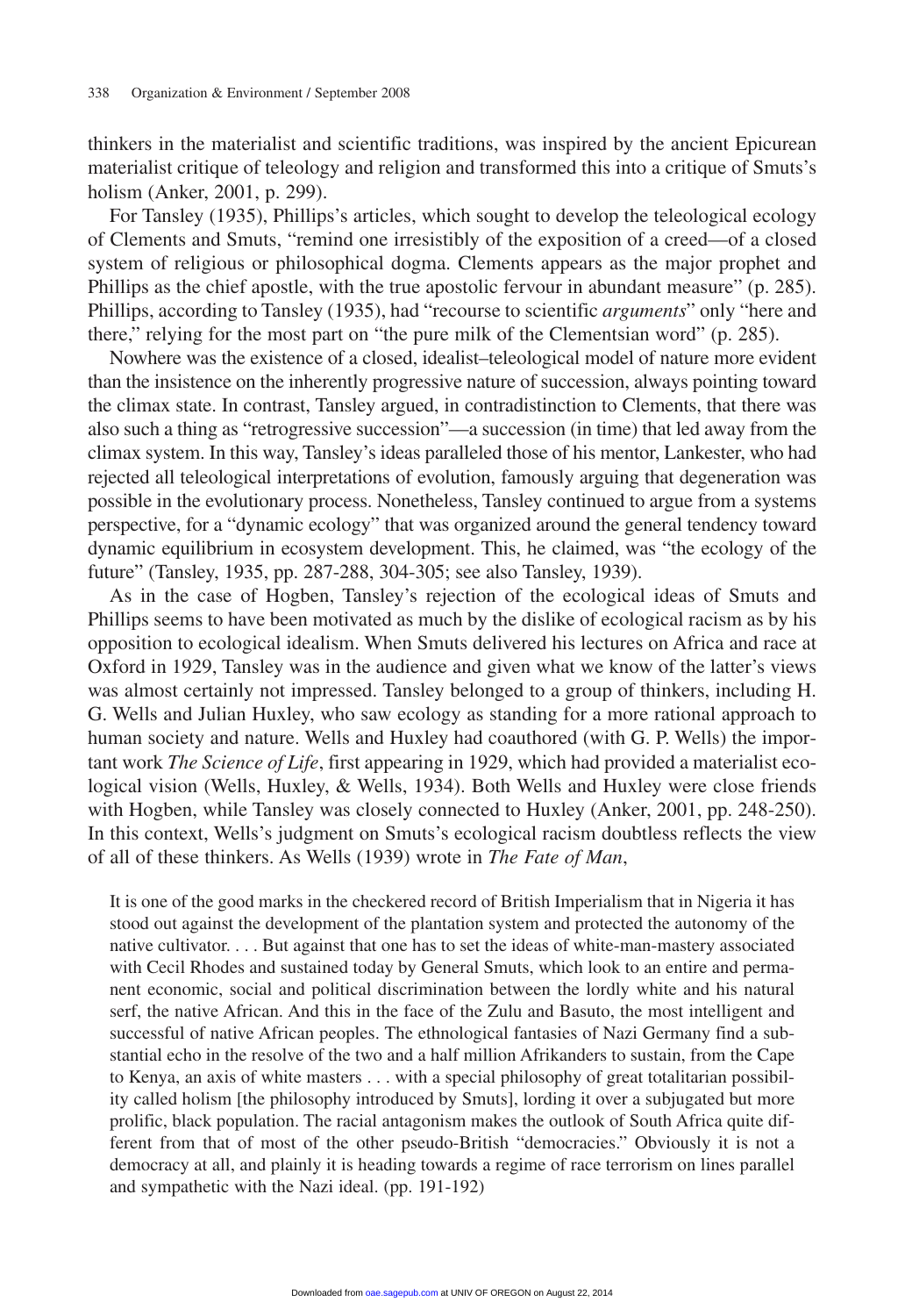Smuts, as a leading figure within the British Empire, opposed the Nazis and led South Africa in declaring war on Germany. But Wells was not off base in seeing in the philosophy of Smuts's holism, with its ecological justification of developing apartheid, the foundation of what might be called a philosophy of ecological apartheid—akin in some ways to the "ethnological fantasies" and extreme racial oppression (and exterminism) of Hitler's Germany. Without question, it was such concerns about ecological hierarchy and racism that brought out the very sharp differences between the two scientific research programs and their respective constructions of ecology.

Tansley stuck adamantly to materialist–realist constructionism. He insisted that ecology must be seen in terms of dialectically interrelated, dynamic systems (ecosystems) that were free as much as possible from the prior imposition of teleological concepts and the smuggling in of social concepts that were meant to reinforce rigid social hierarchies through the re-extrapolation of these concepts in naturalized form back into society. All forms of anthropomorophization of nature (the direct, as opposed to metaphorical, transferences of human–social characteristics to nature) were suspect. Ecology should not be seen as a reflection of the glamour of grand human personalities "on less exalted wholes." In his materialist–realist construction of an ecological worldview, Tansley thus rejected both anthropomorphism in the analysis of nature and naturalistic justifications for racial oppression in human society. At the same time, he insisted on the fact that human beings could be destructive forces in nature—as revealed in his studies of changes in plant distribution and transformations in ecosystems—undermining ecological systems. Rejecting an idealist–teleological approach to ecology, he directly challenged such theories in terms of their empirical realism: "What researches," Tansley (1935) rhetorically asked, "have been stimulated or assisted by the concept of 'the complex organism' *as such*?" (p. 305).

Both sides of this debate, it should be noted, were concerned with promoting conservation in the face of human ecological destruction. Tansley became the first chairman of the British Nature Conservancy and the most consistent advocate for the creation of nature reserves in Britain (McIntosh, 1985, p. 299; Tansley, 1945). Smuts proposed a system of nature reserves in South Africa. But in line with the ecological racism that was an intrinsic part of Smuts's ecological holism, Smuts naturally saw this as carrying over into a conception of reserves for native Africans themselves. Smuts's holism was as H. G. Wells (1939) intimated: "a special philosophy with great totalitarian responsibility," rooted in a double transference (pp. 191-192). Smuts's clear ambition was to be a grand legislator over both society and nature within what was to become the apartheid system.

#### **Materialism Versus Idealism in Ecology's Formative Period**

In many respects, this conflict between teleological holism in ecology and ecosystem ecology may be regarded as inevitable, quite apart from questions of race. The conflict over the meaning of ecological holism in one form or another has been one of the crucial tasks of ecological thought. Ironically, one well-known treatment of ecological paradigms has argued that "the materialistic revolution in ecology" associated with Tansley's ecosystem concept carried forward "the first ecological ideal Clements's superorganism, [which] is not dead, but rather transmogrified into a belief that holistic study of ecosystems is the proper course for ecology" (Simberloff, 2000, p. 77). Although more reductionist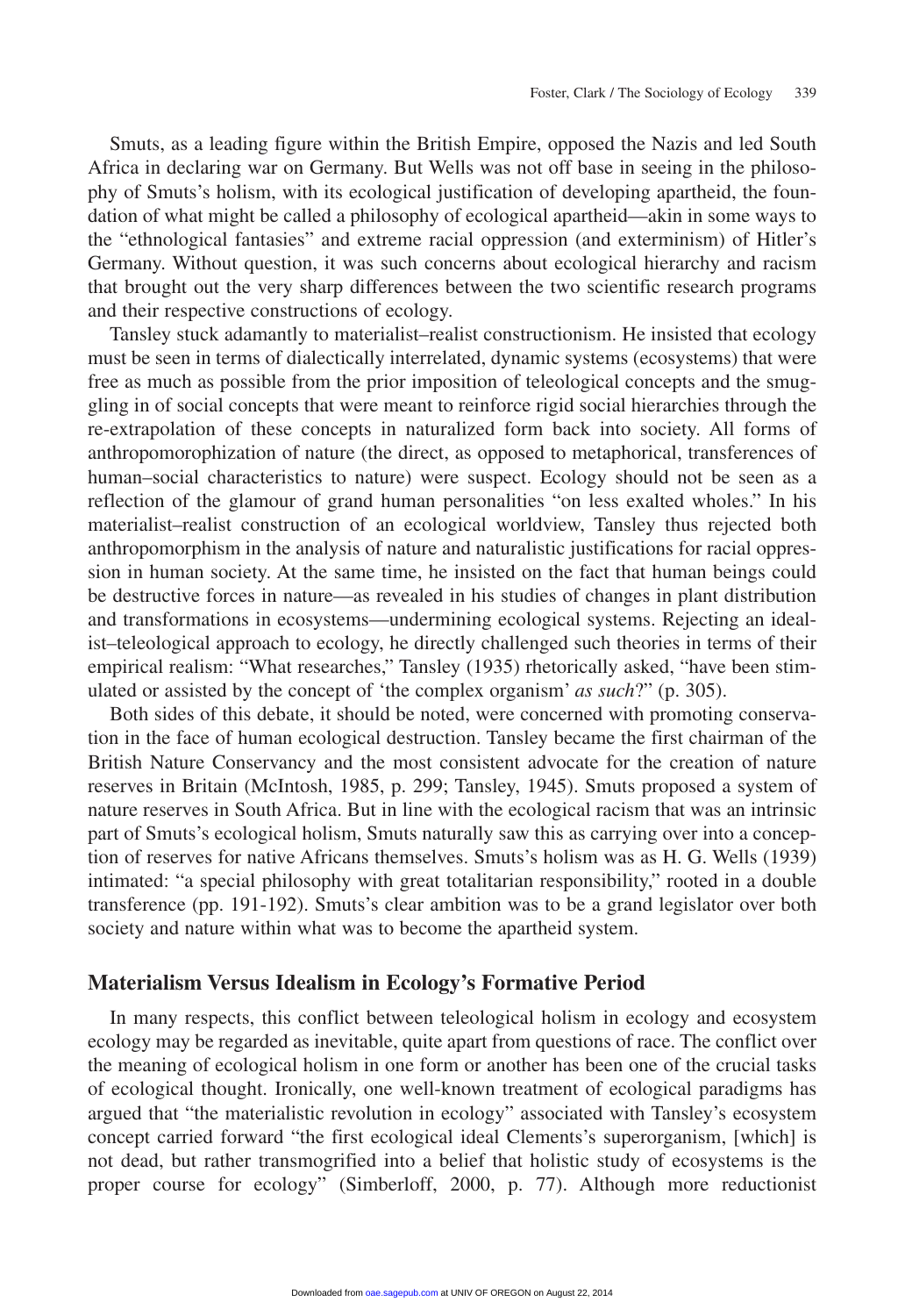approaches to ecology existed, ecological science gravitated toward holistic answers of one kind or another.

Tansley's own approach has been described as a "nonteleological mechanistic holism" (Keller & Golley, 2000, p. 176). Ecology demanded either an idealist organicism and holism, such as what was provided by Clements and Smuts, or a materialist holism, which grew out of Tansley's concept of ecosystem. The evolution of Clementsian ecology into a form propounded by Smuts and Phillips—a development supported by Clements (1936) himself—however, marked the distorted bias of teleological holism when it sought to expand into a truly holistic vision connected to human society.

Clements and Smuts developed rigidly hierarchical notions of the ecological world, drawn from society, which were then re-imposed in the case of Smuts and his followers back on society—in the form of a system of ecological apartheid. The resulting intellectual system was incoherent to an extreme, hamstrung by its own teleology. Phillips sought to link Smuts's teleological holism directly with that of social Darwinists in sociology, such as Spencer and Sumner, with whom there were many political–social similarities, but was thwarted by the possessive individualism of the social Darwinists, which did not fit easily with a more Aristotelian holistic perspective (Phillips, 1935).

The holism of Smuts and Phillips (and Clements) ran up against problems in incorporating empirical observations, limited as this perspective was by its essentially linear, teleological thrust. As Phillips (1935) put it, "succession is progressive only" (p. 505). But the explicit insistence on the teleological "progressive only" in relation to ecological succession marked the degeneration of the organicist research program, as it went against Darwinian conceptions of evolution, which explicitly reject such teleological notions. It also declared by mere fiat what needed to be determined empirically. Not surprising, then, Phillips (1935) wrote the following: "General Smuts' need for refinement and for extension of his theme is more and ever more facts, interrelated facts, suggestions and soundly based ideas regarding organisms, communities and the changing stage—the habitat—on which they play their part" (p. 489).

But the incorporation of empirical considerations and even more the generation of a research program that would anticipate novel facts within a dynamic, natural–historical set of relationships was certainly not a strength of teleological holism within ecology, as it assumed that all empirical data would have to fit within its procrustean bed. After Clements's early analyses, the intellectual progress of the teleological paradigm stalled. The failed attempt to merge ecological holism of this kind with sociology, particularly of a racist variety, and to implement this as policy in Smuts's South Africa contributed to the degeneration of the entire research program associated with holism, if only by encouraging the development of a considerable materialist ecosystem ecology in opposition. Smuts's attempt to carry out a double transfer had the effect of destroying whatever genuine insights the notion of ecological "holism" contained.

In the Popperian philosophy of science, the downfall of a paradigm is attributed to some crucial experiment or crucial anomaly. In Clements's case, the anomaly is supposed to be observations on the development of the prairies in the United States during the drought of the 1930s, which followed a pattern other than what Clementsian succession had supposed. The severe drought associated with the Dust Bowl of the 1930s, dramatized in John Steinbeck's (1939) *The Grapes of Wrath*, was experienced as a refutation of Clementsian ecology and resulted—in the process of trying to account for the anomaly—in a severe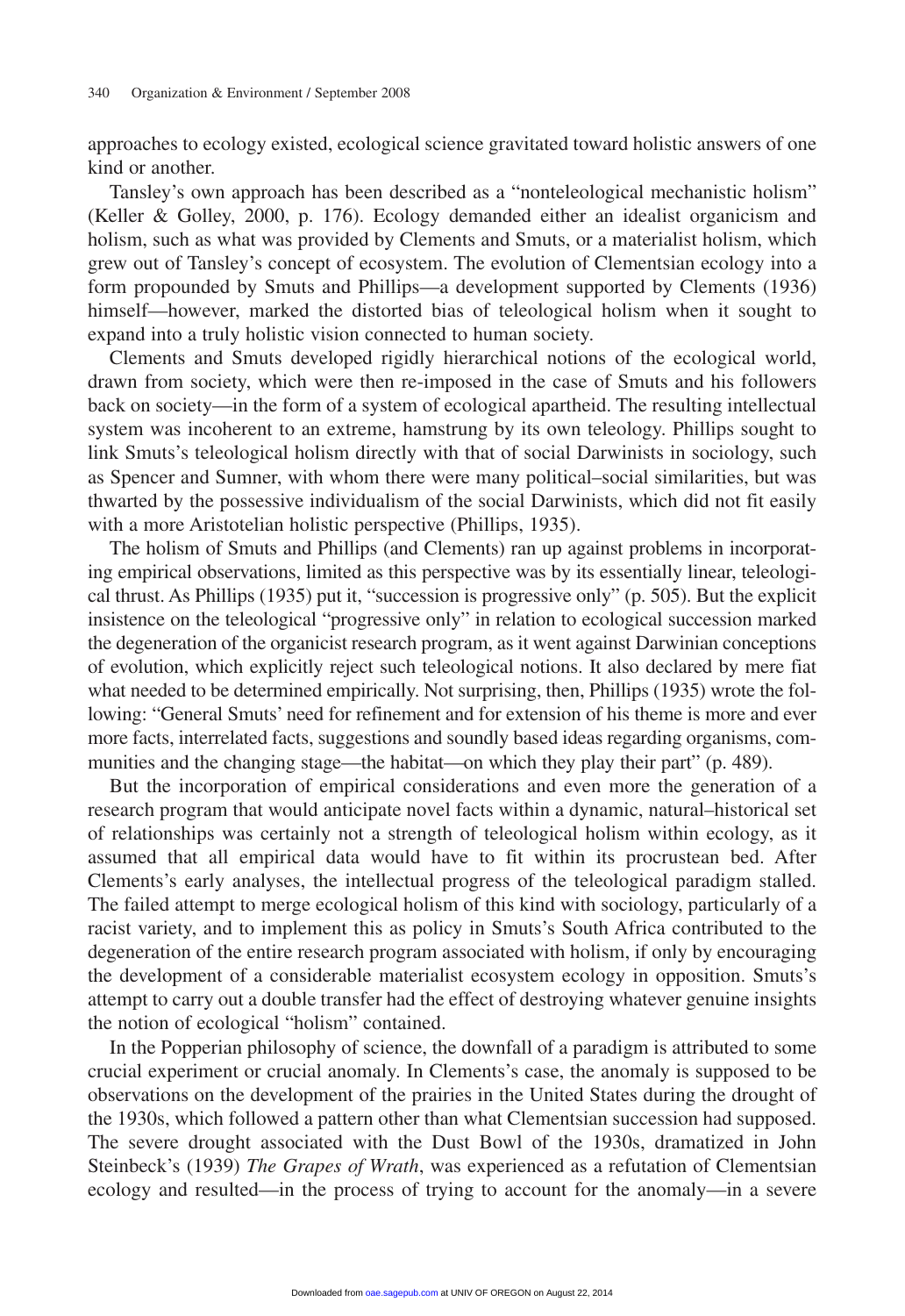contraction of the paradigm's empirical content, the sign of a degenerative research program in Lakatos's terms (Keller & Golley, 2000, p. 28; Tobey, 1981).

Popperian disproofs, based on anomalies, however, are rarely conclusive. Clementsian ecology might have absorbed that anomaly, as it at least attempted to do, as just one of what Lakatos has called "an ocean of anomalies" affecting all sciences. The real reasons for the organicist–holist paradigm's downfall are more directly related to its ultimate research objectives. It projected a holism that pointed to the existence of a "superorganism." The very teleological orientation of this perspective created insoluble problems that became ever more apparent as the hierarchical–teleological analysis was extended into the social realm. It became "theoretically exhausted" and unable to grapple with the complex, contradictory changes taking place in the real world (Tobey, 1981, pp. 213-221). The teleological, equilibrium-oriented, neo-Lamarckian approach to ecology represented by the hierarchical model of superorganicism and holism was ill equipped, as we have seen, to deal with the advent of ecological crises, such as the 1930s Dust Bowl, or the destructive aspects of human intervention in the environment (and society). Its linking to philosophic apartheid in the work of Smuts and Phillips likely only added to its problems. Hence, this research program increasingly took on the form of a degenerative research program, in Lakatos's sense—one that was hindered by its idealism, its theoretical anthropocentrism, and its hierarchical social content. As Leiss (1974) explained, "the domination of nature" has always been about the domination of society (and domination within society). Nowhere was this more evident than in Smutsian holism.

In contrast, the progressive research program associated with Tansley's ecosystem ecology gained ground as part of what Simberloff (2000) called a "materialistic revolution." Beginning with the ecosystem concept, it evolved into a general systems theory in ecology. Tansley's ecosystem analysis, arising within plant ecology, was rooted in studying the disturbance, transfer, destruction, and growth of plants in relation to dynamic, historical–natural conditions, such as changes in climate and soil fertility. His science and ecosystem concept was fundamentally informed by his studies of plant history and emergent nature. Tansley's ecosystem ecology easily connected up with work on animal ecology developed by Tansley's friend Charles Elton. This approach was given an enormous boost by the publication of Raymond Lindeman's famous article "The Trophic-Dynamic Aspect of Ecology," which incorporated energy flows into the ecosystem model (Lindeman, 1942; McIntosh, 1985, p. 196).

Increasingly, ecosystem analysis merged with thermodynamic perspectives coming out of classical physics. In the work of Eugene and Howard T. Odum (sons of sociologist Howard W. Odum), ecosystem analysis was integrated with a more general systems ecology evolving out of the notion of metabolic interactions between organisms and their environments (Golley, 1993; Hagen, 1992, pp. 100-107). Indeed, the emphasis on metabolism lined up (though not explicitly) with Liebig's proto-ecological reflections on capitalist industrialism and the robbing of the soil, which inspired Marx's ecological–materialist concept of the "metabolic rift" (Dickens, 2004; Foster, 1999). Ecosystem analysis was also broadened to take into account the analysis of the biosphere that had emerged in the work of the Russian biogeochemical–ecological thinker Vladimir Vernadsky. When Rachel Carson and Barry Commoner stormed on to the public stage in the 1960s and 1970s, their analysis was rooted in a materialist understanding of ecosystems, which had become the new holism, reflecting its greater heuristic power and its greater attention at the same time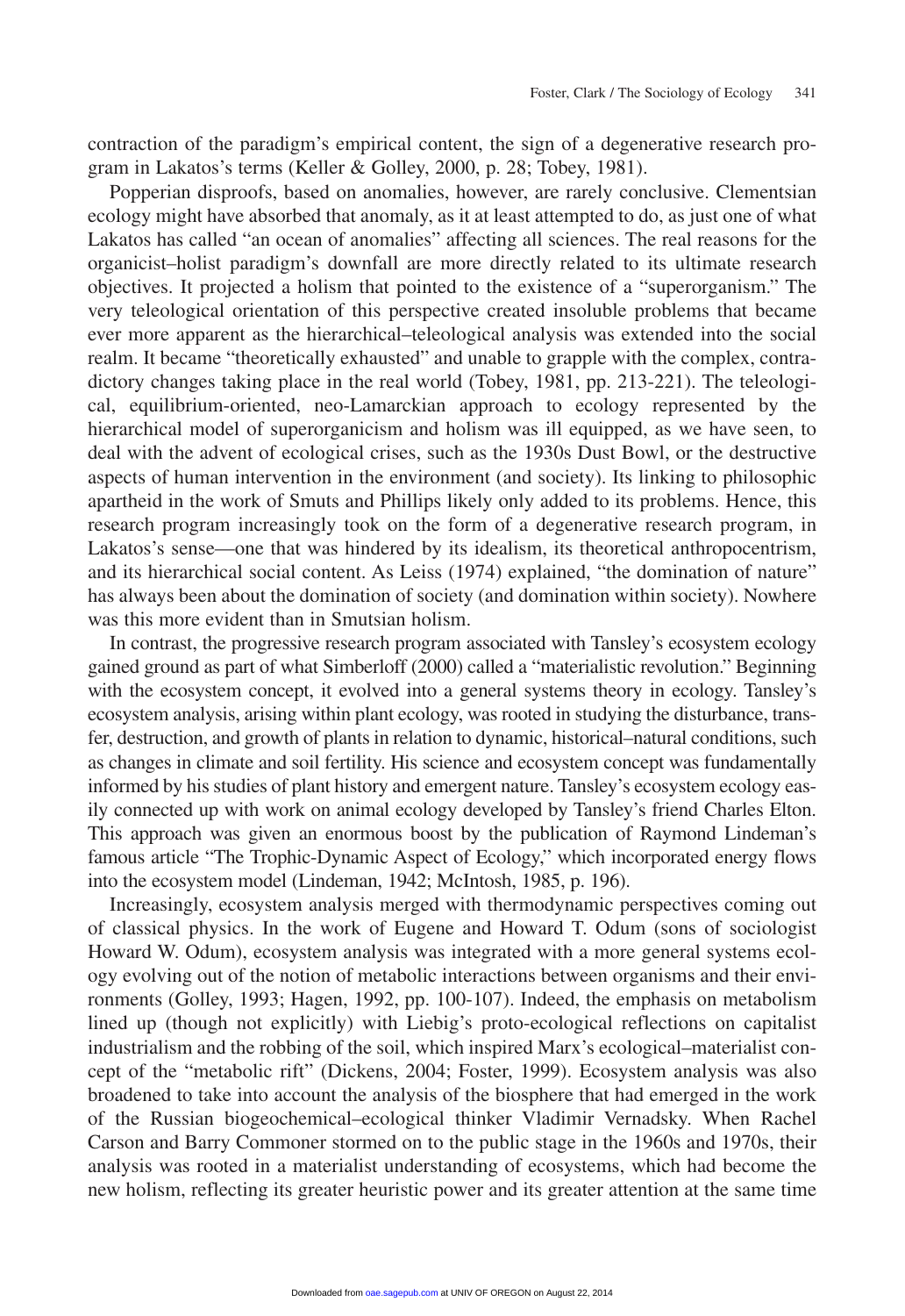to fundamental disjunctures and crisis—no longer was a "balance of nature" presupposed (Carson, 1998; Commoner, 1971; see also Foster & Clark, 2008).14

Yet the victory for materialist ecosystem analysis was never really complete and the defeat for teleological holism never irreversible. The two general paradigms continued to struggle in different ways. In the case of the ecosystem program, there was always the danger that it would degenerate as all mechanical materialisms are wont to do into a form of mechanical reductionism (Berry, 2000; Levins & Lewontin, 1985; Lewontin & Levins, 2007). Its very technical facility was seen as leading it in a reductionist and hence ultimately unecological direction. In the case of the organismic approach of teleological holism, it derived new strengths within the ecology movement and on the margins of science through its influence on deep ecology, which also adopted aspects of ecosystem ecology. Here, the influence of Smuts persists.15

Smuts's holism, as we have seen, was embraced in the psychology of Alfred Adler. Adler sided with Smuts over Hogben in relation to the "Nature of Life" controversy in South Africa. He arranged for *Holism and Evolution* to be translated into German. Adler seized on Smuts's notion of "wholes as self-acting, self-moving organisms," embodying a particular purpose and direction to become more complete wholes, as his own basis for formulating an "internal principle of action" (i.e., a "law of movement") as a natural basis for "human goal striving" (Stepansky, 1983, p. 254). He actively promoted Smuts's perspective to colleagues and friends.16 Smuts's ideas were thus incorporated into the discussions around Gestalt psychology.

It was no doubt in relation to Adler that Arne Naess, the cofounder of deep ecology, was introduced to Smuts's ideas, having studied in Vienna in 1934, when Smuts's ecological holism and its psychological connections were being promoted by Adler (Anker, 2001, pp. 180-181; Bottome, 1957, pp. 83-84). Deep ecology carried forward many of the essentialist, vitalistic, and organismic traditions of the idealist side of the ecological debate. It ended up being more influential in environmental ethics than ecological science, though frequently crossing over into the latter.

The continuing tensions around the social construction of ecological science are revealed by the fact that the influential environmental historian Donald Worster presents Tansley in his magnum opus *Nature's Economy* as the principal source of ecological error and the founder of not only mechanism but also reductionism in ecology. Worster comes out strongly in favor of the "organismic trends in science" represented by Bergson, Morgan, Whitehead, and Smuts: the whole "resurgence of philosophical idealism" in this area in response to mechanistic materialism (Pepper, 1996, pp. 233-234, 242-245; Worster, 1977, pp. 301-304, 316-323; see also Barbour, 1995). For Worster, the "New Ecology" stretches from Tansley and Elton to the Odums and represents a massive extension of the technical means for controlling nature. In this respect, he argues, the organicist tradition is needed as a kind of ethical counterbalance.<sup>17</sup>

A similar position is taken by leading ecofeminist historian and theorist Carolyn Merchant (1980), who writes that

holism was proposed as a philosophical alternative to mechanism by J. C. Smuts (1926) in his book *Holism and Evolution*, in which he attempted to define the essential characteristics of holism and to differentiate it from nineteenth-century mechanism. . . . Smuts saw a continuum of relationships among parts from simple physical mixtures and chemical compounds to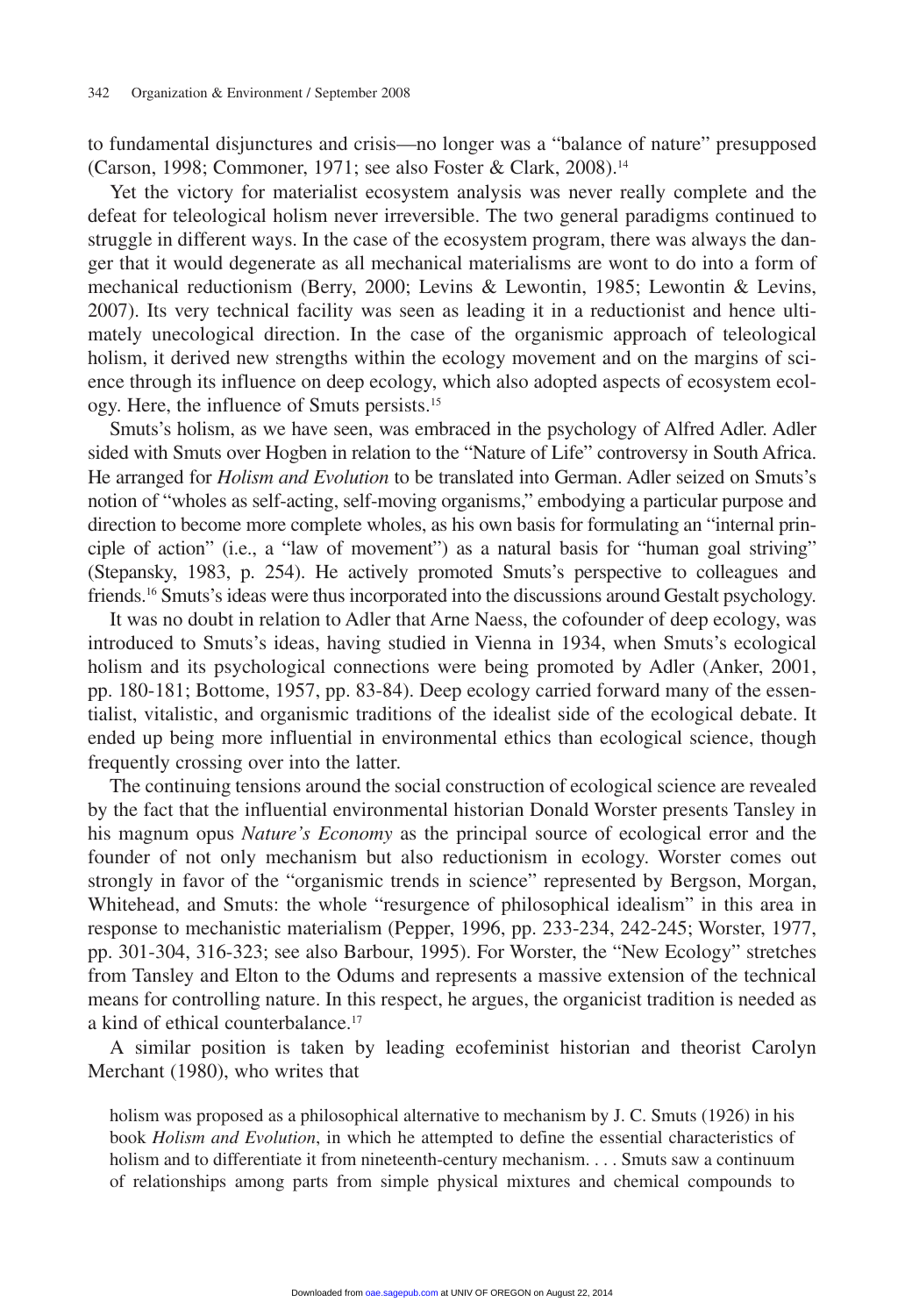organisms and minds in which the unity among parts was affected and changed by the synthesis. (p. 292-293)

Uncritically embracing Smuts's holism, Merchant (1980) identifies it with the development of ecology itself: "The most important example of holism today is provided by the science of ecology" (pp. 292-293). In contrast, Tansley's work, though occupying a far more important place in the history of ecological science, is dismissed by Merchant as giving rise to purely mechanistic, computer-driven models: "The reductionist ecology of Arthur George Tansley, developed in the 1950s [sic.], has matured into the 'Club of Rome's' computer model, which predicts the 'limits to growth' for the entire world system" (p. 252).

In fact, the contradiction between teleological organicism and mechanistic materialism was insurmountable and narrowly constraining on both sides. Although the materialist tradition provided the more powerful scientific research program, it was often weakened by mechanism and reductionism. And although the teleological holist tradition often seemed more dialectical (though its teleology ultimately undercut that), it had little in the way of a solid material grounding. The answer, we believe, lies in a nonteleological, dialectical materialist ecology. During the 1930s, 1940s, and 1950s, figures such as Haldane, Needham, Bernal, Hogben, Levy, Farrington, and Zilsel in the historical materialist tradition struggled over these issues, which can be shown as foreshadowing the later work of American Marxist contributors to biology and ecology, such as Gould, Lewontin, and Levins (Clark & York, 2005b; Werskey, 1978). Probably the best example of this is Levins and Lewontin's (1985) *The Dialectical Biologist*.

## **Toward a Realist Constructionism in Ecology and Environmental Sociology**

Our argument here is that environmental sociology cannot afford to embrace a strong social constructionism and to expel realist views. Indeed, a sociology of ecology that can serve as a counterpart to environmental sociology must embody a degree of realism. At the same time, a crude positivism that ignores epistemology and social construction in favor of naturalistic determinism is worse than useless. Neither the epistemic fallacy, which reduces ontology to epistemology, nor the ontological fallacy, which reduces epistemology to ontology, is acceptable. Ecological analysis in general depends on the development of a strong dialectical objectivism or dialectical critical realism—what we have termed here *realist constructionism* (Bhaskar, 1993). To address earthly questions regarding the social– nature relation requires such an approach to grapple with the history and emergence of a dynamic world.

A sociology of ecology, geared to the needs of environmental sociology in particular, will be most effective, we have argued, if it takes the form of a realist constructionism. This necessitates what Harding (1991) calls a "strong objectivism," which does not simply include the adherence to certain objectivist criteria within science but also recognizes the fact that knowledge including science is socially situated—and hence can only fully be understood and evaluated in its broad development (through historically specific analysis). Today's attempts to evaluate the relative significance of Smuts's and Tansley's contributions to environmental social thought (e.g., Merchant, 1980; Worster, 1977) have suffered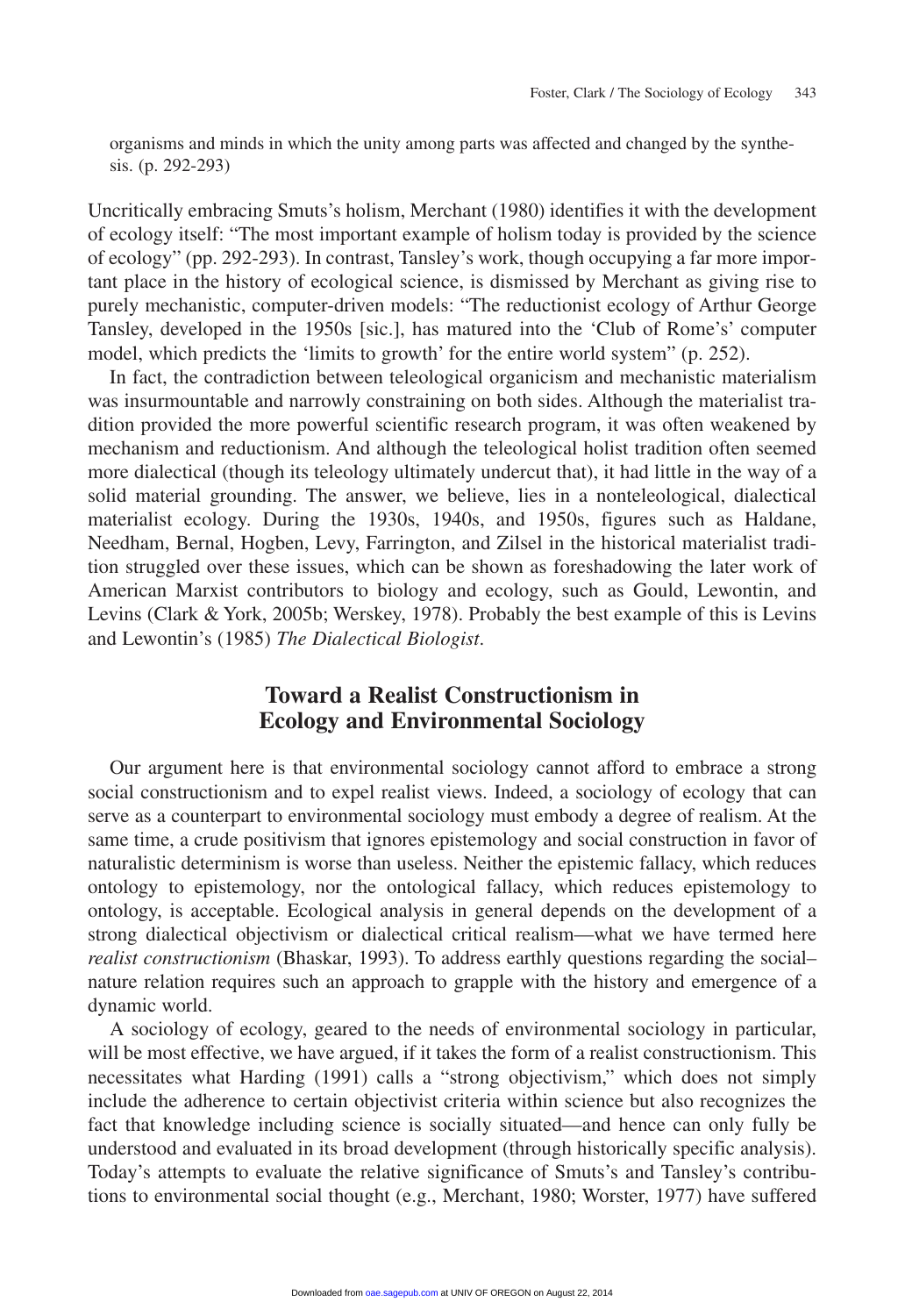from a lack of knowledge of the historical construction of these ideas—how they arose in a process of conflict and contradiction and how this affected their respective worldviews.

In treating the ecological world, Marx insisted that "the nature that preceded human history . . . is nature which today no longer exists anywhere (except perhaps on a few Australian coral islands of recent origin)" (Marx & Engels, 1975a, Vol. 5, p. 40). Nevertheless, he also argued on material–realist grounds that there were fundamental ecological constraints (for example, soil metabolism) on which human society depended. The materialist principle remains crucial for all ecological and ecological–social analysis. Hence, both historical constructionism and realism were essential in an ecological materialist analysis. Marx and Engels considered Darwin's evolutionary theory to be a breakthrough in the materialist–realist interpretation of natural history. But they warned of the effects that certain bourgeois ideas, such as the "struggle for existence," competition, and overpopulation, might have if transferred to nature and then transferred back to society as eternal natural laws.

In the end, there can be little doubt that the presence of a teleological conception of nature and a double transference (particularly with respect to race) constituted Tansley's main realist–constructionist objections to Smuts's ecological holism. Smuts, the coiner of the words *holism* and *apartheid*, used his concept of ecological holism to provide a philosophical– scientific justification for the apartheid system for which he helped lay the foundations. For Tansley, Smuts not only transgressed against a materialist conception of nature, but he also transgressed against a materialist–humanist conception of society. Smuts's idealism saw nature–ecology not so much as a reflection of the human mind as a reflection of dominant personalities (and races), which represented the apex in a new hierarchical scale of nature. As an ecological research program, Smuts's idealistic holism was unable to compete with Tansley's materialism, as the latter sought to construct/explain nature in terms of its own complex systems and processes, linked to close empirical analysis, rather than as a prefigured teleological philosophy of succession (Clements) or a philosophy of segregation (Smuts). Tansley was not philosophically naïve, recognizing that ecosystems were "isolates" on the model of physics but nonetheless ones that were not entirely arbitrary, as following nature's seams.

The Tansley–Smuts conflict in the construction of ecological science points not only to the importance of realism but also to the value of "externalist" or social–institutional approaches to the sociology of science, concentrating on relations of class, production, power, ideology, and the general social ethos, as exemplified in different ways by the approaches of Hessen and Merton. For all the advances made in recent years in the sociology of science through the examination of the microcontext of the laboratory, a broad social–institutional approach that deals with the larger social background conditions of science remains crucial. Rather than focusing on assorted reifications that distort any conception of science, they remind us to focus on the big issues of alienation, exploitation, and oppression—the reflexive issue, as Harding says, of "Others." For example, where there is a struggle over race in society, this struggle is likely to be replicated in science (see Gould, 1996). And although this in itself does not give us the means of judging science itself, it aids us in developing more dialectical conceptions that allow us to understand the ways in which reality and reason can be distorted.

In the light of Smuts's idealist dialectic of holism and apartheid, one is reminded of Sayer's (1992) realist–constructionist methodology, which argues that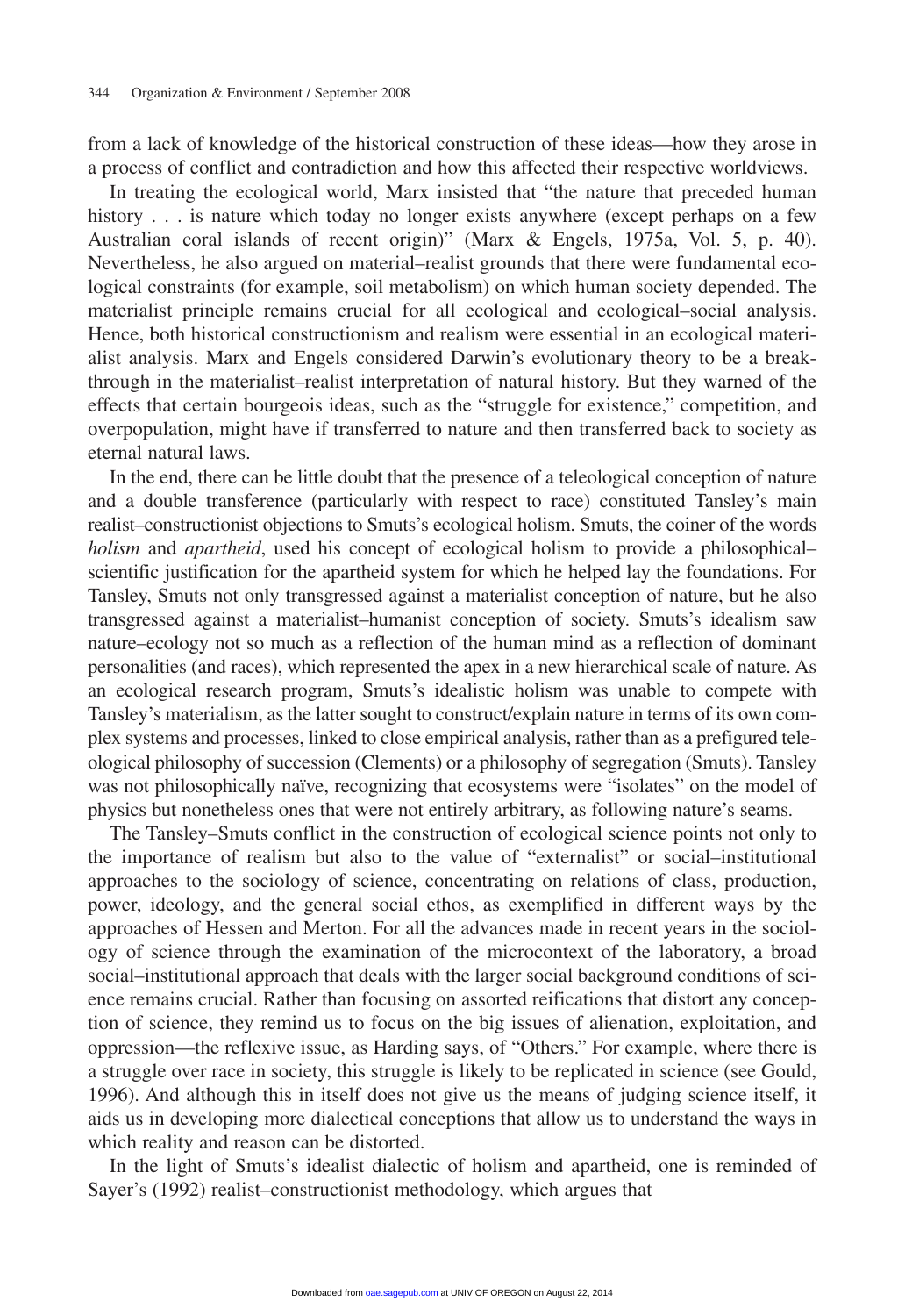it is not just the *ideas* (of racial differences etc.) behind *apartheid* in the abstract that are wrong but the actual practices (enforcement of pass laws, etc.) and material structures (segregated and materially deprived townships, etc.) which reciprocally-confirm, legitimate and are legitimated by those ideas. (p. 40)

Likewise, "criticism," as in the case of apartheid, "cannot reasonably be limited to false ideas, abstracted from the practical context in which they are constitutive, but must extend to critical evaluation of their associated practices and the material structures they produce and which in turn help to sustain those practices" (Sayer, 1992, p. 40). A sociology of ecology thus has to be forever attuned to the ways in which nature is used in struggles over human society and the consequences of this, as well as to the human exploitation of nature in the service of such social exploitation.

The dialectical realist constructionism that we have been defending here can be contrasted to the skeptical or irrealist constructionism that has lately come to influence environmental sociology. One manifestation of this has been a tendency to argue that the global ecological crisis, phenomena such as global warming, is socially constructed and that it is therefore subject to varying interpretations based on different conceptual schemes or discourses. The truth claims of scientific reports in this area are thus declared to be discursive and "uncertain" (Taylor & Buttel, 1992; Yearly, 1991).

Nevertheless, from the standpoint of dialectical–realist constructionism, it might be said, in Vician terms, that we can understand the reality of global warming because we have really made it. The physicist Tyndall first discovered as a result of laboratory experiments in 1862 that carbon dioxide created a kind of greenhouse effect, heightening the temperature near the earth's surface (Weart, 2003, pp. 3-4). Throughout the century and a half since, we have learned that the phenomenon of global warming is occurring because of anthropogenic causes. The reality of global warming as well as our reflexive historical awareness of it is the outcome of the dialectical process of the coevolution of human society and nature, of which science is a part (Clark & York, 2005a). Such a perspective requires that we avoid giving too much power to our mere conceptions while neglecting extradiscursive reality. As Soper (1995) has said, "it is not the discourse of 'global warming' or 'industrial pollution' that has created the conditions of which it speaks" (p. 249). The agenda of a new sociology of ecology concerned with the historical–sociological roots of our scientific understanding of ecology derives its imperative (as does environmental sociology) from the need to confront the planetary crisis that "surrounds us," one which is also a product of our own social juggernaut (Clark & York, 2005a; Foster, 2002).

There is an unavoidable tension between those who argue that nature is principally to be viewed as constructed and those who claim that nature is a reality that is in some sense independent of our constructions. These two views, as Soper (1995) claims, must be held in "productive tension," allowing us to engage the realist constructionism necessary for a sociology of ecology.

#### **Notes**

1. More recent notions of "reflexive modernity" transcend the realist–constructionist divide by in a sense abolishing the distinction. Such approaches are perhaps too quick to accept "the end of nature" (i.e., the "end of nature" as independent of human beings) and thus to translate environmental crises into questions of pure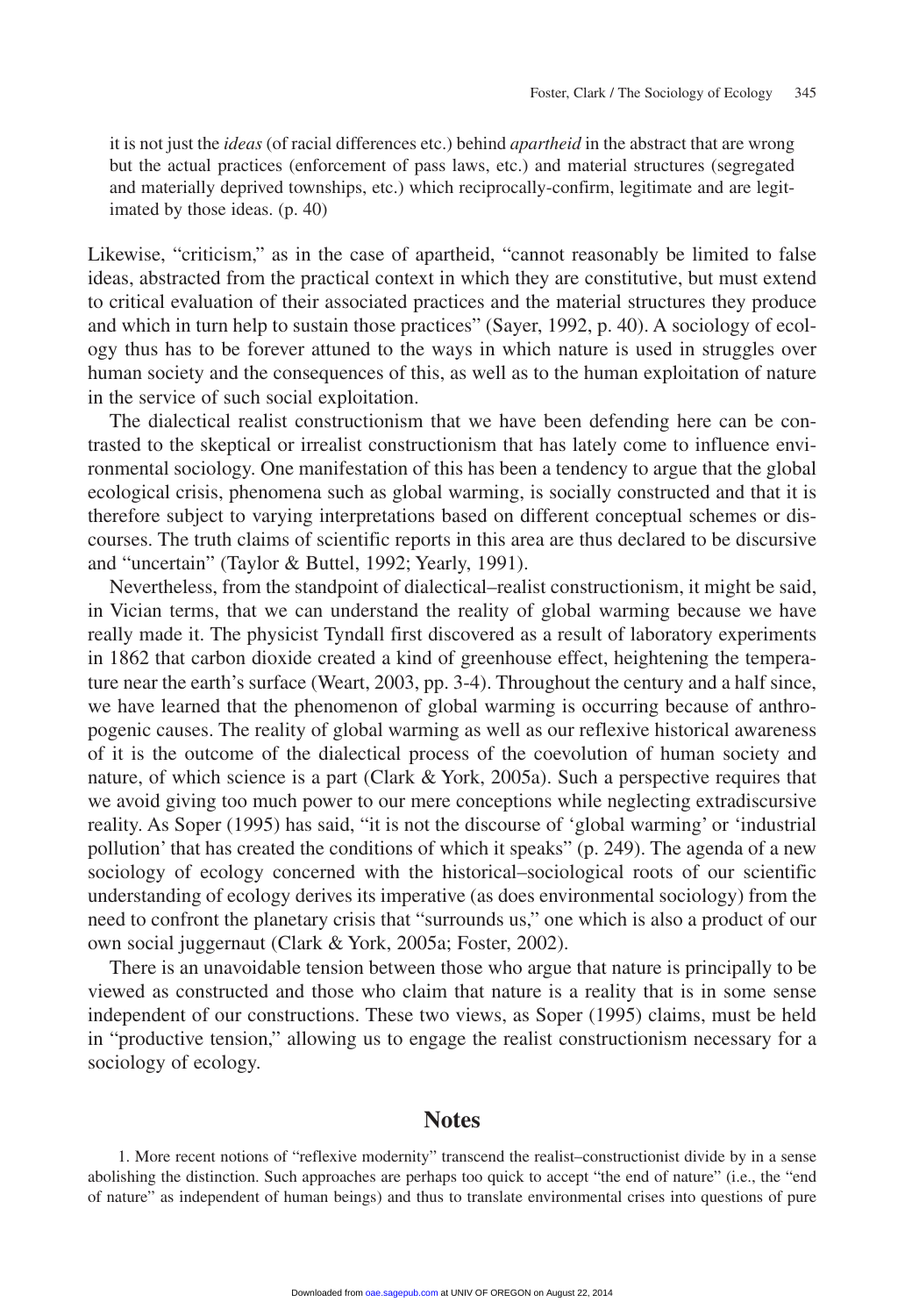"risk" to be fully acceptable to most environmental sociologists, who are disinclined to believe that nature has in any sense "ended" and are concerned rather with the dialectical relations between nature and society (see Giddens & Pierson, 1998, pp. 204-217).

2. In presenting these three principles in this form, we have taken certain liberties in all three of the "quotations" here. The notion that Galileo reached down and touched the earth and said "it still moves" is of course the stuff of legend but can be taken as a fundamental principle of realism (Hart, 1978, pp. 102-104). Vico (1984) argued that in contradistinction to the natural world, which, since "God made it, he alone knows," the "world of nations" was one that "since men . . . made it, men could come to know" it (p. 96) (see also Marx, 1976, p. 493). This can be seen as the fundamental principle of historical–humanist–constructionism. Marx (1963) stated that "men make their own history, but they do not make it just as they please; they do not make it under circumstances chosen by themselves, but under circumstances directly encountered, given and transmitted from the past" (p. 15). This is the fundamental principle of historical materialism. We have expanded it to encompass natural–environmental conditions as well. All three of these principles are central to what we refer to in this analysis as "realist constructionism."

3. As this quote indicates, "realism" is sometimes presented as an epistemological position and materialism as an ontological one. Bhaskar (1989) defines realism as "the theory that the ultimate objects of scientific inquiry exist and act (for the most part) quite independently of scientists and their activity" (p. 12). Realism thus points to a materialist ontology. Consequently, there is no consistency in distinguishing realism and materialism even among critical realists, with Bhaskar (1983a, 1983b) using both terms to cover basically the same conceptual range but with somewhat different emphases—so that one can also refer to a materialist epistemology and a realist ontology. We therefore use the terms somewhat interchangeably in this article, giving preference to "realism" in the specific context of the "realism" versus "constructionist" debate itself and giving preference to "materialism" where the polarity to be stressed is that of "materialism" versus "idealism."

4. In the famous "epistemological chicken" debate between Collins and Yearly (1992) and Callon and Latour (1992), Latour and Callon are presented as philosophical radicals who are shifting away from "social realism" (starting from the social nature of truth) toward "natural realism" (starting from natural objects). Latour and Callon, however, claim that their actor–network theory cannot be seen as subservient to traditional "natural realism" of science in that it is aimed at questioning an ontological understanding that even at the level of basic vocabulary is rooted in human-centered terms. Many social–ecological theorists therefore see this kind of radical questioning as liberatory.

5. The impact that Hessen had on sociologists, historians, and philosophers of science is dramatized by the fact that the personal library of one of the authors of this article includes a copy of the 1971 edition of *Science at the Cross Roads*, containing Hessen's paper. The book was previously part of the library of sociologist Edward Shils (1910-1995), a major contributor to the sociology of science. It was sent to Shils by the distinguished chemist and philosopher of science Michael Polanyi (1891-1976). This copy of *Science at the Cross Roads* still contains a printed card that says "with the compliments of Michael Polanyi." Significantly, the card was found (when the book came to one the authors of this article) on the opening page of Hessen's essay.

6. Merton's relation to Hessen was complex. Although distancing himself from Hessen's Marxian views and his strongly materialist externalism in the sociology of science, Merton nonetheless openly defended Hessen against those who sought to discard his insights completely (see Merton, 1939). What was to be the most influential part of Merton's classic *Science, Technology and Society in Seventeenth-Century England* addressed Protestantism and its influence on science and thus has sometimes been thought of as somewhat Weberian in emphasis. But the second part of this work focused on the materialist–technological conditions (what Zuckerman [1989] has called "The Other Merton Thesis"). This part of the analysis, as Merton (1970, pp. 142-143, 185-187, 201-206) himself was at great pains to point out, was concerned with the economic and materialistic interpretation of history, inspired by Hessen's, if somewhat "crude," Marxian analysis.

7. Although Lakatos normally refers to research programs as "progressive" or "degenerating," we often follow Kuhn (2000) in his treatment of Lakatos in referring to the latter form as "degenerative" (p. 132).

8. Despite the fact that Kuhn thought of himself primarily as an internalist, concerned with the logic and historical development of scientific rationality in its own terms, he was well acquainted with classical externalist contributions by sociologists, having carefully studied Hessen, Merton, and Zilsel (Kuhn, 2000, p. 287).

9. A crucially important source for our analysis of the debate between Smuts and Tansely, and the divisions in ecology in this period, is Peder Anker's (2001) landmark work *Imperial Ecology: Environmental Order in the British Empire, 1895–1945*. Anker's analysis of the political divisions associated with the ecological debate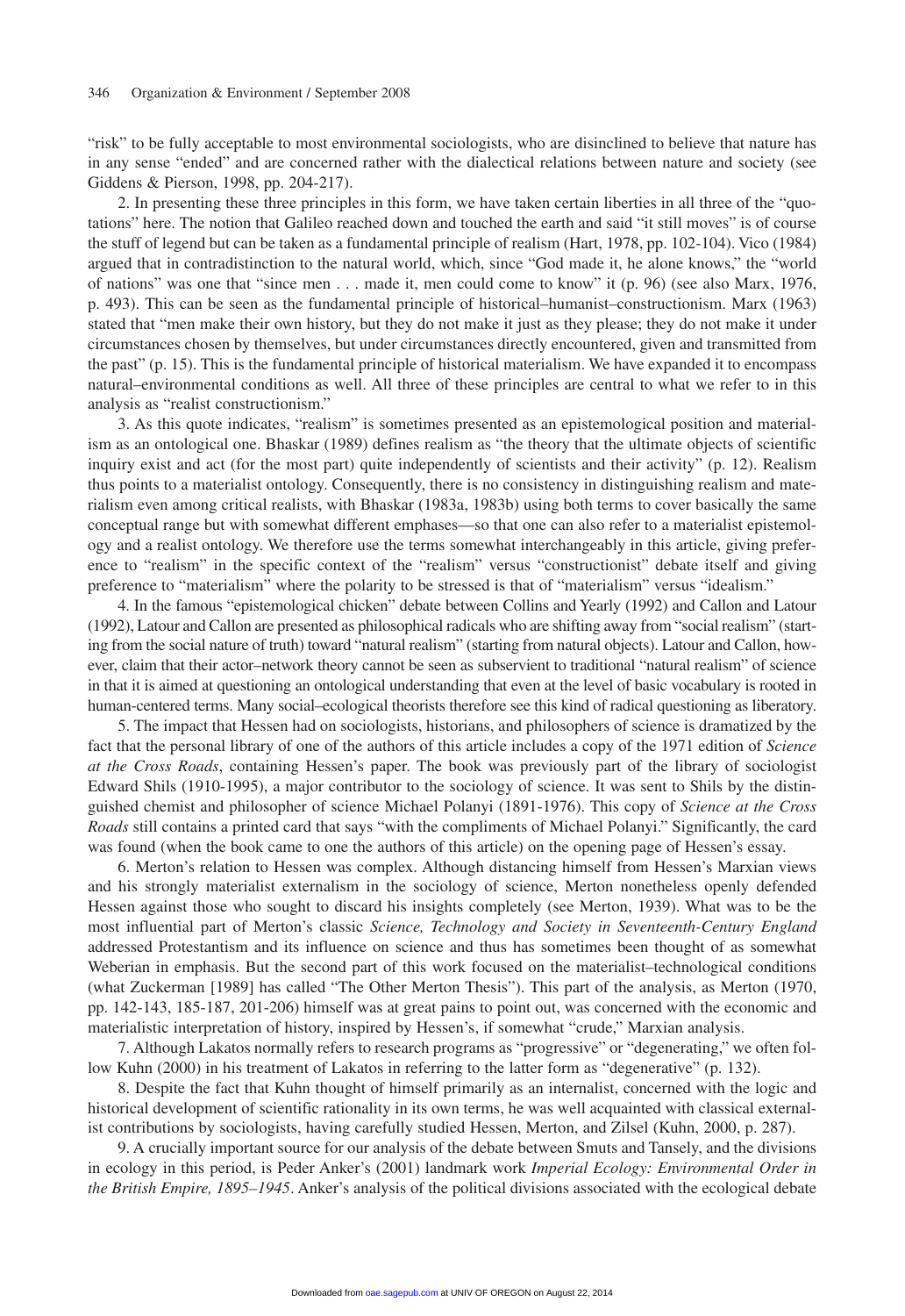represented by Smuts and Tansley is far superior to earlier accounts, as in Tobey (1981). Anker's research is concerned with two different models of ecological and social management in the empire. Ours is focused on the materialist versus idealist origins of ecological science in this period and its implications for a sociology of ecology (and for the field of environmental sociology); hence, we draw on different materials and arrive at different (but not necessarily divergent) conclusions.

10. In *Holism and Evolution*, Smuts (1926) incorporated the "ontogeny recapitulates phylogeny" theory in support of his theory of holism (pp. 74, 115).

11. John Scott Haldane was J. B. S. Haldane's father. The latter was a staunch materialist and one of the Baconian Marxists.

12. Like his contemporaries Wells and Julian Huxley, Tansley was a moderate socialist or social democrat and an adamant materialist. He believed in what he once called a "semi-socialist society." His views thus overlapped in certain critical areas with those of noted British radical scientists of his day, such as Bernal, Haldane, Hogben, Levy, and Needham. However, he was strongly critical of the Soviet Union and what he perceived as its "totalitarian" manner of organizing scientific research. During the famous "social function of science" debate of the 1940s, Tansley was one of the two founders of the Society for Freedom in Science, which opposed the proposals of Bernal and others on the social organization of science (Anker, 2001, pp. 22, 224; Werskey, 1978, pp. 281-282).

13. The crucial role of abstraction (alongside the concept of internal relations) in dialectical thinking is discussed in Ollman (2003, pp. 59-112). It is noteworthy that Ollman (1976, p. 286) emphasizes the impact of Levy on his own thinking.

14. In a study of international environmental treaties from 1870 to 1990, David John Frank (1997) empirically demonstrated "the world-level rise and consolidation of the scientific ecosystem model of nature in the post-World War II period" (p. 428).

15. Ironically, some ecological theorists and historians have suggested that the organicism and holism represented by Clements and Smuts persists in the work of ecological systems theorists such as Eugene Odum. Yet Odum's systems ecology is viewed as descending from the materialist ecosystems analysis initiated by Tansley rather than the philosophical idealism and conception of climax communities propounded by Clements and Smuts (see Barbour, 1995; McIntosh, 1980, pp. 204, 243; Simberloff, 2000, p. 77). The teleological view represented by Smuts can also be seen in the work of such figures as Fritjof Capra (1996). Such analysis tries dialectically to transcend the idealist–materialist divide in the interest of a broader ecological holism.

16. Adler's journal published a translation of Smuts's 1931 presidential address to the BAAS, which had defended scientific idealism (Ansbacher, 1994, p. 490).

17. In his later *Wealth of Nature*, Worster (1993, p. 1975) writes much more positively of Tansley, and Smuts is no longer posed as an alternative.

### **References**

Adler, A. (1964). *Social interest: A challenge to mankind*. New York: Capricorn Books.

Anker, P. (2001). *Imperial ecology: Environmental order in the British Empire, 1895–1945*. Cambridge, MA: Harvard University Press.

Ansbacher, H. L. (1994). On the origin of holism. *Individual Psychology*, *50*(4), 486-492.

Barbour, M. G. (1995). Ecological fragmentation in the fifties. In W. Cronon (Ed.), *Uncommon ground: Toward reinventing nature* (pp. 233-255). New York: W. W. Norton.

Bell, M. (2004). *An invitation to environmental sociology*. Thousand Oaks, CA: Pine Forge Press.

Benton, T. (1994). Biology and social theory in the environmental debate. In M. Redclift & T. Benton (Eds.), *Social theory and the global environment* (pp. 28-50). New York: Routledge.

Benton, T., & Craib, I. (2001). *Philosophy of social science*. London: Palgrave.

Berger, P. L., & Luckman, T. (1966). *The social construction of reality*. Garden City, NY: Doubleday.

Bernal, J. D. (1939). *The social function of science*. New York: Macmillan.

Berry, W. (2000). *Life is a miracle*. Washington, DC: Counterpoint.

Bews, J. W. (1925). *Plant forms and their evolution in South Africa*. London: Longmans, Green and Co.

Bews, J. W. (1931). The ecological viewpoint. *South African Journal of Science*, *28*, 1-15.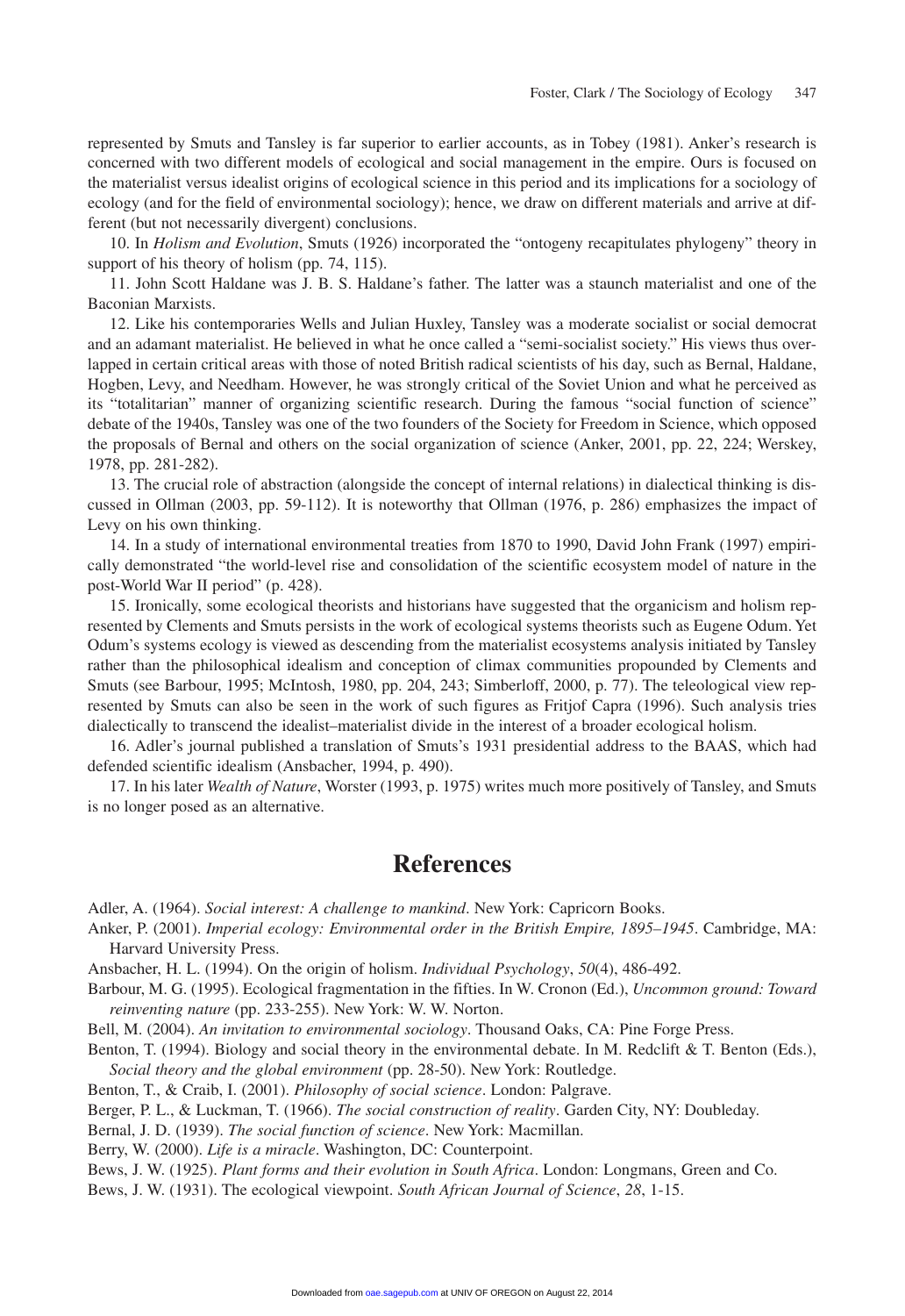- Bews, J. W. (1935). *Human ecology*. London: Oxford University Press.
- Bhaskar, R. (1975). *A realist theory of science*. London: Verso.
- Bhaskar, R. (1979). *The possibility of naturalism*. London: Routledge.
- Bhaskar, R. (1983a). Materialism. In T. Bottomore (Ed.), *A dictionary of Marxist thought* (pp. 369-373). Oxford, UK: Blackwell.
- Bhaskar, R. (1983b). Realism. In T. Bottomore (Ed.), *A dictionary of Marxist thought* (pp. 458-460). Oxford, UK: Blackwell.
- Bhaskar, R. (1986). *Scientific realism and human emancipation*. London: Verso.
- Bhaskar, R. (1989). *Reclaiming reality*. London: Verso.
- Bhaskar, R. (1993). *Dialectic: The pulse of freedom*. London: Verso.
- Bhaskar, R. (1994). *Plato etc*. New York: Verso.
- Bloor, D. (1991). *Knowledge and social imagery*. Chicago: University of Chicago Press.
- Bottome, P. (1957). *Alfred Adler*. London: Faber and Faber.
- Braun, B., & Castree, N. (1998). *Remaking reality*. New York: Routledge.
- Burawoy, M. (1990). Marxism as science: Historical challenges and theoretical growth. *American Sociological Review*, *55*, 775-793.
- Burkett, P., & Foster, J. B. (2008). The Podolinsky myth. *Historical Materialism*, 16, 115-161.
- Buttel, F. H. (1986). Sociology and the environment. *International Social Science Journal*, *109*, 337-356.
- Buttel, F. H. (1996). Environmental and resources sociology. *Rural Sociology*, *61*(1), 56-76.
- Buttel, F. H., Dickens, P., Dunlap, R. E., & Gijswijt, A. (2002). Sociological theory and the environment: An overview and introduction. In R. E. Dunlap, F. H. Buttel, P. Dickens, & A. Gijswijt (Eds.), *Sociological theory and the environment* (pp. 3-32). New York: Rowman and Littlefield.
- Buttel, F. H., & Taylor, P. J. (1992). Environmental sociology and global environmental change. *Society and Natural Resources*, *5*, 211-230.
- Callon, M., & Latour, B. (1992). Don't throw the baby out with the bath school! A reply to Collins and Yearly. In A. Pickering (Ed.), *Science as practice and culture* (pp. 343-368). Chicago: University of Chicago Press.
- Campbell, R. (1930). *Adamastor*. London: Faber and Faber.
- Capra, F. (1996). *The web of life*. New York: Anchor Books.
- Carson, R. (1962). *Silent spring*. Boston: Houghton Mifflin.
- Carson, R. (1998). *Lost woods*. Boston: Beacon.
- Castree, N. (2000). Marxism and the production of nature. *Capital & Class*, *72*, 5-36.
- Catton, W., & Dunlap, R. E. (1978). Environmental sociology: A new paradigm. *American Sociologist*, *13*, 41-49.
- Clark, B., & York, R. (2005a). Carbon metabolism: Global capitalism, climate change, and the biospheric rift. *Theory and Society*, *34*(4), 391-428.
- Clark, B., & York, R. (2005b). Dialectical materialism and nature: An alternative to economism and deep ecology. *Organization & Environment*, *18*(3), 318-337.
- Clements, F. (1936). Nature and structure of the climax. *The Journal of Ecology*, *24*(1), 252-284.
- Clements, F. (2000). Preface to *Plant Succession*. In D. R. Keller & F. B. Golley (Eds.), *The philosophy of ecology* (pp. 35-41). Athens: University of Georgia Press.
- Clements, F., & Chaney, R. (1937). *Environment and life in the Great Plains*. Washington, DC: Carnegie Institution.
- Cohen, I. B. (1990). Introduction: The impact of the Merton thesis. In I. B. Cohen (Ed.), *Puritanism and the rise of modern science* (pp. 1-111). New Brunswick, NJ: Rutgers University Press.
- Cole, S. (1992). *Making science: Between nature and society*. Cambridge, MA: Harvard University Press.
- Collins, H. M. (1981). Stages in the empirical programme of relativism. *Social Studies of Science*, *11*, 3-10.
- Collins, H. M., & Yearly, S. (1992). Epistemological chicken. In A. Pickering (Ed.), *Science as practice and culture* (pp. 301-326). Chicago: University of Chicago Press.
- Commoner, B. (1971). *The closing circle*. New York: Knopf.
- Conner, C. D. (2005). *A people's history of science*. New York: Nation Books.
- Cornu, A. (1957). *The origins of Marxist thought*. Springfield, IL: Charles C. Thomas.
- Crowther, J. G. (1967). *The social relations of science*. London: The Cresset Press.
- Davenport, T. R. H., & Saunders, C. (2000). *South Africa: A modern history*. New York: St. Martin's Press.
- Dawkins, R. (1976). *The selfish gene*. New York: Oxford University Press.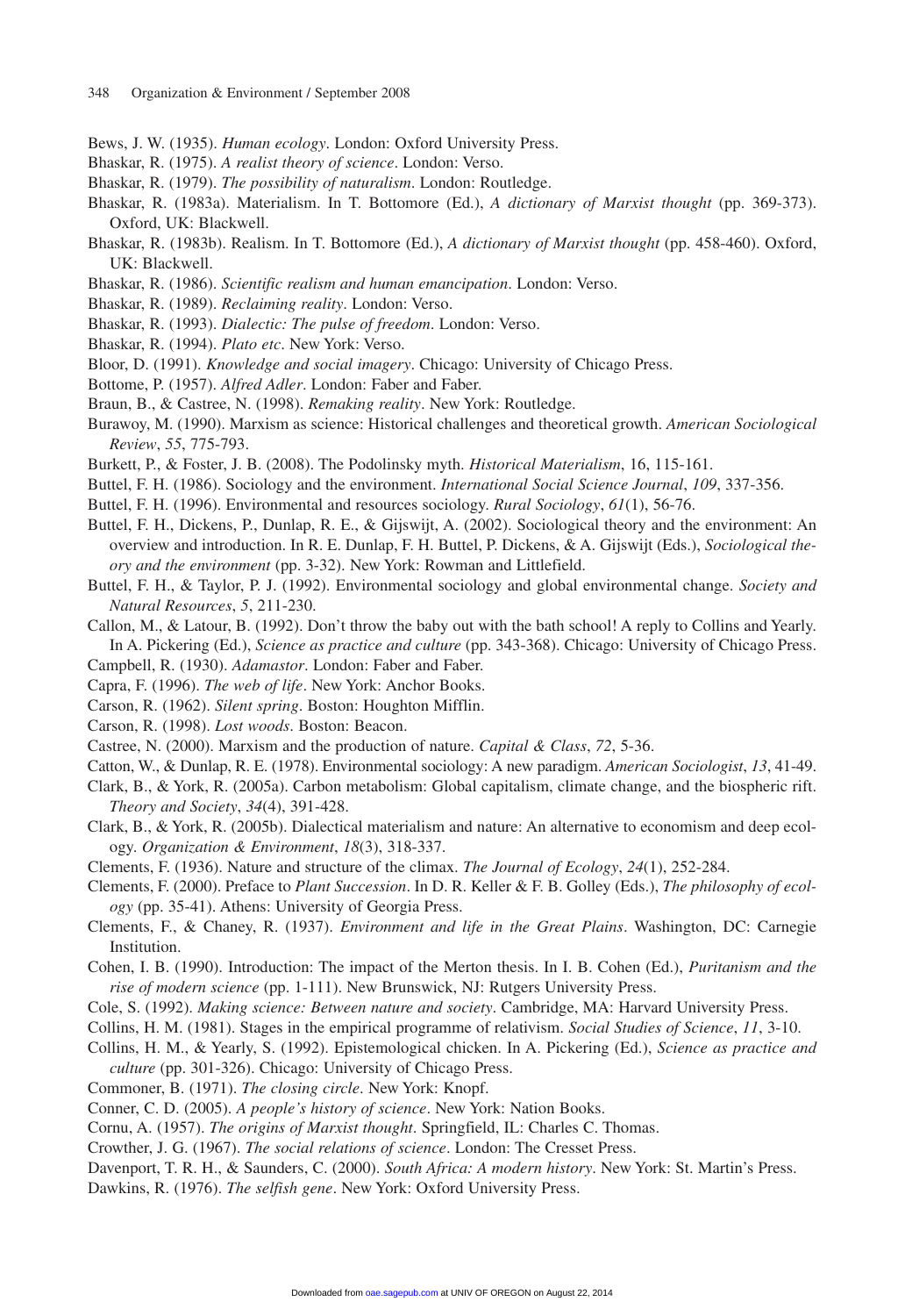- Demeritt, D. (1998). Science, constructivism and nature. In B. Braun & N. Castree (Eds.), *Remaking reality* (pp. 173-193). New York: Routledge.
- Dickens, P. (1996). *Reconstructing nature*. London: Routledge.
- Dickens, P. (2004). *Society and nature*. Cambridge, UK: Polity.
- Du Bois, W. E. B. (1947). *The world and Africa*. New York: Viking.
- Dunlap, R. E., & Catton, W. R., Jr. (1979). Environmental sociology. In T. O'Riordan & R. C. D'Arge (Eds.), *Progress in resource management and environmental planning (pp. 57-85). New York: John Wiley & Sons.*
- Dunlap, R. E., & Catton, W. R., Jr. (1994). Struggling with human exemptionalism. *The American Sociologist*, *25*(1), 5-30.
- Eder, K. (1996). *The social construction of nature*. London: Sage.
- Farrington, B. (1949). *Francis Bacon*. New York: Schuman.
- Foster, J. B. (1999). Marx's theory of metabolic rift: Classical foundations for environmental sociology. *American Journal of Sociology*, *105*(2), 366-405.
- Foster, J. B. (2000a). E. Ray Lankester, ecological materialist: An introduction to Lankester's "The Effacement of Nature by Man." *Organization & Environment*, *13*(2), 233-235.
- Foster, J. B. (2000b). *Marx's ecology*. New York: Monthly Review Press.
- Foster, J. B. (2002). *Ecology against capitalism*. New York: Monthly Review Press.
- Foster, J. B., & Clark, B. (2008). Rachel Carson's ecological critique. *Monthly Review*, *59*(9), 1-17.
- Frank, D. J. (1997). Science, nature, and the globalization of the environment, 1870–1990. *Social Forces*, *76*(2), 409-437.
- Freudenburg, W. R., Frickel, S., & Gramling, R. (1995). Beyond the nature/society divide: Learning to think about a mountain. *Sociological Forum*, *10*(3), 361-392.
- Gareau, B. J. (2005). We have never been human: Agential nature, ANT, and Marxist political ecology. *Capitalism, Nature, Socialism*, *16*(4), 127-140.
- Giddens, A., & Pierson, C. (1998). *Conversations with Anthony Giddens*. London: Polity.
- Goldman, M., & Schurman, R. (2000). Closing the "great divide": New social theory on society and nature. *Annual Review of Sociology*, *26*, 563-584.
- Golinski, J. (2005). *Making natural knowledge*. Chicago: University of Chicago Press.
- Golley, F. B. (1993). *A history of the ecosystem concept in ecology*. New Haven, CT: Yale University Press.
- Gould, S. J. (1977). *Ontogeny and phylogeny*. Cambridge, MA: Harvard University Press.
- Gould, S. J. (1980). *The panda's thumb*. New York: W. W. Norton.
- Gould, S. J. (1987). *An urchin in the storm*. New York: W. W. Norton.
- Gould, S. J. (1995). *Dinosaur in a haystack*. New York: Harmony Books.
- Gould, S. J. (1996). *Mismeasure of man*. New York: W. W. Norton & Company.
- Gould, S. J. (2003). *I have landed*. New York: Three Rivers Press.
- Graham, L. R. (1985). The socio-political roots of Boris Hessen: Soviet Marxism and the history of science. *Social Studies of Science*, *15*(4), 703-722.
- Hacking, I. (1988). The participant irrealist at large in the laboratory. *British Journal of the Philosophy of Science*, *39*, 277-294.
- Hacking, I. (2002). *Historical ontology*. Cambridge, MA: Harvard University Press.
- Hagen, J. B. (1992). *An entangled bank: The origins of ecosystem ecology*. New Brunswick, NJ: Rutgers University Press.
- Hancock, W. K. (1962). *Smuts: The sanguine years 1870–1919*. Cambridge, UK: Cambridge University Press.
- Hannigan, J. A. (1995). *Environmental sociology*. New York: Routledge.
- Haraway, D. J. (1991). *Simians, cyborgs, and women: The reinvention of nature*. New York: Routledge.
- Harding, S. (1991). *Whose science? Whose knowledge?* Ithaca, NY: Cornell University Press.
- Harding, S. (1998). *Is science multicultural?* Bloomington: Indiana University Press.
- Hart, M. H. (1978). *The 100: A ranking of the most influential persons in history*. New York: Hart Publishing Company.
- Hartsock, N. C. M. (1983). *Money, sex, and power: Toward a feminist historical materialism*. New York: Longman.
- Harvey, R. (2001). *The fall of apartheid: The insider story from Smuts to Mbeki*. New York: Palgrave.
- Hegel, G. W. F. (1970). *Philosophy of nature* (Vol. 1). New York: Humanities Press.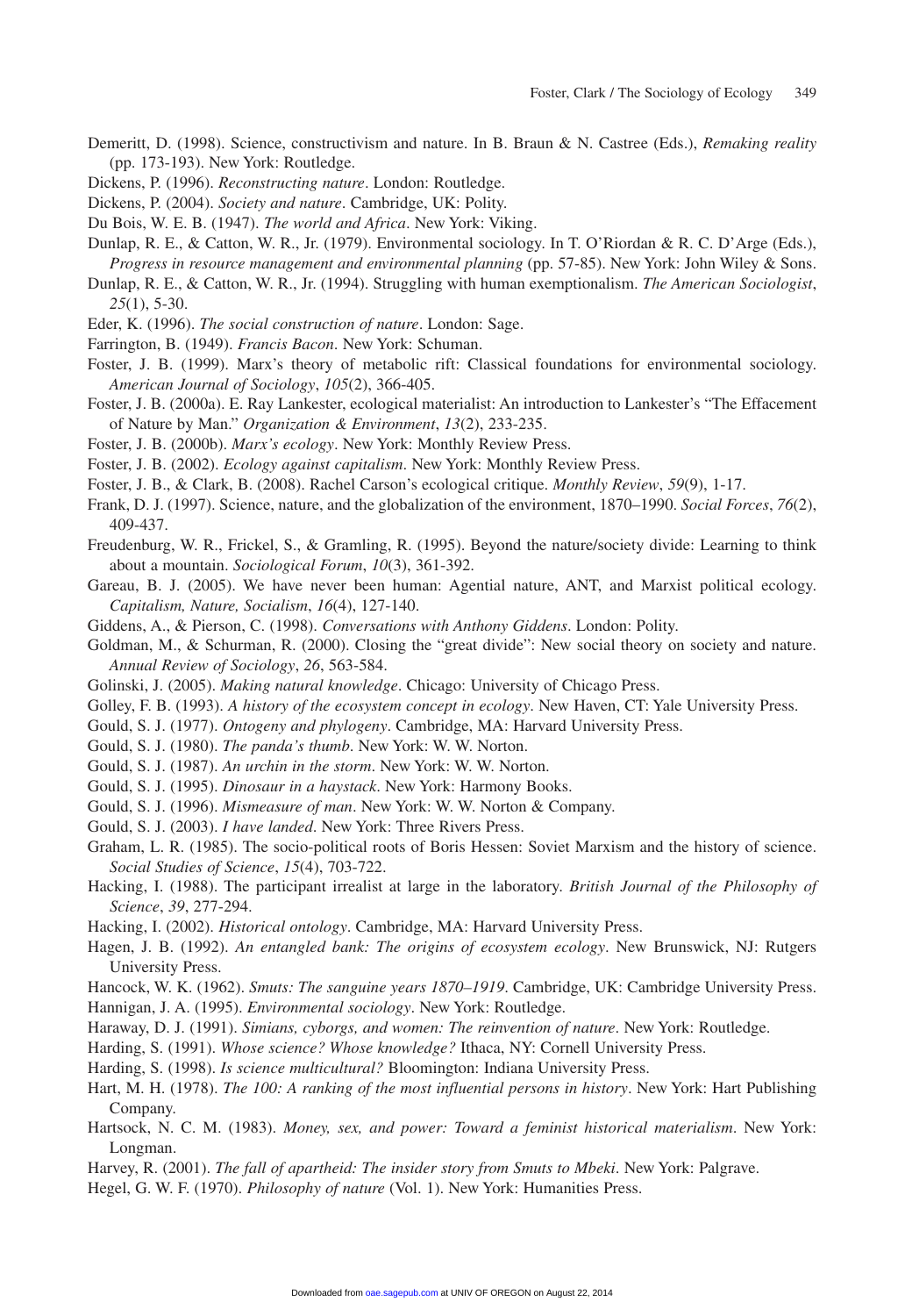Hessen, B. (1971). The social and economic roots of Newton's "Principia." In N. I. Bukharin, A. F. Joffe, M. Rubinstein, B. Zavadovsky, E. Colman, N. I. Vavilov, W. T. Mitkewich, & B. Hessen (Eds.), *Science at the cross roads* (pp. 147-212). London: Frank Cass.

- Hofstadter, R. (1955). *Social Darwinism in American thought*. Boston: Beacon.
- Hogben, L. (1931). *The nature of living matter*. New York: Alfred A. Knopf.
- Irwin, A. (2001). *Sociology and the environment*. Cambridge, UK: Polity.
- Jameson, F. (1988). History and class consciousness as an "unfinished project." *Rethinking Marxism*, *1*(1), 49-72.

Joravsky, D. (1961). *Soviet Marxism and nature science 1917–1932*. New York: Columbia University Press.

Keller, D. R., & Golley, F. B. (2000). *The philosophy of ecology*. Athens: University of Georgia Press.

Kuhn, T. S. (1962). *The structure of scientific revolutions*. Chicago: University of Chicago Press.

- Kuhn, T. S. (2000). *The road since structure: Philosophical essays, 1970–1993*. Chicago: University of Chicago Press.
- Lakatos, I. (1978). *The methodology of scientific research programmes: Philosophical papers* (Vol. 1). Cambridge, UK: Cambridge University Press.
- Lankester, E. R. (1912). Preface. In H. S. R. Elliot (Ed.), *Modern science and the illusions of Professor Bergson* (pp. vii-xvii). New York: Longmans, Green and Co.
- Lankester, E. R. (1913). *Science from an easy chair: A second series*. New York: Henry Holt.
- Larvor, B. (1998). *Lakatos: An introduction*. New York: Routledge.
- Latour, B. (1987). *Science in action: How to follow scientists and engineers through society*. Cambridge, MA: Harvard University Press.

Latour, B. (1993). *We have never been modern*. Cambridge, MA: Harvard University Press.

Latour, B., & Woolgar, S. (1979). *Laboratory life*. Beverly Hills, CA: Sage.

Leiss, W. (1974). *The domination of nature*. Montreal, Quebec, Canada: McGill-Queen's University Press.

Lester, J. (1995). *E. Ray Lankester and the making of modern British biology*. Oxford, UK: British Society for the History of Science.

- Levins, R., & Lewontin, R. (1985). *The dialectical biologist*. Cambridge, MA: Harvard University Press.
- Levy, H. (1933). *The universe of science*. London: The Century Co.
- Levy, H. (1938). *A philosophy for a modern man*. New York: Alfred A. Knopf.
- Lewontin, R., & Levins, R. (2007). *Biology under the influence: Dialectical essays on ecology, agriculture, and health*. New York: Monthly Review Press.
- Lindeman, R. L. (1942). The trophic-dynamic aspect of ecology. *Ecology*, *23*, 399-418.
- Lindqvist, S. (2000). *A history of bombing*. London: Granta.
- Lukács, G. (1971). *History and class consciousness*. London: Merlin Press.
- Macnaghten, P., & Urry, J. (1995). Towards a sociology of nature. *Sociology*, *29*(2), 203-220.
- Macnaghten, P., & Urry, J. (1998). *Contested natures*. Thousand Oaks, CA: Sage.
- Martel, L. (1994). *Ecology and society*. Amherst: University of Massachusetts Press.
- Marx, K. (1963). *The eighteenth brumaire of Louis Bonaparte*. New York: International Publishers.
- Marx, K. (1974). *Early writings*. New York: Vintage.
- Marx, K. (1976). *Capital* (Vol. 1). New York: Vintage.
- Marx, K., & Engels, F. (1975a). *Collected works*. New York: International Publishers.

Marx, K., & Engels, F. (1975b). *Selected correspondence 1844–1895*. Moscow: Progress.

- McIntosh, R. P. (1980). The background and some current problems of theoretical ecology. *Synthese*, *43*, 195-255.
- McIntosh, R. P. (1985). *The background of ecology*. Cambridge, UK: Cambridge University Press.
- Merchant, C. (1980). *The death of nature: Women, ecology, and the scientific revolution*. New York: Harper and Row.
- Merchant, C. (1992). *Radical ecology*. New York: Routledge.
- Merton, R. K. (1939). Science and the economy of seventeenth century England. *Science & Society*, *3*(1), 3-27.
- Merton, R. K. (1957). *Social theory and social structure*. Glencoe, IL: Free Press.

Merton, R. K. (1970). *Science, technology and society in seventeenth-century England*. New York: Harper and Row.

- Merton, R. K. (1973). *The sociology of science*. Chicago: University of Chicago Press.
- Merton, R. K. (1985). *On the shoulders of giants*. New York: Harcourt Brace Jovanovich.
- Morrell, J. (1981). Externalism. In W. F. Bynum, E. J. Browne, & R. Porter (Eds.), *Dictionary of the history of science* (pp. 145-146). Princeton, NJ: Princeton University Press.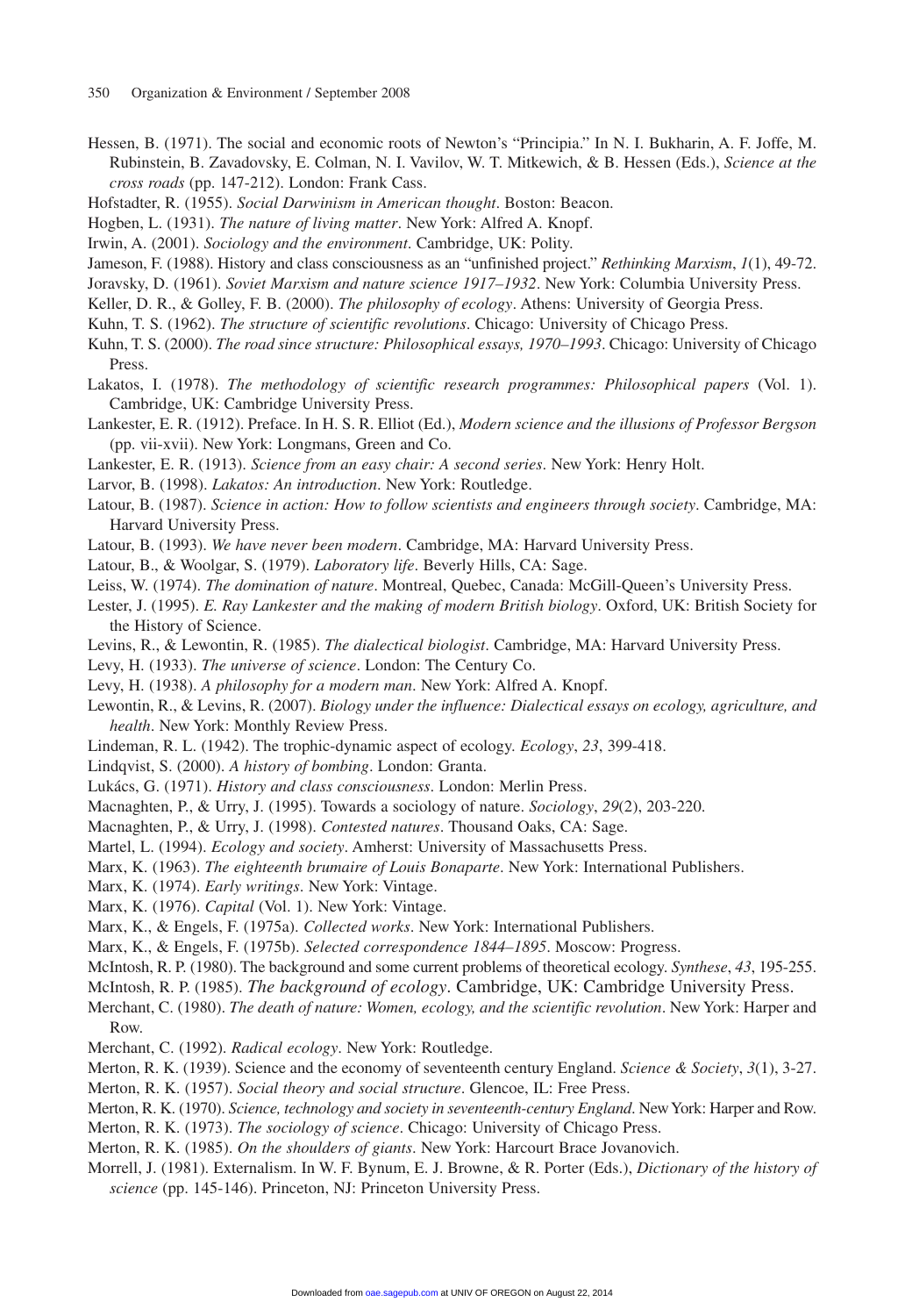Murphy, R. (1994). *Rationality and nature*. Boulder, CO: Westview Press.

Murphy, R. (1997). *Sociology and nature*. Boulder, CO: Westview Press.

Needham, J. (1954). *Science and civilization in China*. Cambridge, UK: Cambridge University Press.

- Norgaard, R. (1994). *Development betrayed*. New York: Routledge.
- Ollman, B. (1976). *Alienation*. Cambridge, UK: Cambridge University Press.
- Ollman, B. (2003). *Dance of the dialectic*. Urbana: University of Illinois Press.
- O'Neill, J. (1993). *Ecology, policy and politics*. New York: Routledge.
- Pepper, D. (1996). *Modern environmentalism*. New York: Routledge.
- Phillips, J. (1932). Man at the cross-roads. In J. C. Smuts (Ed.), *Our changing world-view* (pp. 51-70). Johannesburg, South Africa: University of Witwatersrand Press.
- Phillips, J. (1935). The complex organism. Part III of succession, development, the climax, and the complex organism. *Journal of Ecology*, *23*(2), 488-502.
- Phillips, J. (1954). A tribute to Frederic E. Clements and his concepts in ecology. *Ecology*, *35*(2), 114-115.

Popper, K. (1962). *The open society and its enemies* (Vol. 2). New York: Harper and Row.

- Redclift, M., & Woodgate, G. (1997). Sustainability and social construction. In M. Redclift & G. Woodgate (Eds.), *International handbook of environmental sociology* (pp. 55-70). Northampton, MA: Edward Elgar.
- Rorty, R. (1979). *Philosophy and the mirror of nature*. Princeton, NJ: Princeton University Press.
- Sayer, A. (1992). *Method in social science*. New York: Routledge.
- Shapin, S. (1981a). Hessen thesis. In W. F. Bynum, E. J. Browne, & R. Porter (Eds.), *Dictionary of the history of science* (pp. 185-186). Princeton, NJ: Princeton University Press.
- Shapin, S. (1981b). Merton thesis. In W. F. Bynum, E. J. Browne, & R. Porter (Eds.), *Dictionary of the history of science* (p. 262). Princeton, NJ: Princeton University Press.

Shapin, S. (1992). Discipline and bounding: The history and sociology of science as seen through the externalisminternalism debate. *History of Science*, *30*, 333-369.

- Simberloff, D. (2000). A succession of paradigms in ecology. In D. R. Keller & F. B. Golley (Eds.), *The philosophy of ecology* (pp. 71-80). Athens: University of Georgia Press.
- Sismondo, S. (1993). Some social constructions. *Social Studies of Science*, *27*(3), 515-553.
- Smith, D. E. (1987). *The everyday world as problematic: A feminist sociology*. Boston: Northeastern University Press.
- Smith, P. H. (2004). *The body of the artisan*. Chicago: University of Chicago Press.
- Smuts, J. C. (1926). *Holism and evolution*. New York: Macmillan Company.
- Smuts, J. C. (1930). *Africa and some world problems*. Oxford, UK: Clarendon.
- Smuts, J. C. (1932a). Climate and man in Africa. *South African Journal of Science*, *29*, 98-131.
- Smuts, J. C. (1932b). The scientific world-picture of today (presidential address to the British Association for the Advancement of Science). In *Report of the centenary meeting* (pp. 1-18). London: British Association for the Advancement of Science.
- Smuts, J. C. (1940). *Greater South Africa: Plans for a better world*. Johannesburg, South Africa: The Truth Legion.
- Soper, K. (1995). *What is nature?* Oxford, UK: Blackwell.
- Steinbeck, J. (1939). *The grapes of wrath*. New York: Viking.
- Stepansky, P. E. (1983). *In Freud's shadow: Adler in context*. Hillsdale, NJ: Analytic Press.
- Sztompka, P. (1986). *Robert K. Merton: An intellectual profile*. New York: St. Martin's Press.
- Tansley, A. G. (1920). *The new psychology and its relation to life*. London: G. Allen & Unwin.
- Tansley, A. G. (1926). *Practical plant ecology*. London: George Allen and Unwin.
- Tansley, A. G. (1935). The use and abuse of vegetational concepts and terms. *Ecology*, *16*(3), 284-307.
- Tansley, A. G. (1939). *The British Islands and their vegetation*. Cambridge, UK: Cambridge University Press.
- Tansley, A. G. (1945). *Our heritage of wild nature: A plea for organized nature conservation*. Cambridge, UK: Cambridge University Press.
- Tansley, A. G. (1952). *Mind and life*. London: George Allen and Unwin.
- Taylor, P. J., & Buttel, F. H. (1992). How do we know we have global environmental problems? *Geoforum*, *23*(3), 405-416.
- Tester, K. (1991). *Animals and society*. New York: Routledge.
- Tobey, R. C. (1981). *Saving the prairies: The life cycle of the founding school of American plant ecology, 1895–1955*. Berkeley: University of California Press.